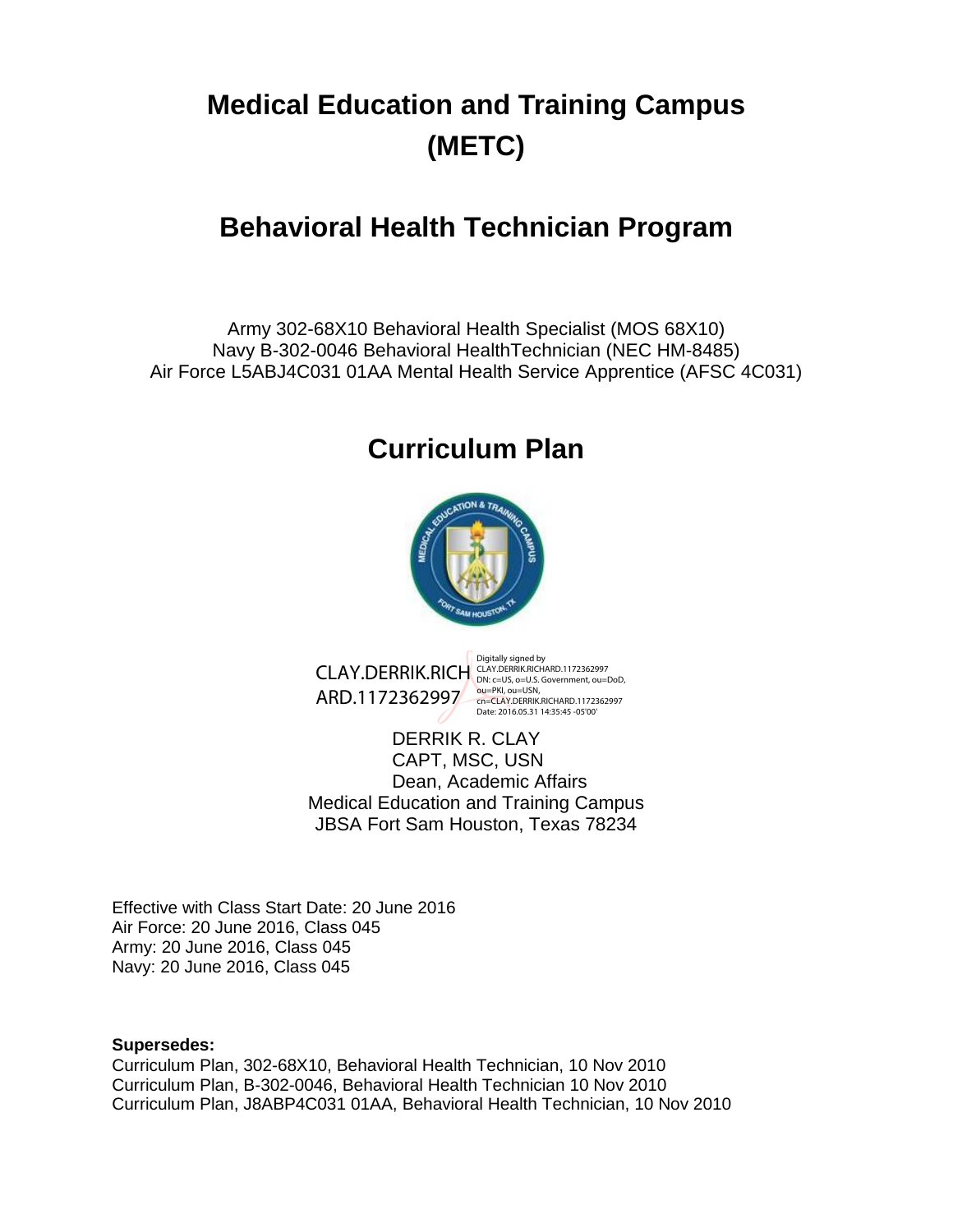# **Table of Contents**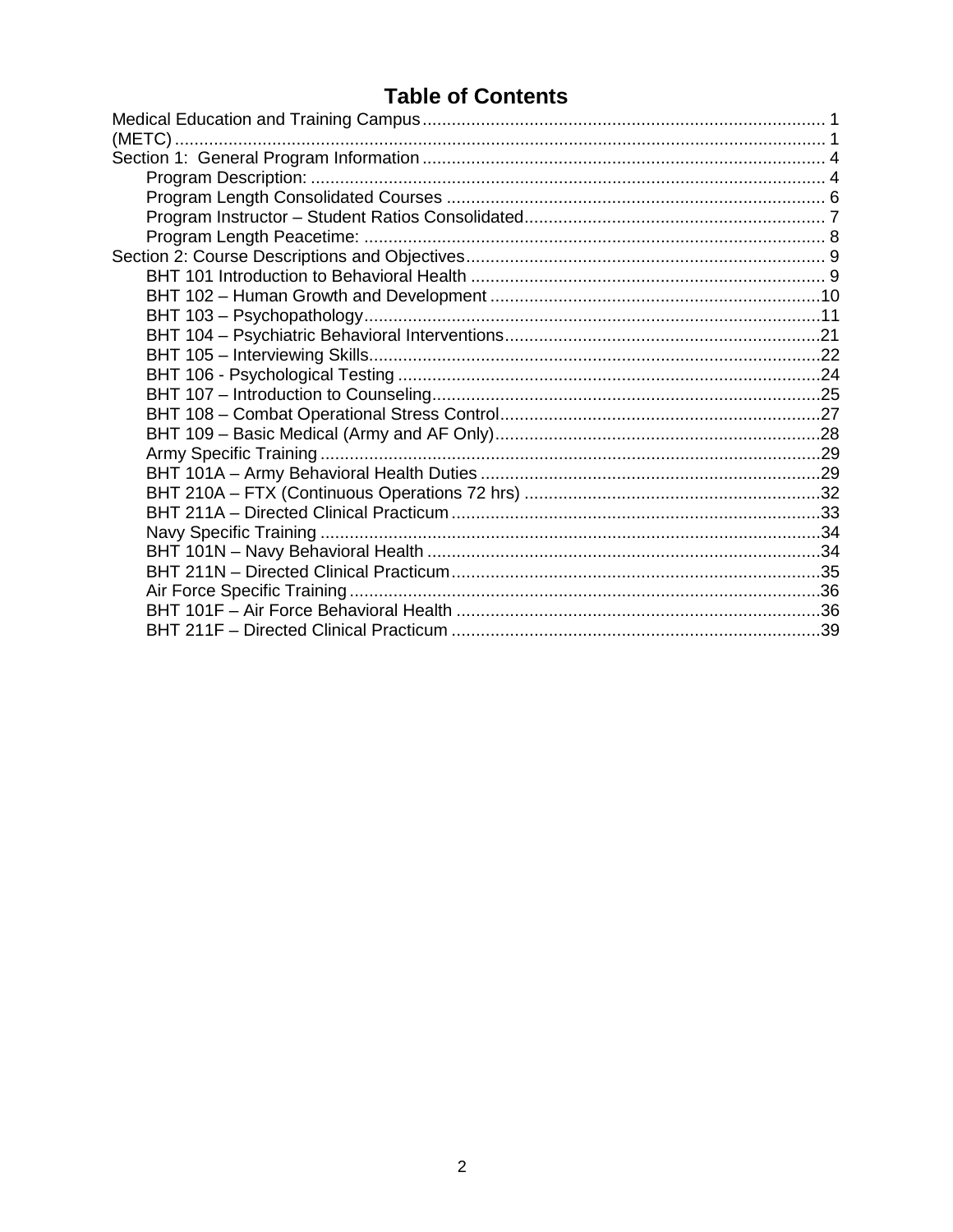# **Change Record**

| <b>Item to Change</b> | <b>Description</b> | Date<br>Approved |
|-----------------------|--------------------|------------------|
|                       |                    |                  |
|                       |                    |                  |
|                       |                    |                  |
|                       |                    |                  |

**Note:** Any time there is a change to the Curriculum Plan; annotate the change number and approval date to the Change Record.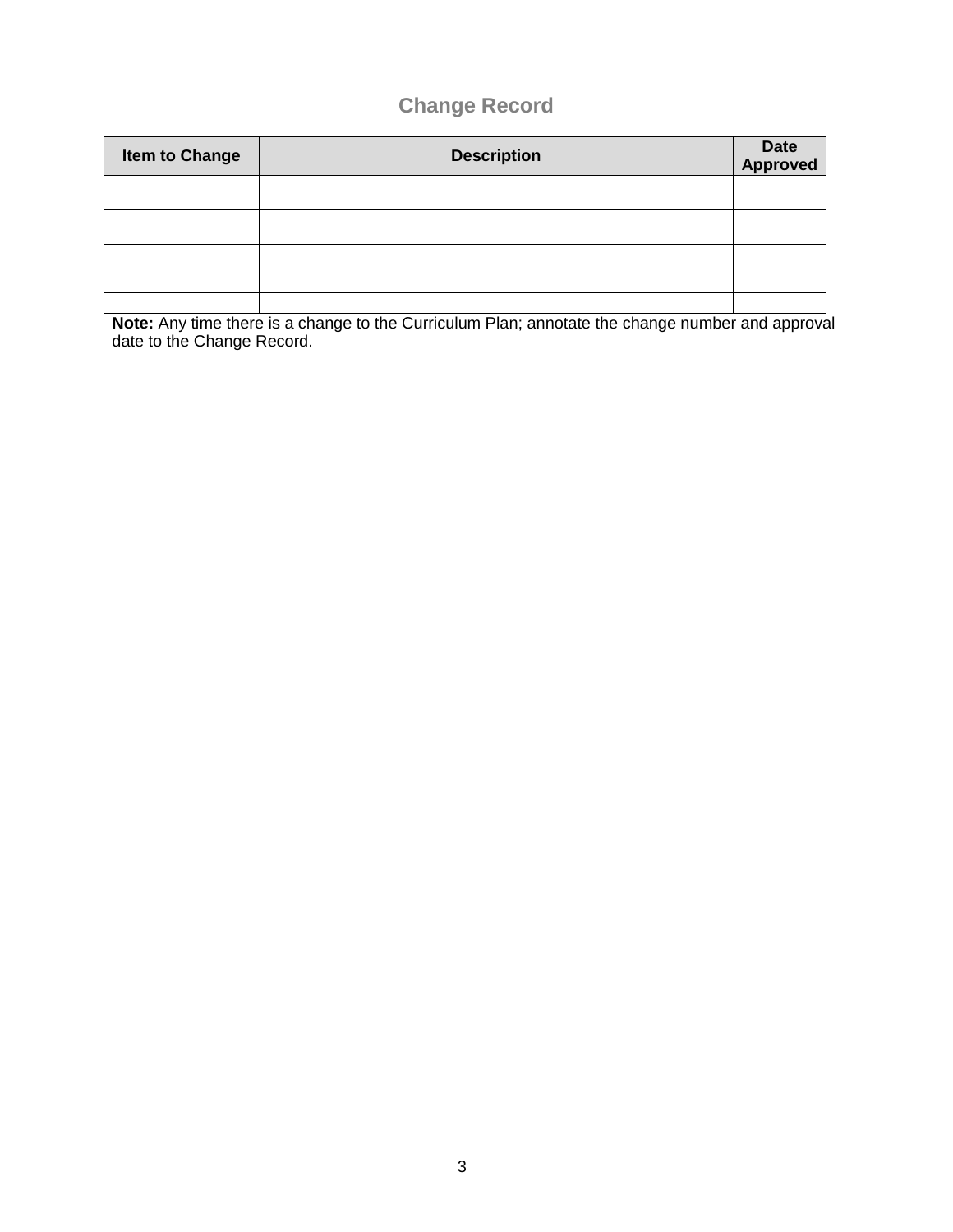# <span id="page-3-0"></span>**Section 1: General Program Information**

## <span id="page-3-1"></span>**Program Description:**

Behavioral Health Technicians are allied health professionals focused on communication techniques required to assess/evaluate military personnel and their family members in need of Behavioral Health care. The Behavioral Health Technician (BHT) Program provides training in the areas of communication techniques, human development, psychopathological disorders, psychological testing, consultation, interviewing, psychiatric behavioral interventions, counseling, and Combat and Operational Stress Control (COSC). The program combines didactic classroom instruction and closely supervised practical exercises. The instructional design for this program is Group Lock Step.

#### **Enrollment Data:**

Minimum Enroll: 25 (14 Army, 3 Navy, 8 Air Force) Maximum Enroll: 53 (30 Army, 9 Navy, Air Force 14) Programmed: 488 Entry Interval: 26

#### **Program Goal(s):**

To prepare Service members to function as entry level Behavioral Health Technicians in fixed and deployable medical facilities working under the supervision of a Behavioral Health provider.

**PDS Code Phase I:**  LBI

**Security Classification:** Unclassified

#### **Instructional Design:**

Group Lock Step

#### **Accreditation and Related Information:**

Graduates of Air Force consolidated programs are eligible to receive credit through the Community College of the Air Force (CCAF) and/or recommended credit through the American Council on Education (ACE). Graduates of collocated programs may be eligible to receive recommended credit through the ACE. Additional information is provided below.

#### **Council on Occupational Education (COE)**

The Medical Education and Training Campus is accredited by the Commission of the Council on Occupational Education, 7840 Roswell Road Building 300, Suite 325 Atlanta, GA 30350, Telephone: 770-396-3898/FAX: 770-396-3790.

#### [www.council.org](http://www.council.org/)

#### **Community College of the Air Force (CCAF)**

The Medical Education and Training Campus is affiliated with the Community College of the Air Force, 100 South Turner Blvd Maxwell-Gunter AFB, AL 36114-3011, Telephone: 334- 649-5000/ DSN: 749-5000.

[www.au.af.mil/au/barnes/ccaf](http://www.au.af.mil/au/barnes/ccaf)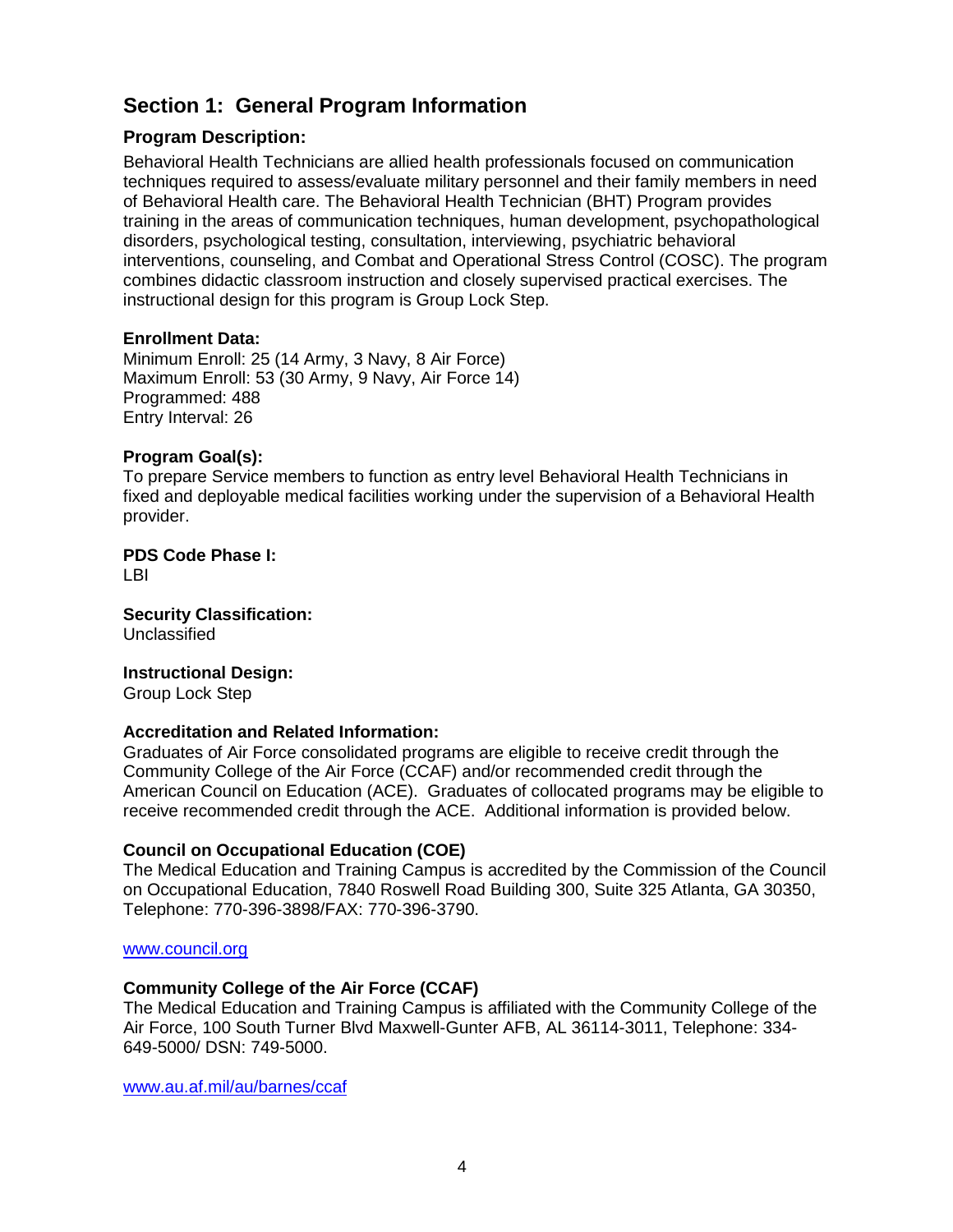#### **American Council on Education (ACE)**

The Medical Education and Training Campus submits selected enlisted medical training programs to be evaluated for recommended credit by the American Council on Education Military Evaluations Program, One Dupont Circle NW Washington, DC 20036, Telephone: 202-939-9470/866-205-6267.

#### [www.acenet.edu](http://www.acenet.edu/)

#### **Student Prerequisites:**

Air Force specific: See the Education & Training Course Announcements (ETCA) Site. <https://etca.randolph.af.mil/default1.asp> Air Force Enlisted Classification Directory (AFECD) – Current

Navy specific: See Catalog of Navy Training Courses (CANTRAC) <https://app.prod.cetars.training.navy.mil/cantrac/vol2.html>

Army specific: See DA Pam 611-21 and MOS Prerequisites. <https://www.atrrs.army.mil/atrrscc/prerequisites.aspx> See also: AR 614-200 Chap 4, Table 4-1 for Service Remaining Requirement.

#### **Faculty Qualifications:**

Instructors assigned to the METC must have an associate degree or higher, preferably in the teaching discipline, from a regionally or nationally accredited postsecondary institution, or be able to achieve an associate degree within 12 months of Date Assigned Instructor Duty (DAID). They must have completed three (3) semester hours in a CCAF or American Council on Education (ACE) approved instructor methodology course, a 12 semester hour teaching internship course, be current in subject matter testing, have satisfactory annual instructor evaluations, and obtain at least one hour of professional development, documented annually. Additional instructor requirements include completion of the METC Orientation and Instructor Competency Development Training (ICDT), compliance with accreditation standards, and possession of valid licensure or certification in the respective career field, if required.

In addition to the required courses for METC and CCAF, Army Cadre must attend the Cadre Training Course (CTC) prior to being qualified to instruct Initial Entry Training (IET) Soldiers.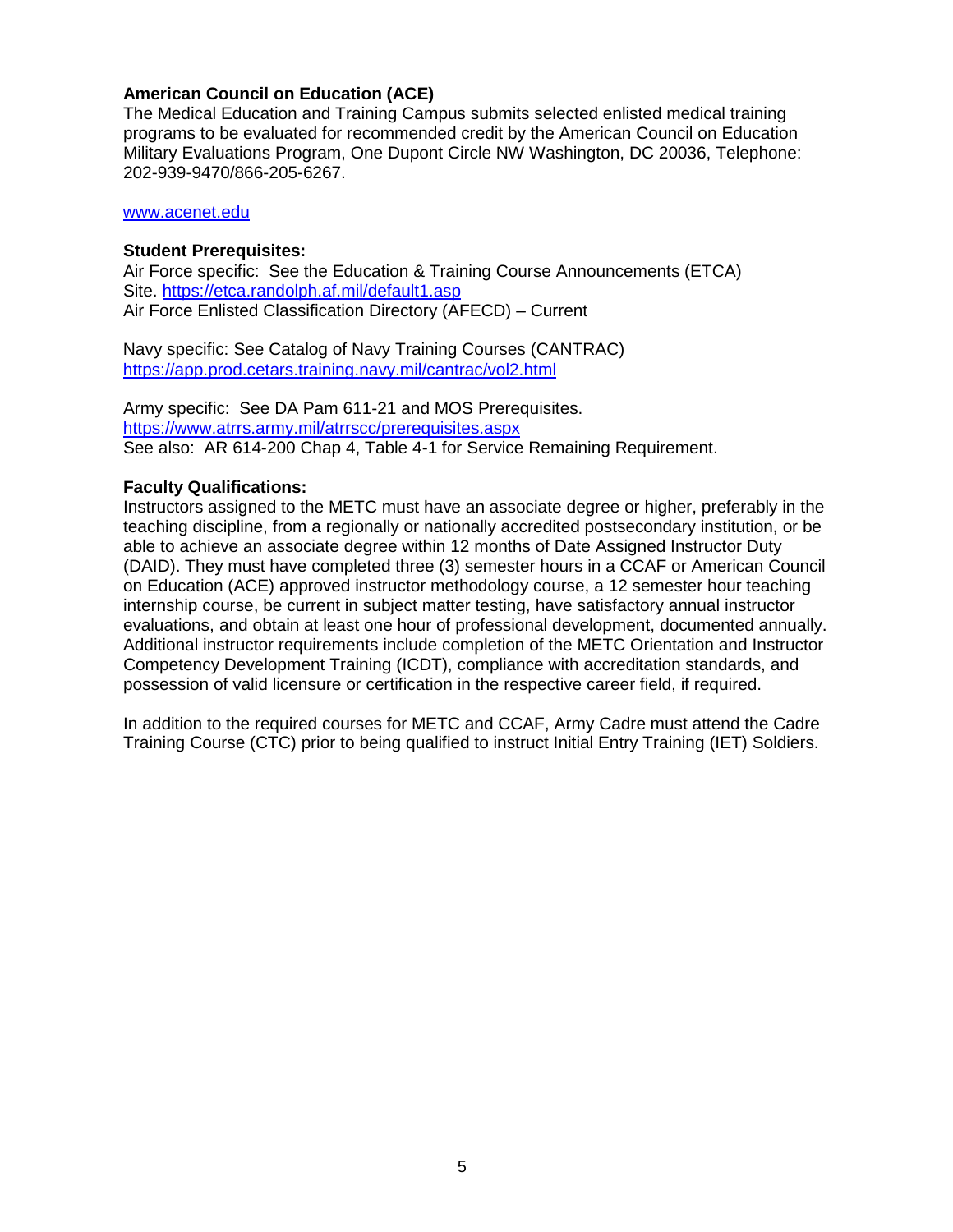| <b>Course</b>             | <b>Course Title</b>                                | <b>Did</b> | Lab/<br><b>Prac</b> |                | <b>Clin WTest PTest/</b><br><b>PPC</b> | <b>Other</b> | <b>Total</b> |
|---------------------------|----------------------------------------------------|------------|---------------------|----------------|----------------------------------------|--------------|--------------|
| <b>BHT 101</b>            | Introduction to<br><b>Behavioral Health</b>        | 8          |                     | $\overline{2}$ |                                        |              | 10           |
| <b>BHT 102</b>            | Human Growth and<br>Development                    | 14         |                     | $\overline{2}$ |                                        |              | 16           |
| <b>BHT 103</b>            | Psychopathology                                    | 75         |                     | 10             |                                        |              | 85           |
| <b>BHT 104</b>            | <b>Psychiatric Behavioral</b><br>Interventions     | 20         | 4                   | $\overline{4}$ | 9                                      |              | 37           |
| <b>BHT 105</b>            | <b>Interviewing Skills</b>                         | 19.75      | 38                  | $\overline{2}$ | 28.25                                  |              | 88           |
| <b>BHT 106</b>            | <b>Psychological Testing</b>                       | 11         | 1.5                 | $\overline{2}$ | 1.5                                    |              | 16           |
| <b>BHT 107</b>            | Introduction to<br>Counseling                      | 20         | 35                  | $\overline{2}$ | 34                                     |              | 91           |
| <b>BHT 108</b>            | <b>Combat Operational</b><br><b>Stress Control</b> | 30         | 1                   | $\overline{2}$ | 1                                      |              | 34           |
| <b>Consolidated Total</b> |                                                    | 197.75     | 79.5                | 26             | 73.75                                  |              | 377          |

# <span id="page-5-0"></span>**Program Length Consolidated Courses**

# **Program Length Army/Air Force Consolidated Courses**

| <b>Course</b>  | <b>Course Title</b>                 | <b>Did</b> | Lab/<br><b>Prac</b> |  | <b>Clin WTest PTest/ Other</b><br><b>PPC</b> | <b>Total</b> |
|----------------|-------------------------------------|------------|---------------------|--|----------------------------------------------|--------------|
| <b>BHT 109</b> | Basic Medical (Army &<br>Air Force) |            |                     |  |                                              | 15           |
|                | <b>Army/AF Consolidated Total</b>   |            |                     |  |                                              | 15           |

| Lab/Practical         | Lab/ Prac    | Demonstration/hands-on practice                            |
|-----------------------|--------------|------------------------------------------------------------|
| Clinical              | Clin         | Patient care or other supervised work experience           |
| Written or            | <b>WTest</b> | Formal written/hands-on student assessments, includes time |
| <b>Practical Test</b> | PTest        | for pre-test review & post-test critique                   |
| Other                 | Other        | All other formats for instruction                          |
| Required              | Read         | All other non-instruction activities                       |
| Activities            |              |                                                            |

# **Program Length Army-Specific Courses**

| <b>Course</b>              | <b>Course Title</b>                     | <b>Did</b> | Lab/<br><b>Prac</b> |     |   | <b>Clin WTest PTest/</b><br><b>PPC</b> | <b>Other</b> | Total |
|----------------------------|-----------------------------------------|------------|---------------------|-----|---|----------------------------------------|--------------|-------|
|                            | *Admin/Indoctrination                   |            |                     |     |   |                                        | $*16$        | $*16$ |
| <b>BHT</b><br>101A         | Army Behavioral<br><b>Health Duties</b> | 27         | 11                  |     | 5 | 14                                     |              | 57    |
| <b>BHT</b><br>210A         | FTX (Continuous<br>Operations 72 hrs.)  |            | 22                  |     |   | 2                                      |              | 24    |
| <b>BHT</b><br>211A         | <b>Directed Clinical</b><br>Practicum   |            | 24                  | 179 |   |                                        |              | 203   |
| <b>Army Specific Total</b> |                                         | 27         | 57                  | 179 | 5 | 16                                     |              | 284   |

\* These hours do NOT add to the total number of academic hours established for the Program. However, they have been reflected as requested by AMEDD. These hours capture the time spent for Admin/Indoctrination. Admin/Indoctrination occurs before students report to begin Program education and training activities.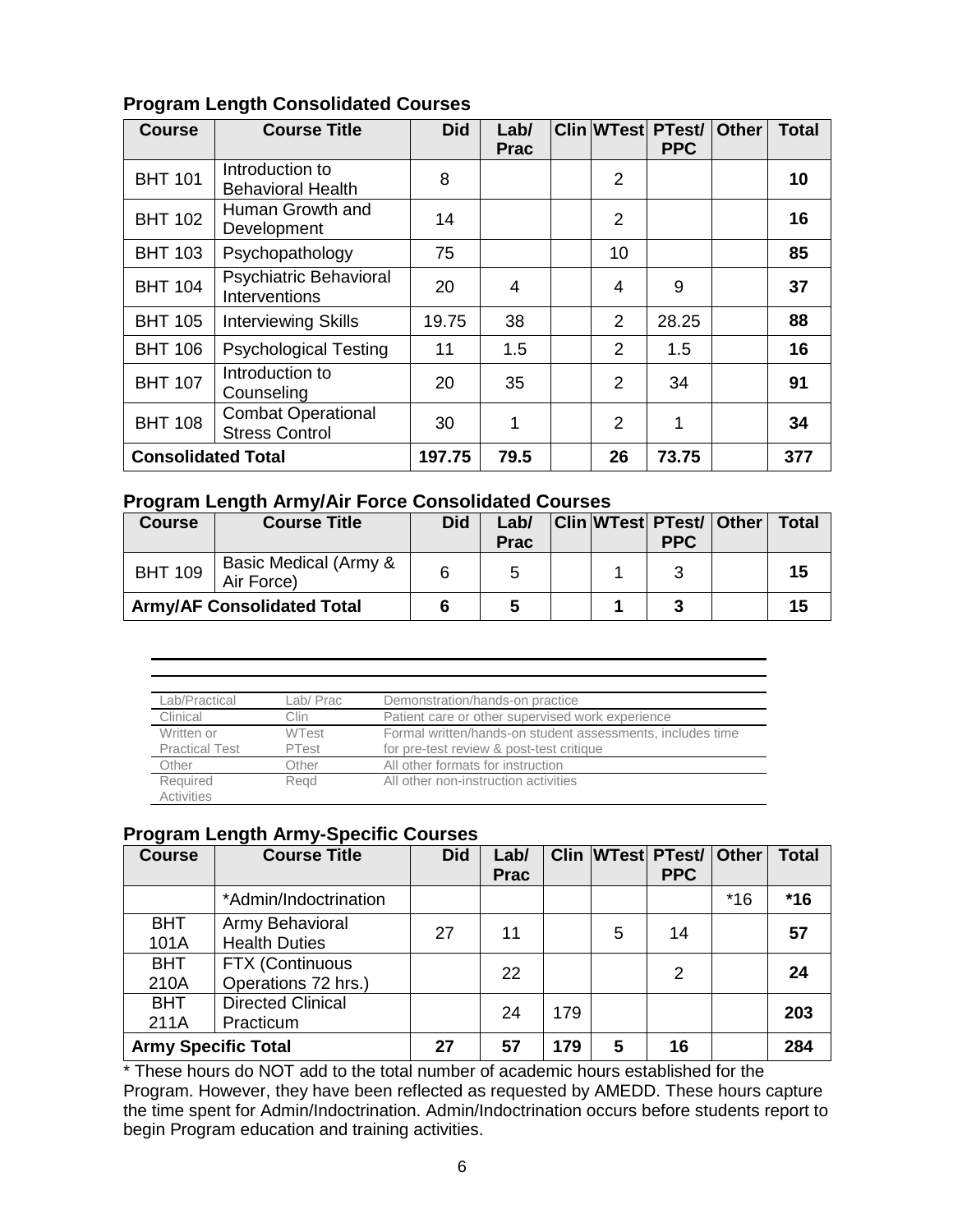# **Program Length Navy-Specific Courses**

| <b>Course</b>              | <b>Course Title</b>                   | <b>Did</b> | Lab/<br><b>Prac</b> |     |   | Clin WTest PTest/ Other<br><b>PPC</b> | <b>Total</b> |
|----------------------------|---------------------------------------|------------|---------------------|-----|---|---------------------------------------|--------------|
| <b>BHT</b><br>101N         | Navy Behavioral<br>Health             | 15         |                     |     | 3 |                                       | 18           |
| <b>BHT</b><br>211N         | <b>Directed Clinical</b><br>Practicum |            | 8                   | 183 |   | 12                                    | 203          |
| <b>Navy Specific Total</b> |                                       | 15         |                     | 183 | 3 | 12                                    | 221          |

# **Program Length Air Force-Specific Courses**

| <b>Course</b>      | <b>Course Title</b>                   | <b>Did</b> | Lab/<br><b>Prac</b> |    |   | Clin WTest PTest/<br><b>PPC</b> | <b>Other</b> | <b>Total</b> |
|--------------------|---------------------------------------|------------|---------------------|----|---|---------------------------------|--------------|--------------|
|                    | EMRC*                                 |            | $16*$               |    |   |                                 |              | $16*$        |
| <b>BHT</b><br>101F | Air Force Behavioral<br>Health        | 48         | 5                   |    | 8 | 5                               |              | 66           |
| <b>BHT</b><br>211F | <b>Directed Clinical</b><br>Practicum |            | 11.5                | 80 |   | 5                               |              | 96.5         |
|                    | <b>Air Force Specific Total</b>       | 48         | 16.5                | 80 | 8 | 10                              |              | 162.5        |

\* These hours do NOT add to the total number of academic hours established for the Program. However, they have been reflected in this table to match the approved Notional POI. These hours capture the time spent for Expeditionary Medical Readiness Course (EMRC). ERMC occurs before students report to begin Program education and training activities.

\*\*Total Hours do not include the 16 hours reflected for EMRC.

# <span id="page-6-0"></span>**Program Instructor – Student Ratios Consolidated**

| <b>Course</b>  | <b>Course Title</b>                                | <b>Did</b> | Lab/<br><b>Prac</b> |      | <b>Clin WTest PTest/</b><br><b>PPC</b> | <b>Other</b> |
|----------------|----------------------------------------------------|------------|---------------------|------|----------------------------------------|--------------|
| <b>BHT 101</b> | Introduction to<br><b>Behavioral Health</b>        | 1:27       |                     | 1:27 |                                        |              |
| <b>BHT 102</b> | Human Growth and<br>Development                    | 1:27       |                     | 1:27 |                                        |              |
| <b>BHT 103</b> | Psychopathology                                    | 1:27       |                     | 1:27 |                                        |              |
| <b>BHT 104</b> | <b>Psychiatric Behavioral</b><br>Interventions     | 1:27       | 1:6                 | 1:27 | 1:6                                    |              |
| <b>BHT 105</b> | <b>Interviewing Skills</b>                         | 1:27       | 1:6                 | 1:27 | 1:6                                    |              |
| <b>BHT 106</b> | <b>Psychological Testing</b>                       | 1:27       | 1:6                 | 1:27 | 1:6                                    |              |
| <b>BHT 107</b> | Introduction to<br>Counseling                      | 1:27       | 1:6                 | 1:27 | 1:6                                    |              |
| <b>BHT 108</b> | <b>Combat Operational</b><br><b>Stress Control</b> | 1:27       |                     | 1:27 |                                        |              |

# **Program Instructor – Student Ratios Army/Air Force Consolidated**

| <b>Course</b>  | <b>Course Title</b>                 | <b>Did</b> | Lab/<br><b>Prac</b> |      | <b>Clin WTest PTest/ Other</b><br><b>PPC</b> |  |
|----------------|-------------------------------------|------------|---------------------|------|----------------------------------------------|--|
| <b>BHT 109</b> | Basic Medical (Army &<br>Air Force) | 1:22       | 1:6                 | 1:22 | 1:6                                          |  |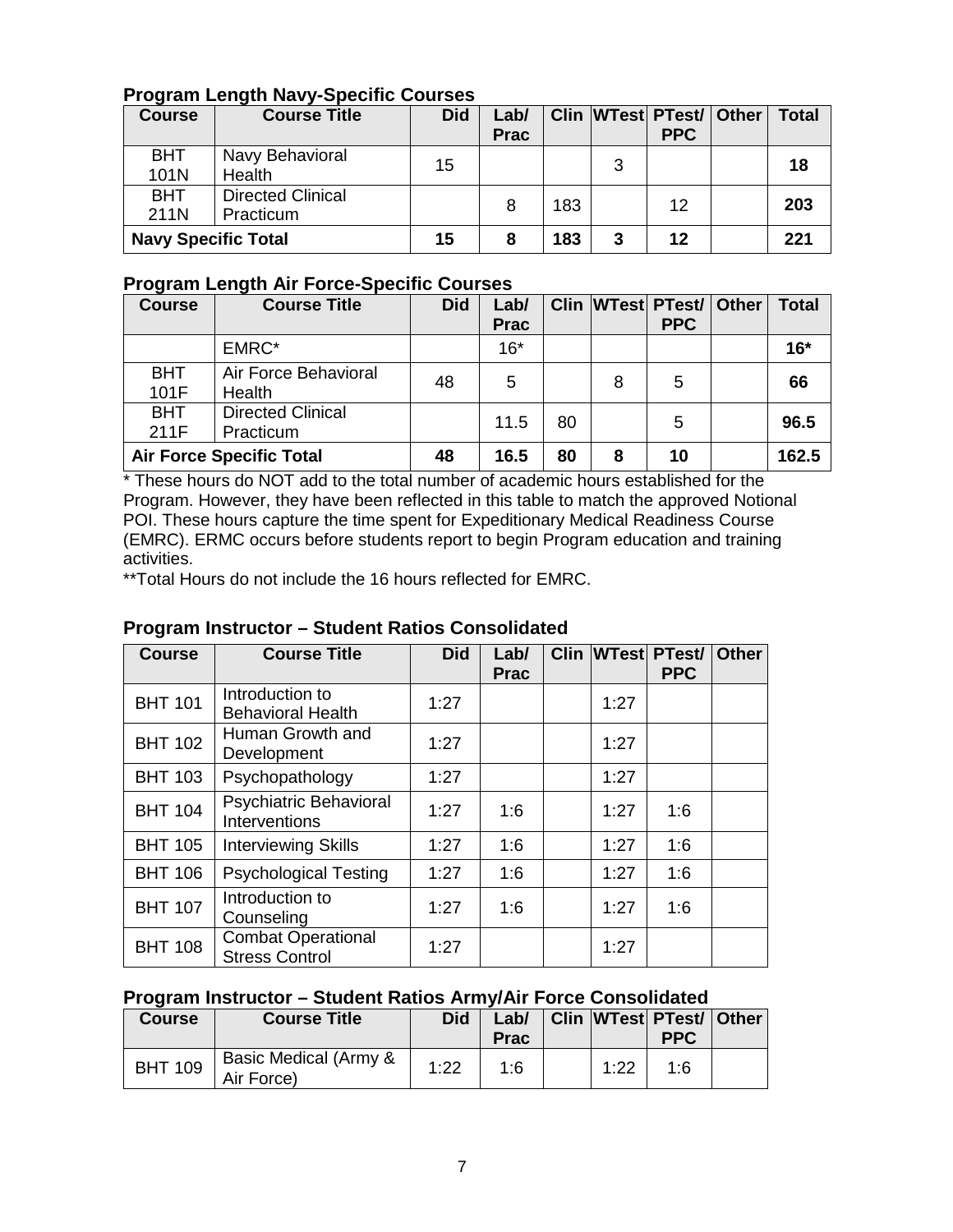# **Program Instructor – Student Ratios Army Specific**

| <b>Course</b> | <b>Course Title</b>      | <b>Did</b> | Lab/<br><b>Prac</b> |     |      | Clin WTest PTest/ Other<br><b>PPC</b> |  |
|---------------|--------------------------|------------|---------------------|-----|------|---------------------------------------|--|
| <b>BHT</b>    | Army Behavioral          | 1:30       | 1:6                 |     | 1:30 | 1:6                                   |  |
| 101A          | <b>Health Duties</b>     |            |                     |     |      |                                       |  |
| <b>BHT</b>    | <b>FTX (Continuous</b>   |            | 1:6                 |     |      | 1:6                                   |  |
| 202A          | Operations 72-hours)     |            |                     |     |      |                                       |  |
| <b>BHT</b>    | <b>Directed Clinical</b> |            | 1:30                | 1:5 |      |                                       |  |
| 211A          | Practicum                |            |                     |     |      |                                       |  |

# **Program Instructor – Student Ratios Navy Specific**

| <b>Course</b>      | <b>Course Title</b>                   | <b>Did</b> | Lab/<br><b>Prac</b> |     |     | Clin WTest PTest/ Other<br><b>PPC</b> |  |
|--------------------|---------------------------------------|------------|---------------------|-----|-----|---------------------------------------|--|
| <b>BHT</b><br>101N | Navy Behavioral Health                | 1:9        |                     |     | 1:9 |                                       |  |
| <b>BHT</b><br>211N | <b>Directed Clinical</b><br>Practicum | 1:9        |                     | 1:3 |     | 1:3                                   |  |

# **Program Instructor – Student Ratios Air Force Specific**

| Course             | <b>Course Title</b>                   | <b>Did</b> | Lab/<br><b>Prac</b> |     |      | Clin WTest PTest/ Other<br><b>PPC</b> |  |
|--------------------|---------------------------------------|------------|---------------------|-----|------|---------------------------------------|--|
|                    | <b>EMRC</b>                           |            | 1:6                 |     |      |                                       |  |
| <b>BHT</b><br>101F | Air Force Behavioral<br>Health        | 1:14       | 1:6                 |     | 1:14 | 1.6                                   |  |
| <b>BHT</b><br>211F | <b>Directed Clinical</b><br>Practicum | 1:14       |                     | 1:3 |      | 1:6                                   |  |

# <span id="page-7-0"></span>**Program Length Peacetime:**

|                    |                                             | <b>METC*</b> | Army   | <b>Navy</b> | <b>Air Force</b> |
|--------------------|---------------------------------------------|--------------|--------|-------------|------------------|
|                    | Didactic                                    | 203.75       | 230.75 | 212.75      | 251.75           |
|                    | Lab/Practical                               | 84.5         | 141.5  | 87.5        | 101              |
| <b>Phase I</b>     | Clinical                                    |              | 175    | 183         | 80               |
| Hours $1$          | Written Test <sup>2</sup>                   | 27           | 36     | 29          | 35               |
|                    | <b>Practical Test/PPC</b>                   | 76.75        | 92.75  | 85.75       | 86.75            |
|                    | *Admin/Indoctrination<br>or, Air Force EMRC |              | $*16$  |             | $*16$            |
| <b>Total Hours</b> |                                             | 392          | 676    | 598         | 554.50           |

\* These hours do NOT add to the academic hours established for the Program; they capture the time spent for Army Admin, and Air Force EMRC conducted at Camp Bullis.

# **Program Length Mobilization/Wartime:**

|                |                       | <b>METC</b> | Army | <b>Navy</b> | <b>Air Force</b> |
|----------------|-----------------------|-------------|------|-------------|------------------|
|                | <b>Didactic</b>       |             |      |             |                  |
| <b>Phase I</b> | Lab/Practical         |             |      |             |                  |
| <b>Hours</b>   | <b>Written Test</b>   |             |      |             |                  |
|                | <b>Practical Test</b> |             |      |             |                  |
|                | Other                 |             |      |             |                  |
| <b>Total</b>   |                       |             |      |             |                  |

 $1$  An 8 hour training day is the standard; exceptions are noted

<span id="page-7-2"></span><span id="page-7-1"></span> $2$  Time for end of course critique included in hours for last written exam in each course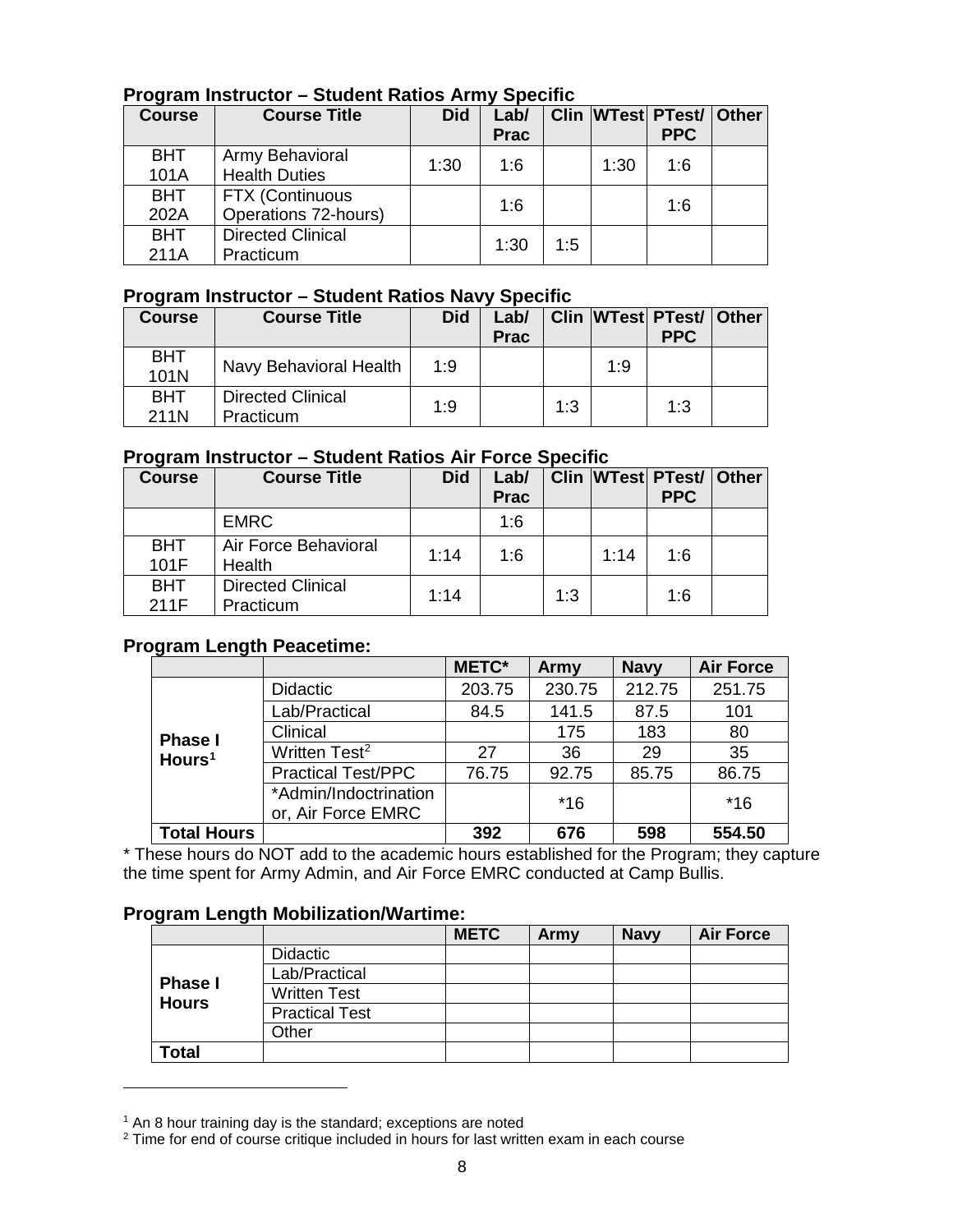# <span id="page-8-0"></span>**Section 2: Course Descriptions and Objectives**

# <span id="page-8-1"></span>**BHT 101 Introduction to Behavioral Health**

# **Course Description:**

This course provides an overview of the duties & responsibilities of the BHT to include ethical standards and multicultural practices. Students identify the roles and functions of the various professionals working with individuals with emotional, behavioral, addictive, and/or social problems. The course identifies different facilities where BHTs are assigned and highlights various types of behavioral health services available in inpatient and outpatient settings. Prerequisite(s): Admission to the Behavioral Health Technician Program, and for Air Force students, completion of EMRC 100.

# **Course Goals:**

Students will be able to describe the major duties and responsibilities of the BHT, identify different BHT assignments, and explain/define the ethics and culture of the Behavioral Health Field as it relates to the patient and the Patients' Bill of Rights.

# **Distribution of Contact Hours:**

| Unit #       | <b>Unit Title</b>                                                           | <b>Did</b> | Lab/<br><b>Prac</b> | <b>Clin</b> | <b>WTest</b> | PTest/ Other<br><b>PPC</b> | Reg'd<br>Act. | Total |
|--------------|-----------------------------------------------------------------------------|------------|---------------------|-------------|--------------|----------------------------|---------------|-------|
|              | Duties and Responsibilities<br>of the Behavioral Health<br>Technician (BHT) | 2.5        |                     |             |              |                            |               | 2.5   |
| 2            | <b>Ethics and Culture</b>                                                   | 5.5        |                     |             | ⌒            |                            |               | 7.5   |
| <b>Total</b> |                                                                             |            |                     |             |              |                            |               |       |

| Learning              |                                                       |                                                                    | <b>Level of Learning</b> |                  |                  |  |  |
|-----------------------|-------------------------------------------------------|--------------------------------------------------------------------|--------------------------|------------------|------------------|--|--|
| <b>Objective</b><br># | <b>Lesson Name</b>                                    | <b>Lesson Objective</b>                                            | Cognitive                | Psycho-<br>motor | <b>Affective</b> |  |  |
|                       | Unit 1: Introduction to Behavioral Health             |                                                                    |                          |                  |                  |  |  |
| 1.1.1                 | Duties and<br>Responsibilities                        | Describe the major duties and<br>responsibilities of the BHT.      | C <sub>1</sub>           |                  |                  |  |  |
| 1.2.1                 | <b>Behavioral Health</b><br>Technician<br>assignments | Identify behavioral health<br>assignments.                         | C <sub>1</sub>           |                  |                  |  |  |
|                       | Unit 2: Ethics and Culture                            |                                                                    |                          |                  |                  |  |  |
| 2.1.1                 | <b>Terminology of Ethics</b>                          | Define selected terminology related<br>to patient/client ethics.   | C <sub>1</sub>           |                  |                  |  |  |
| 2.2.1                 | <b>Five Ethical Principles</b>                        | Define the five ethical principles.                                | C <sub>1</sub>           |                  |                  |  |  |
| 2.3.1                 | Code of<br>Ethics/Common Ethical<br>Violations        | Explain the code of ethics.                                        | C <sub>1</sub>           |                  |                  |  |  |
| 2.4.1                 | <b>Ethical Decision</b><br>Making                     | Identify considerations used in<br>resolving an ethical dilemma.   | C <sub>1</sub>           |                  |                  |  |  |
| 2.5.1                 | Patient Bill of Rights                                | List the rights of patient/client(s) in<br>mental health settings. | C <sub>1</sub>           |                  |                  |  |  |
| 2.6.1                 | Terminology and<br>Culture                            | Define selected terminology related<br>to culture.                 | C <sub>1</sub>           |                  |                  |  |  |
| 2.7.1                 | Sociocultural<br>Implications                         | Identify sociocultural factors that<br>influence patient care.     | C <sub>1</sub>           |                  |                  |  |  |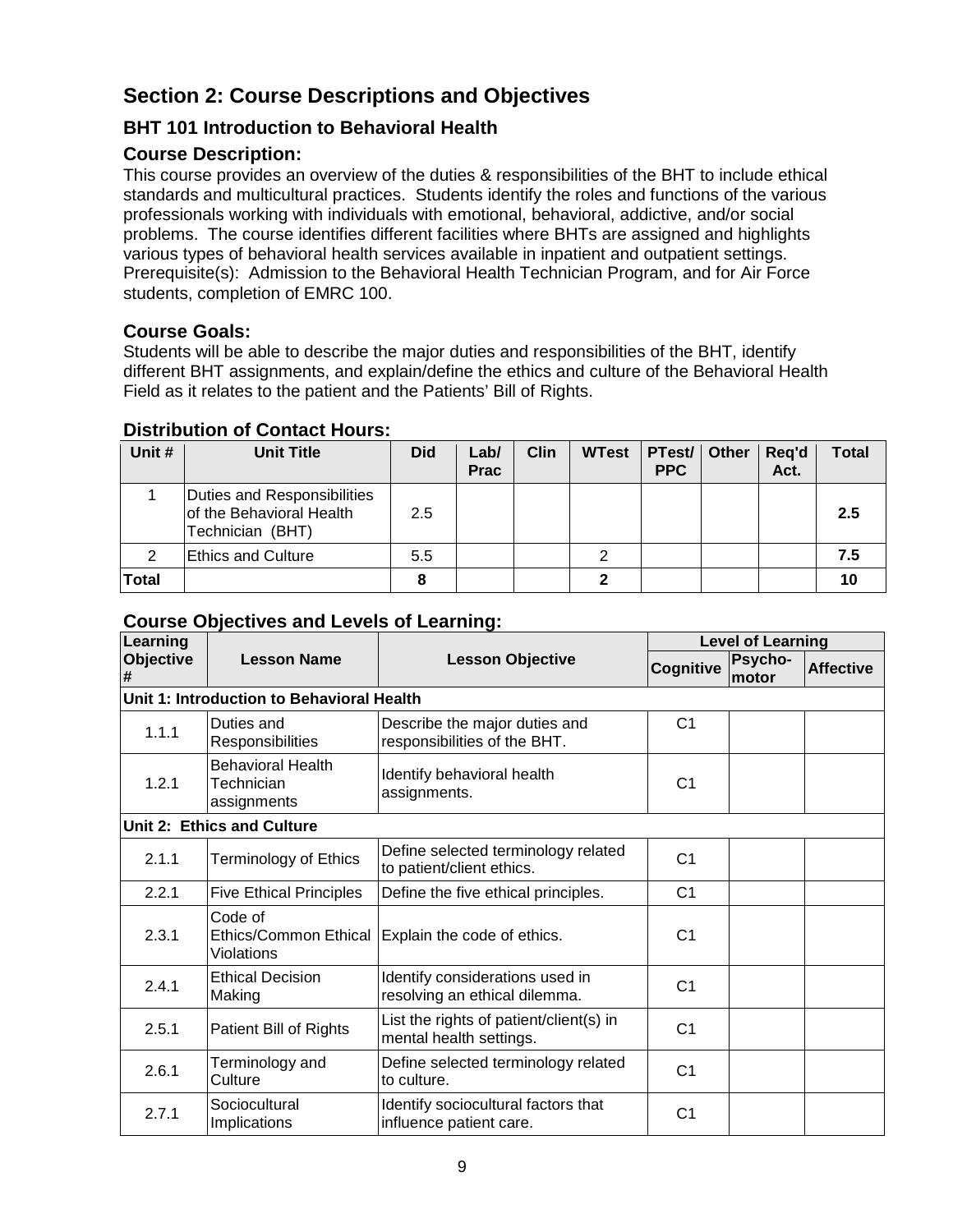# <span id="page-9-0"></span>**BHT 102 – Human Growth and Development**

# **Course Description:**

This course provides an overview of Anatomy and Physiology, with specific emphasis on the neuroanatomical structure and function of the brain. This course also provides a wide range of knowledge in processes of human development throughout the human life-span. Prerequisite(s): Completion of BHT 101

#### **Course Goals:**

Students will be able to identify the anatomy and physiology of the human body, describe the neuroanatomical structure as it relates to mental health conditions, and describe theories of human development from birth to death.

| Unit # | <b>Unit Title</b>                          | <b>Did</b> | Lab/<br><b>Prac</b> | <b>Clin</b> | <b>WTest</b> | PTest/ Other<br><b>PPC</b> |  | Req'd<br>Act. | Total |
|--------|--------------------------------------------|------------|---------------------|-------------|--------------|----------------------------|--|---------------|-------|
|        | Anatomy & Physiology                       | າ          |                     |             |              |                            |  |               |       |
| ◠      | Introduction to<br>Neuroanatomy            | 4          |                     |             |              |                            |  |               |       |
| 3      | Human Development a Life-<br>Span Approach | 8          |                     |             |              |                            |  |               | 10    |
|        | <b>Total</b>                               | 14         |                     |             |              |                            |  |               | 16    |

## **Distribution of Contact Hours:**

| Learning    |                                                           |                                                                                                                                                    | <b>Level of Learning</b> |                  |                  |  |  |
|-------------|-----------------------------------------------------------|----------------------------------------------------------------------------------------------------------------------------------------------------|--------------------------|------------------|------------------|--|--|
| Objective # | <b>Lesson Name</b>                                        | <b>Lesson Objective</b>                                                                                                                            | <b>Cognitive</b>         | Psycho-<br>motor | <b>Affective</b> |  |  |
|             | Unit 1: Anatomy & Physiology                              |                                                                                                                                                    |                          |                  |                  |  |  |
| 1.1.1       | Anatomy &<br>Physiology                                   | Identify the anatomy and physiology<br>of the human body.                                                                                          | C <sub>1</sub>           |                  |                  |  |  |
|             | Unit 2: Introduction to Neuroanatomy                      |                                                                                                                                                    |                          |                  |                  |  |  |
| 2.1.1       | Psychobiology of<br><b>Emotions</b>                       | Identify the neurological anatomic<br>structures to include the physiological<br>processes associated with behavior<br>and emotion.                | C <sub>2</sub>           |                  |                  |  |  |
|             | Unit 3: Human Development a Life-Span Approach            |                                                                                                                                                    |                          |                  |                  |  |  |
| 3.1.1       | Human Biophysical<br>Development                          | Identify the patient's biophysical<br>stage of development and the<br>common characteristics of that stage.                                        | C <sub>1</sub>           |                  |                  |  |  |
| 3.2.1       | Cognitive<br>Development                                  | Identify the patient's cognitive<br>developmental stage and the<br>common characteristics and the<br>appropriate treatment plan for that<br>stage. | C <sub>1</sub>           |                  |                  |  |  |
| 3.3.1       | Psychosocial<br><b>Development Stages</b><br>and Theories | Identify the patient's stage of<br>psychosocial development and the<br>common characteristics of that stage.                                       | C <sub>2</sub>           |                  |                  |  |  |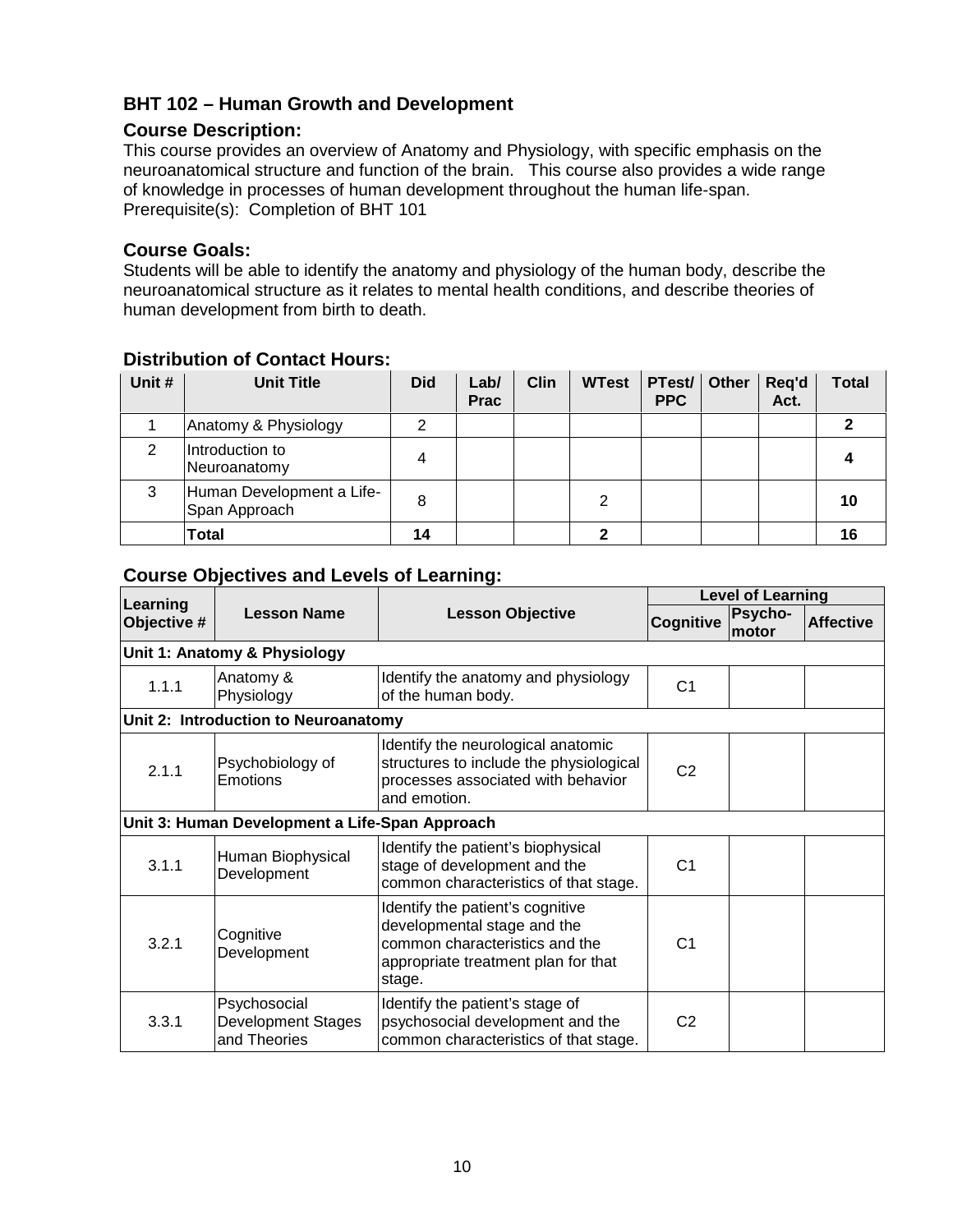# <span id="page-10-0"></span>**BHT 103 – Psychopathology**

## **Course Description:**

This course provides an overview of the terminology, signs, symptoms, and diagnostic features of psychopathology disorders that are listed in the most current Diagnostic and Statistical Manual (DSM) of Mental Disorders. A familiarization and overview of the DSM is provided to determine the psychopathological diagnostic criteria for each disorder. Prerequisite(s): Completion of BHT 102.

### **Course Goals:**

Students will be able to apply an understanding of psychopathology terminology by using the DSM's diagnostic criteria to determine the psychopathological disorder. Students will be able to identify the signs, symptoms, and diagnostic features of psychopathology disorders, identify appropriate pharmacological and non-pharmacological treatment interventions, and be familiar with other conditions that may be the focus of clinical attention.

| Unit #         | <b>Unit Title</b>                                              | <b>Did</b>              | Lab/<br><b>Prac</b> | Clin | <b>WTest</b>   | PTest/<br><b>PPC</b> | <b>Other</b> | Req'd<br>Act. | <b>Total</b>            |
|----------------|----------------------------------------------------------------|-------------------------|---------------------|------|----------------|----------------------|--------------|---------------|-------------------------|
| 1              | <b>DSM Overview</b>                                            | 8                       |                     |      | $\overline{2}$ |                      |              |               | 10                      |
| $\overline{2}$ | Trauma & Stress Related<br><b>Disorders</b>                    | 3                       |                     |      |                |                      |              |               | 3                       |
| 3              | <b>Personality Disorders</b>                                   | 4                       |                     |      |                |                      |              |               | 4                       |
| $\overline{4}$ | <b>Anxiety Disorders</b>                                       | 6                       |                     |      |                |                      |              |               | $6\phantom{a}$          |
| 5              | Obsessive-Compulsive and<br><b>Related Disorders</b>           | $\overline{2}$          |                     |      |                |                      |              |               | $\mathbf{2}$            |
| 6              | Schizophrenia Spectrum and<br><b>Other Psychotic Disorders</b> | $6\phantom{1}$          |                     |      | $\overline{2}$ |                      |              |               | 8                       |
| $\overline{7}$ | <b>Depressive Disorders</b>                                    | $\overline{4}$          |                     |      |                |                      |              |               | 4                       |
| 8              | <b>Bipolar &amp; Related Disorders</b>                         | $\overline{\mathbf{4}}$ |                     |      |                |                      |              |               | $\overline{\mathbf{4}}$ |
| 9              | Neurocognitive Disorders                                       | $\overline{2}$          |                     |      |                |                      |              |               | $\overline{2}$          |
| 10             | Somatic Symptom and<br><b>Related Disorders</b>                | 1                       |                     |      |                |                      |              |               | 1                       |
| 11             | <b>Dissociative Disorder</b>                                   | 1                       |                     |      |                |                      |              |               | 1                       |
| 12             | Feeding and Eating<br><b>Disorders</b>                         | $\overline{2}$          |                     |      |                |                      |              |               | $\mathbf{2}$            |
| 13             | Disruptive, Impulse-Control,<br>and Conduct Disorders          | 1                       |                     |      | $\overline{2}$ |                      |              |               | $\mathbf{3}$            |
| 14             | Neuro Developmental<br><b>Disorders</b>                        | 1                       |                     |      |                |                      |              |               | 1                       |
| 15             | Gender Dysphoria                                               | $.5\,$                  |                     |      |                |                      |              |               | $.5\,$                  |
| 16             | <b>Sexual Dysfunctions</b>                                     | $.5\,$                  |                     |      |                |                      |              |               | $.5\phantom{0}$         |
| 17             | <b>Paraphilic Disorders</b>                                    | $.5\,$                  |                     |      |                |                      |              |               | $.5\,$                  |
| 18             | <b>Elimination Disorders</b>                                   | $.5\,$                  |                     |      |                |                      |              |               | $.5\phantom{0}$         |
| 19             | Sleep-Wake Disorders                                           | $\overline{2}$          |                     |      |                |                      |              |               | $\overline{\mathbf{2}}$ |
| 20             | <b>Other Mental Disorders</b>                                  | $.5\,$                  |                     |      |                |                      |              |               | $.5\,$                  |
| 21             | <b>Medication Induced</b><br><b>Movement Disorders</b>         | $.5\,$                  |                     |      |                |                      |              |               | $.5\,$                  |

### **Distribution of Contact Hours:**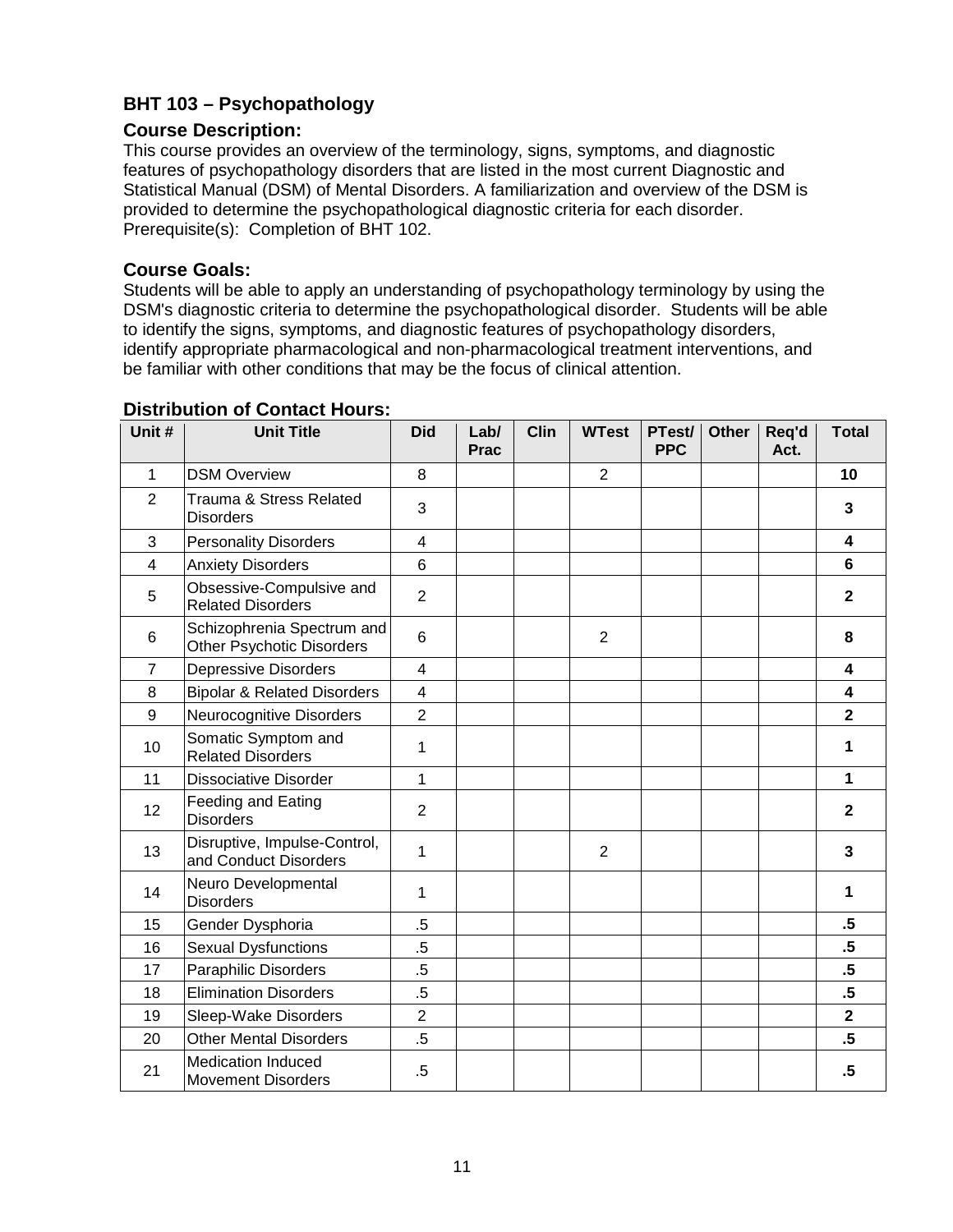| Unit # | <b>Unit Title</b>                                                       | <b>Did</b> | Lab/<br><b>Prac</b> | <b>Clin</b> | <b>WTest</b> | PTest/<br><b>PPC</b> | Other | Req'd<br>Act. | Total |
|--------|-------------------------------------------------------------------------|------------|---------------------|-------------|--------------|----------------------|-------|---------------|-------|
| 22     | <b>Other Conditions That May</b><br>Be a Focus of Clinical<br>Attention | 17         |                     |             | ⌒            |                      |       |               | 19    |
| 23     | Substance-Related and<br><b>Addictive Disorders</b>                     | 8          |                     |             | າ            |                      |       |               | 10    |
|        | Total                                                                   | 75         |                     |             | 10           |                      |       |               |       |

| Learning                    |                                                                                    |                                                                                                                                                                                              |                | Level of Learning |                  |
|-----------------------------|------------------------------------------------------------------------------------|----------------------------------------------------------------------------------------------------------------------------------------------------------------------------------------------|----------------|-------------------|------------------|
| Objective #                 | <b>Lesson Name</b>                                                                 | <b>Lesson Objective</b>                                                                                                                                                                      | Cognitive      | Psycho-<br>motor  | <b>Affective</b> |
| <b>Unit 1: DSM Overview</b> |                                                                                    |                                                                                                                                                                                              |                |                   |                  |
| 1.1.1                       | History of the<br><b>DSM</b>                                                       | Identify the history of the DSM<br>developmental phases.                                                                                                                                     | C <sub>1</sub> |                   |                  |
| 1.2.1                       | $DSM-5$<br>Components                                                              | Identify the different sections of<br>the DSM-5.                                                                                                                                             | C <sub>1</sub> |                   |                  |
| 1.3.1                       | Classifications of<br><b>Mental Disorders</b>                                      | Identify the major classifications<br>of mental disorders.                                                                                                                                   | C <sub>1</sub> |                   |                  |
| 1.4.1                       | <b>Other Conditions</b>                                                            | List other conditions that may be<br>a focus of clinical attention.                                                                                                                          | C <sub>1</sub> |                   |                  |
| 1.5.1                       | Overview of<br>Psychopharma-<br>cology                                             | Define general terms related to<br>medication.                                                                                                                                               | C <sub>1</sub> |                   |                  |
| 1.6.1                       | Overview of<br>Treatment and<br>Intervention                                       | Identify the importance of terms.                                                                                                                                                            | C <sub>1</sub> |                   |                  |
| 1.7.1                       | Documenting<br>Diagnosis                                                           | Identify key elements of the DSM<br>diagnosis format.                                                                                                                                        | C <sub>1</sub> |                   |                  |
|                             | Unit 2: Trauma & Stress Related Disorders                                          |                                                                                                                                                                                              |                |                   |                  |
| 2.1.1                       | Definition of<br>Trauma & Stress<br><b>Related Disorders</b>                       | Define Trauma and Stress<br><b>Related Disorders.</b>                                                                                                                                        | C <sub>1</sub> |                   |                  |
| 2.2.1                       | <b>Types</b>                                                                       | List the types of Trauma and<br><b>Stress Related Disorders.</b>                                                                                                                             | C <sub>1</sub> |                   |                  |
| 2.3.1                       | Epidemiology/<br>Etiology                                                          | State the epidemiology/etiology of<br>trauma or stress related<br>disorders.                                                                                                                 | C <sub>1</sub> |                   |                  |
| 2.4.1                       | Associated<br>Features                                                             | Recall the associated features for<br>trauma and stress related<br>disorders.                                                                                                                | C <sub>1</sub> |                   |                  |
| 2.5.1                       | Diagnostic Criteria<br>for Trauma and<br><b>Stress Related</b><br><b>Disorders</b> | Identify the general clinical criteria<br>for trauma and stress related<br>disorders and the predominant<br>symptoms with the specific<br>subtype of trauma and stress<br>related disorders. | C <sub>1</sub> |                   |                  |
| 2.6.1                       | <b>Major Treatment</b><br><b>Modalities</b>                                        | Identify the major treatment<br>modalities and intervention goals<br>related to trauma and stress<br>related disorders.                                                                      | C <sub>1</sub> |                   |                  |
| 2.7.1                       | Psychopharma-<br>cology                                                            | Identify commonly used<br>medications and side effects for<br><b>Trauma and Stress Related</b><br>Disorders.                                                                                 | C <sub>1</sub> |                   |                  |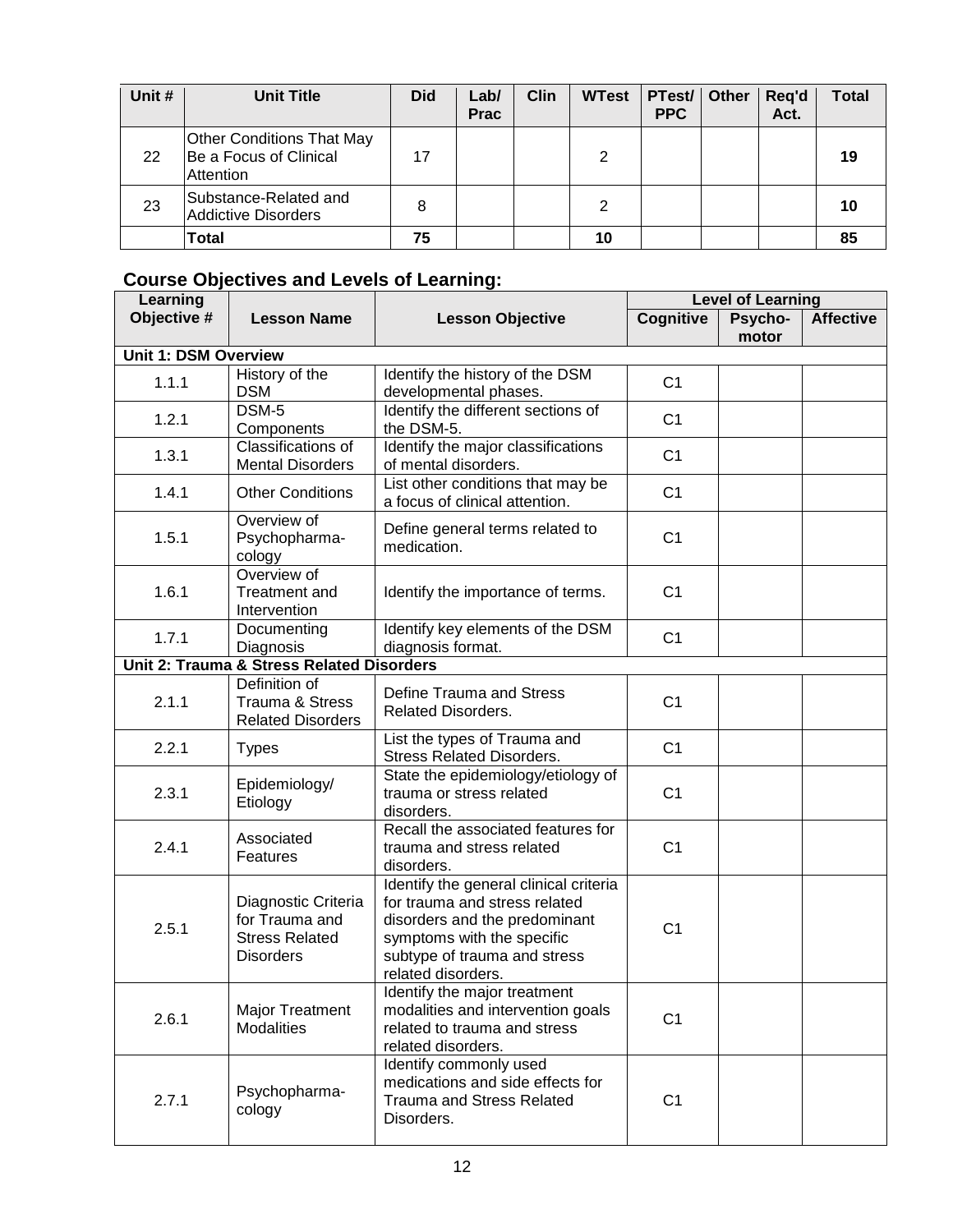| Learning                         |                                                                          | <b>Level of Learning</b>                                                                                             |                  |                  |                  |
|----------------------------------|--------------------------------------------------------------------------|----------------------------------------------------------------------------------------------------------------------|------------------|------------------|------------------|
| Objective #                      | <b>Lesson Name</b>                                                       | <b>Lesson Objective</b>                                                                                              | <b>Cognitive</b> | Psycho-<br>motor | <b>Affective</b> |
|                                  | <b>Unit 3: Personality Disorders</b>                                     |                                                                                                                      |                  |                  |                  |
| 3.1.1                            | <b>Definitions</b>                                                       | Identify terms associated with<br>personality disorders.                                                             | C <sub>1</sub>   |                  |                  |
| 3.2.1                            | <b>Types</b>                                                             | List the types of personality<br>disorders.                                                                          | C <sub>1</sub>   |                  |                  |
| 3.3.1                            | Epidemiology/<br>Etiology                                                | Identify facts related to<br>personality disorders.                                                                  | C <sub>1</sub>   |                  |                  |
| 3.4.1                            | Associated<br>Features                                                   | Recall the associated features for<br>personality disorders.                                                         | C <sub>1</sub>   |                  |                  |
| 3.5.1                            | Diagnostic Criteria<br>for Anxiety<br><b>Disorders</b><br>Characteristic | Identify the general criteria for<br>personality disorders.                                                          | C <sub>1</sub>   |                  |                  |
| 3.6.1                            | Personality<br><b>Clusters</b>                                           | Identify which personality<br>disorders are associated with<br>each personality cluster.                             | C <sub>1</sub>   |                  |                  |
| 3.7.1                            | Treatment/<br>Intervention                                               | Identify major treatment<br>modalities, barriers to treatment<br>and intervention goals of<br>personality disorders. | C <sub>1</sub>   |                  |                  |
| <b>Unit 4: Anxiety Disorders</b> |                                                                          |                                                                                                                      |                  |                  |                  |
| 4.1.1                            | Definition of<br><b>Anxiety Disorder</b>                                 | Define anxiety disorder.                                                                                             | C <sub>1</sub>   |                  |                  |
| 4.2.1                            | <b>Types</b>                                                             | Identify the types of anxiety<br>disorders.                                                                          | C <sub>1</sub>   |                  |                  |
| 4.3.1                            | Epidemiology/<br>Etiology                                                | Identify facts related to anxiety<br>disorders.                                                                      | C <sub>1</sub>   |                  |                  |
| 4.4.1                            | Associated<br>Features                                                   | Recall the associated features for<br>anxiety disorders.                                                             | C <sub>1</sub>   |                  |                  |
| 4.5.1                            | Characteristics of<br>Panic Attacks and<br>Agoraphobia                   | Identify the characteristics of<br>panic attacks and agoraphobia.                                                    | C <sub>1</sub>   |                  |                  |
| 4.6.1                            | Diagnostic Criteria<br>for Anxiety<br><b>Disorders</b>                   | Identify the general diagnosis<br>criteria and the diagnostic<br>associated features for anxiety<br>disorders.       | C <sub>1</sub>   |                  |                  |
| 4.7.1                            | Treatment/<br>Interventions                                              | Identify treatment and<br>intervention for anxiety disorders.                                                        | C <sub>1</sub>   |                  |                  |
| 4.8.1                            | Psychopharma-<br>cology                                                  | Identify commonly used<br>medications and side effects for<br>anxiety disorders.                                     | C <sub>1</sub>   |                  |                  |
|                                  | Unit 5: Obsessive-Compulsive and Related Disorders                       |                                                                                                                      |                  |                  |                  |
| 5.1.1                            | Definitions                                                              | Define key terms associated with<br>obsessive compulsive and related<br>disorders.                                   | C <sub>1</sub>   |                  |                  |
| 5.2.1                            | <b>Types</b>                                                             | List the types of Obsessive<br><b>Compulsive and Related</b><br>Disorders.                                           | C <sub>1</sub>   |                  |                  |
| 5.3.1                            | Epidemiology/<br>Etiology                                                | Identify facts related to obsessive<br>compulsive disorders.                                                         | C <sub>1</sub>   |                  |                  |
| 5.4.1                            | Associated<br>Features                                                   | Recall the associated features for<br>obsessive compulsive disorders.                                                | C <sub>1</sub>   |                  |                  |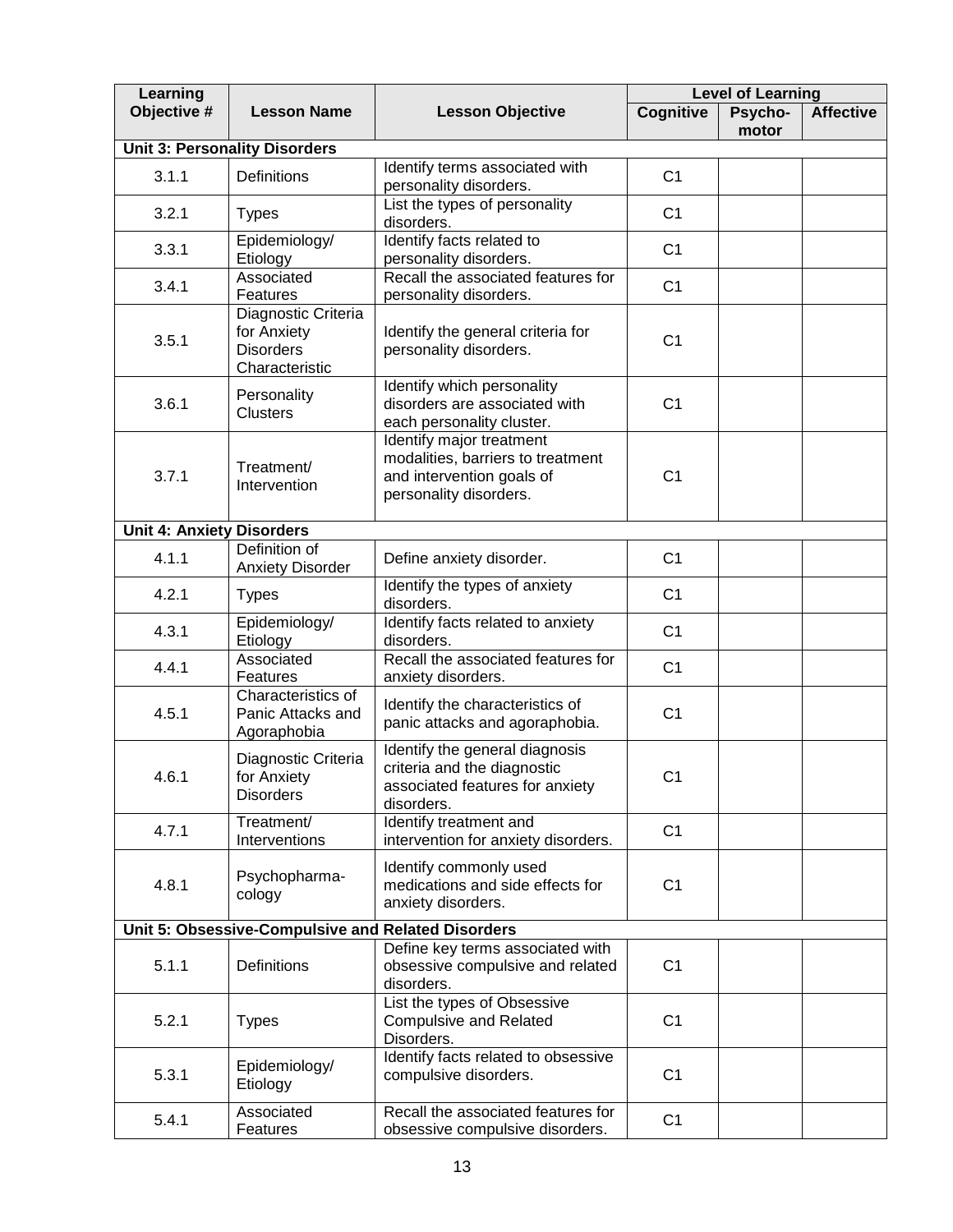| Learning    |                                                                                    |                                                                                                                                                                                                                                   |                  | <b>Level of Learning</b> |                  |
|-------------|------------------------------------------------------------------------------------|-----------------------------------------------------------------------------------------------------------------------------------------------------------------------------------------------------------------------------------|------------------|--------------------------|------------------|
| Objective # | <b>Lesson Name</b>                                                                 | <b>Lesson Objective</b>                                                                                                                                                                                                           | <b>Cognitive</b> | Psycho-<br>motor         | <b>Affective</b> |
| 5.5.1       | Diagnostic Criteria<br>for Obsessive<br>Compulsive and<br><b>Related Disorders</b> | Identify the diagnostic criteria for<br>Obsessive Compulsive and<br>Related Disorders.                                                                                                                                            | C <sub>1</sub>   |                          |                  |
| 5.6.1       | Treatment/<br>Interventions                                                        | List the major treatment<br>modalities for Obsessive<br>Compulsive disorders and name<br>the intervention goals.                                                                                                                  | C <sub>1</sub>   |                          |                  |
| 5.7.1       | Psychopharma-<br>cology                                                            | Identify commonly used<br>medications for obsessive<br>Compulsive disorders and their<br>side effects.                                                                                                                            | C <sub>1</sub>   |                          |                  |
|             |                                                                                    | Unit 6: Schizophrenia Spectrum and Other Psychotic Disorders                                                                                                                                                                      |                  |                          |                  |
| 6.1.1       | Definition of<br>Psychotic Disorder                                                | Define key features associated<br>with psychotic disorders.                                                                                                                                                                       | C <sub>1</sub>   |                          |                  |
| 6.2.1       | <b>Types</b>                                                                       | List the types of psychotic<br>disorders and the central theme<br>to the correct Delusional Disorder<br>subtype.                                                                                                                  | C <sub>1</sub>   |                          |                  |
| 6.3.1       | Epidemiology/<br>Etiology                                                          | Identify facts related to psychotic<br>disorders.                                                                                                                                                                                 | C <sub>1</sub>   |                          |                  |
| 6.4.1       | Associated<br>Features                                                             | Recall the associated features for<br>Schizophrenia Spectrum<br>Disorders.                                                                                                                                                        | C <sub>2</sub>   |                          |                  |
| 6.5.1       | Diagnostic Criteria<br>for Psychotic<br><b>Disorders</b>                           | Identify the general criteria for<br>psychotic disorders.                                                                                                                                                                         | C <sub>1</sub>   |                          |                  |
| 6.6.1       | Treatment/<br>Interventions                                                        | Identify the major treatment<br>modalities, interventions for<br>hallucinating and delusional<br>patients, barriers to treating<br>persons with psychotic disorders,<br>and intervention goals related to<br>psychotic disorders. | C <sub>1</sub>   |                          |                  |
| 6.7.1       | Psychopharma-<br>cology                                                            | Identify the commonly used<br>medications for psychotic<br>disorders and side effects for<br>commonly used psychotic<br>disorders.                                                                                                | C <sub>1</sub>   |                          |                  |
|             | <b>Unit 7: Bipolar and Related Disorders</b>                                       |                                                                                                                                                                                                                                   |                  |                          |                  |
| 7.1.1       | Key Definitions for<br><b>Bipolar &amp; Related</b><br><b>Disorders</b>            | Identify the episodes of Mania<br>and hypomania; and a major<br>depressive episode.                                                                                                                                               | C <sub>1</sub>   |                          |                  |
| 7.2.1       | <b>Types</b>                                                                       | List the types of Bipolar and<br>Related Disorders.                                                                                                                                                                               | C <sub>1</sub>   |                          |                  |
| 7.3.1       | Epidemiology/<br>Etiology                                                          | Identify facts related to Bipolar<br>Disorders.                                                                                                                                                                                   | C <sub>1</sub>   |                          |                  |
| 7.4.1       | Associated<br>Features                                                             | Recall the associated features for<br>Bipolar Disorders.                                                                                                                                                                          | C <sub>1</sub>   |                          |                  |
| 7.5.1       | Diagnostic Criteria<br>for Bipolar &<br><b>Related Disorders</b>                   | Identify characteristics of Bipolar<br>Disorders.                                                                                                                                                                                 | C <sub>1</sub>   |                          |                  |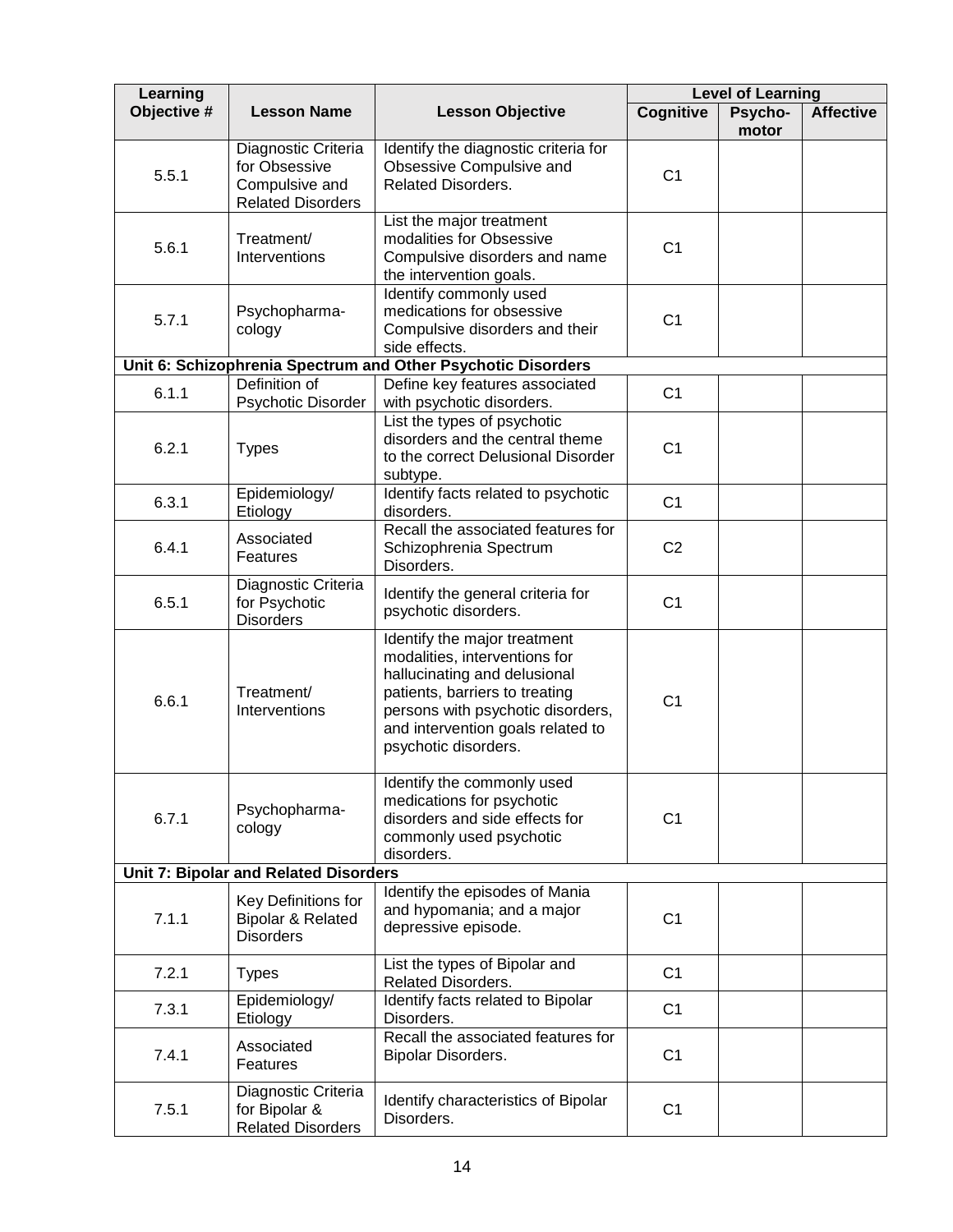| Learning    | <b>Level of Learning</b>                                                  |                                                                                                                                          |                  |                  |                  |
|-------------|---------------------------------------------------------------------------|------------------------------------------------------------------------------------------------------------------------------------------|------------------|------------------|------------------|
| Objective # | <b>Lesson Name</b>                                                        | <b>Lesson Objective</b>                                                                                                                  | <b>Cognitive</b> | Psycho-<br>motor | <b>Affective</b> |
| 7.6.1       | Treatment/<br>Intervention                                                | List the major treatment<br>modalities for Bipolar Disorders.                                                                            | C <sub>1</sub>   |                  |                  |
| 7.7.1       | Psychopharma-<br>cology                                                   | Describe commonly used<br>medications for Bipolar Disorders.                                                                             | C <sub>1</sub>   |                  |                  |
|             | <b>Unit 8: Depressive Disorders</b>                                       |                                                                                                                                          |                  |                  |                  |
| 8.1.1       | Definition of<br>Depressive<br><b>Disorders</b>                           | Define depressive disorders.                                                                                                             | C <sub>1</sub>   |                  |                  |
| 8.2.1       | <b>Types</b>                                                              | Identify the types of depressive<br>disorders and the essential<br>features                                                              | C <sub>1</sub>   |                  |                  |
| 8.3.1       | Epidemiology/<br>Etiology                                                 | Identify facts related to<br>depressive disorders.                                                                                       | C <sub>1</sub>   |                  |                  |
| 8.4.1       | Associated<br>Features                                                    | Identify associated features of<br>depressive disorders.                                                                                 | C <sub>2</sub>   |                  |                  |
| 8.5.1       | Diagnostic Criteria<br>for Depressive<br><b>Disorders</b>                 | Identify diagnostic characteristics<br>of depressive disorders.                                                                          | C <sub>1</sub>   |                  |                  |
| 8.6.1       | Treatment/<br>Intervention                                                | Identify the major treatment<br>modalities for depressive<br>disorders and the intervention<br>goals related to depressive<br>disorders. | C <sub>1</sub>   |                  |                  |
| 8.7.1       | Psychopharma-<br>cology                                                   | Identify commonly used<br>medications and side effects for<br>C <sub>1</sub><br>depressive disorder medications.                         |                  |                  |                  |
| 8.8.1       | Electroconvulsive<br>Therapy                                              | <b>Identify Electroconvulsive</b><br>Therapy (ECT) and list the<br>indications and contraindications<br>for ECT.                         | C <sub>1</sub>   |                  |                  |
|             | <b>Unit 9: Neurocognitive Disorders</b>                                   |                                                                                                                                          |                  |                  |                  |
| 9.1.1       | <b>Key Definitions for</b><br>Neurocognitive<br><b>Disorders</b>          | Recall common definitions<br>associated with Neurocognitive<br>Disorders.                                                                | C <sub>1</sub>   |                  |                  |
| 9.2.1       | <b>Types</b>                                                              | List the types of Neurocognitive<br>Disorders.                                                                                           | C <sub>1</sub>   |                  |                  |
| 9.3.1       | Epidemiology<br>/Etiology                                                 | Identify facts related to<br>Neurocognitive Disorders.                                                                                   | C <sub>1</sub>   |                  |                  |
| 9.4.1       | Associated<br>Features                                                    | Recall the associated features for<br>Neurocognitive Disorders.                                                                          | C <sub>2</sub>   |                  |                  |
| 9.5.1       | Diagnostic Criteria<br>for Neurocognitive<br><b>Disorders</b>             | Identify the general criteria for<br>Neurocognitive Disorders.                                                                           | C <sub>1</sub>   |                  |                  |
|             | Unit 10: Somatic Symptom and Related Disorders                            |                                                                                                                                          |                  |                  |                  |
| 10.1.1      | Key Definitions for<br>Somatic Symptom<br>and Related<br><b>Disorders</b> | Define key terms associated with<br>somatic symptom and related<br>disorders.                                                            | C <sub>1</sub>   |                  |                  |
| 10.2.1      | <b>Types</b>                                                              | List the types of somatic symptom<br>and related disorders.                                                                              | C <sub>1</sub>   |                  |                  |
| 10.3.1      | Epidemiology/<br>Etiology                                                 | Identify facts related to Somatic<br>Symptom Disorders.                                                                                  | C <sub>1</sub>   |                  |                  |
| 10.4.1      | Associated<br>Feature                                                     | Recall the associated features for<br>Somatic Symptom & Related<br>Disorders.                                                            | C <sub>2</sub>   |                  |                  |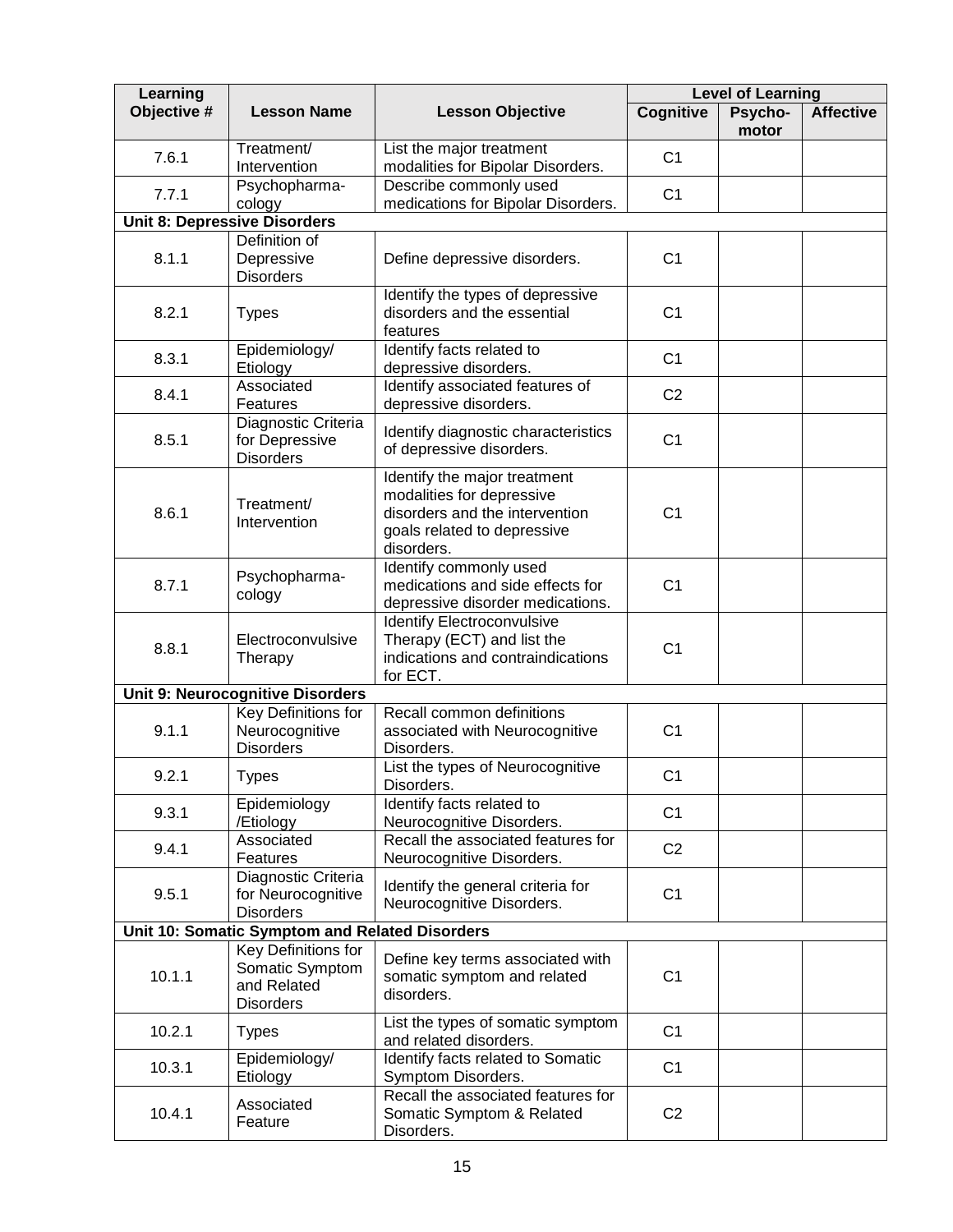| Learning    |                                                                                                                      |                                                                                                   | <b>Level of Learning</b> |                  |                  |
|-------------|----------------------------------------------------------------------------------------------------------------------|---------------------------------------------------------------------------------------------------|--------------------------|------------------|------------------|
| Objective # | <b>Lesson Name</b>                                                                                                   | <b>Lesson Objective</b>                                                                           | Cognitive                | Psycho-<br>motor | <b>Affective</b> |
| 10.5.1      | Diagnostic Criteria<br>for Somatic<br>Symptom &<br><b>Related Disorders</b><br><b>Unit 11: Dissociative Disorder</b> | Identify the general criteria for<br>Somatic Symptom & Related<br>Disorders.                      | C <sub>1</sub>           |                  |                  |
|             |                                                                                                                      |                                                                                                   |                          |                  |                  |
| 11.1.1      | Key Definitions for<br><b>Dissociative</b><br><b>Disorders</b>                                                       | Recall common definitions<br>associated with Dissociative<br>Disorders.                           | C <sub>2</sub>           |                  |                  |
| 11.2.1      | <b>Types</b>                                                                                                         | List the types of Dissociative<br>Disorders.                                                      | C <sub>1</sub>           |                  |                  |
| 11.3.1      | Epidemiology/<br>Etiology                                                                                            | Identify facts related to<br>dissociative disorder.                                               | C <sub>1</sub>           |                  |                  |
| 11.4.1      | Associated<br>Feature                                                                                                | Recall the associated features for<br>Dissociative Disorders.                                     | C <sub>1</sub>           |                  |                  |
| 11.5.1      | Diagnostic Criteria<br>for Dissociative<br><b>Disorders</b>                                                          | Identify the general criteria for<br>Dissociative Disorders.                                      | C <sub>1</sub>           |                  |                  |
|             | Unit 12: Feeding and Eating Disorders                                                                                |                                                                                                   |                          |                  |                  |
| 12.1.1      | <b>Definitions</b>                                                                                                   | Define key terms associated with<br>Feeding and Eating Disorders.                                 | C <sub>1</sub>           |                  |                  |
| 12.2.1      | <b>Types</b>                                                                                                         | List the types of Feeding and<br>Eating Disorders.                                                | C <sub>1</sub>           |                  |                  |
| 12.3.1      | Epidemiology/<br>Etiology                                                                                            | Identify facts related to Feeding<br>and Eating Disorders.                                        | C <sub>1</sub>           |                  |                  |
| 12.4.1      | Associated<br>Feature                                                                                                | Recall the associated features for<br>Eating Disorders.                                           | C <sub>2</sub>           |                  |                  |
| 12.5.1      | Diagnostic Criteria<br>for Eating<br><b>Disorders</b>                                                                | Identify the general criteria for<br>Eating Disorders.                                            | C <sub>1</sub>           |                  |                  |
| 12.6.1      | Treatment/<br>Intervention                                                                                           | Name intervention goals related<br>to Eating Disorders.                                           | C <sub>1</sub>           |                  |                  |
|             |                                                                                                                      | Unit 13: Disruptive, Impulse-Control, and Conduct Disorders                                       |                          |                  |                  |
| 13.1.1      | <b>Definitions</b>                                                                                                   | Define Disruptive, Impulse-<br>Control, and Conduct Disorders.                                    | C <sub>1</sub>           |                  |                  |
| 13.2.1      | <b>Types</b>                                                                                                         | List the types of Disorders under<br>Disruptive, Impulse Control, and<br>Conduct Disorders.       | C <sub>1</sub>           |                  |                  |
| 13.3.1      | Epidemiology/<br>Etiology                                                                                            | Identify facts related to Disruptive,<br>Impulse-Control and Conduct<br>Disorders.                | C <sub>1</sub>           |                  |                  |
| 13.4.1      | Associated<br>Features                                                                                               | Recall the associated features for<br>Impulse Disorder.                                           | C <sub>2</sub>           |                  |                  |
| 13.5.1      | Diagnostic Criteria<br>for Impulse<br><b>Control Disorders</b>                                                       | Identify the diagnostic criteria for<br>Disruptive, Impulse-Control, and<br>Conduct Disorder.     | C <sub>1</sub>           |                  |                  |
| 13.6.1      | Treatment/<br>Intervention                                                                                           | List the major treatment<br>modalities for Disruptive, Impulse-<br>Control, and Conduct Disorder. | C <sub>1</sub>           |                  |                  |
|             | Unit 14: Neuro Developmental Disorders                                                                               |                                                                                                   |                          |                  |                  |
| 14.1.1      | Key Definitions for<br>Neurodevelopmen<br>tal Disorders                                                              | Recall common definitions<br>associated with<br>Neurodevelopmental Disorders.                     | C <sub>1</sub>           |                  |                  |
| 14.2.1      | <b>Types</b>                                                                                                         | List the types of<br>Neurodevelopmental Disorders.                                                | C <sub>1</sub>           |                  |                  |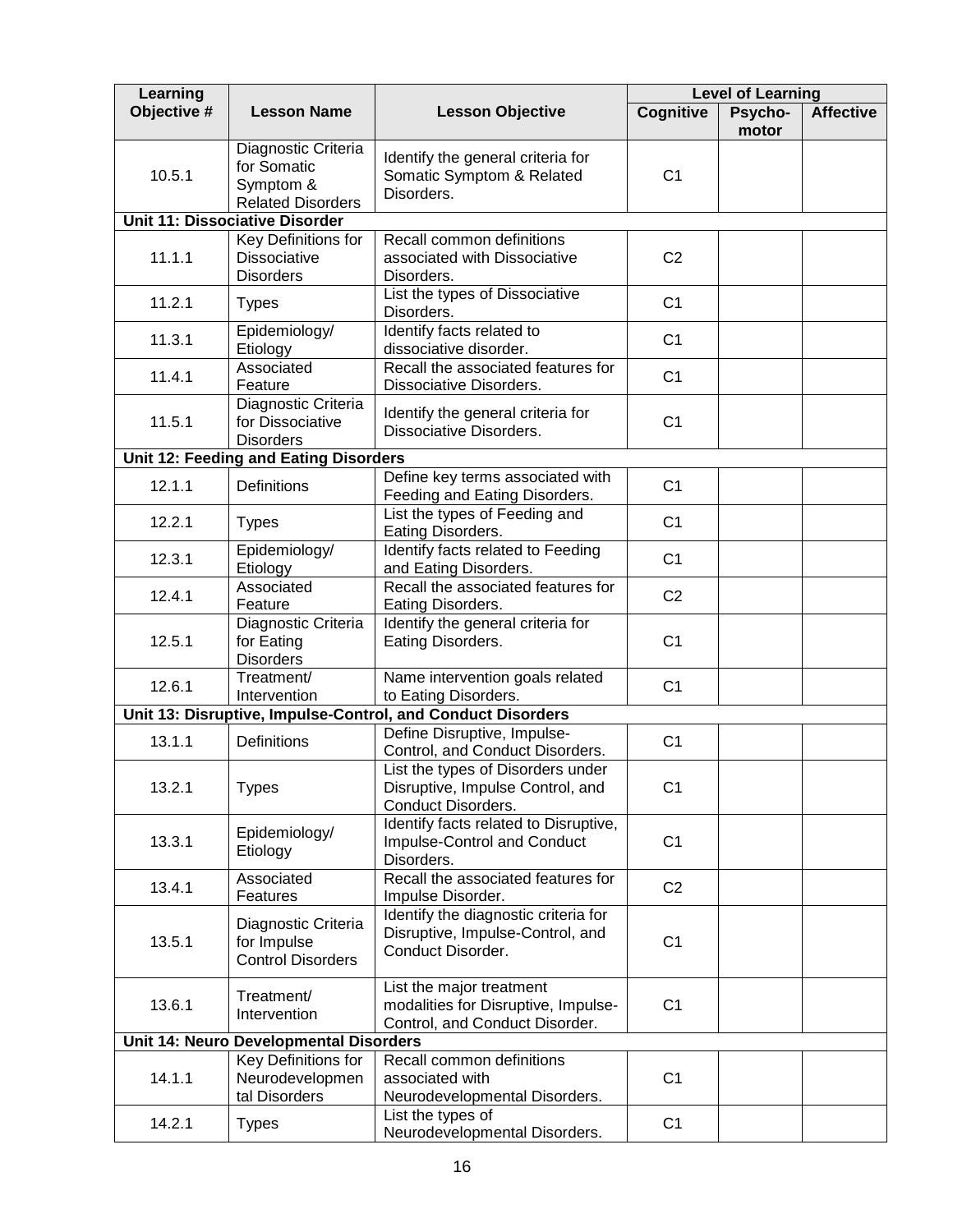| Learning                  |                                                             | <b>Level of Learning</b>                                              |                  |                  |                  |
|---------------------------|-------------------------------------------------------------|-----------------------------------------------------------------------|------------------|------------------|------------------|
| Objective #               | <b>Lesson Name</b>                                          | <b>Lesson Objective</b>                                               | <b>Cognitive</b> | Psycho-<br>motor | <b>Affective</b> |
| 14.3.1                    | Epidemiology/<br>Etiology                                   | Identify facts related to<br>Neurodevelopmental Disorders.            | C <sub>1</sub>   |                  |                  |
| 14.4.1                    | Associated<br>Feature                                       | Recall the associated features for<br>Neurodevelopmental Disorders.   | C <sub>2</sub>   |                  |                  |
| 14.5.1                    | Diagnostic Criteria<br>for Dissociative<br><b>Disorders</b> | Identify the general criteria for<br>Neurodevelopmental Disorders.    | C <sub>1</sub>   |                  |                  |
| Unit 15: Gender Dysphoria |                                                             |                                                                       |                  |                  |                  |
| 15.1.1                    | Key Definitions for<br>Gender Dysphoria                     | Recall common definitions<br>associated with Gender<br>Dysphoria.     | C <sub>1</sub>   |                  |                  |
| 15.2.1                    | <b>Types</b>                                                | List the types of Gender<br>Dysphoria.                                | C <sub>1</sub>   |                  |                  |
| 15.3.1                    | Epidemiology<br>/Etiology                                   | Identify key facts associated with<br>Gender Dysphoria.               | C <sub>1</sub>   |                  |                  |
| 15.4.1                    | Associated<br>Features                                      | Recall the associated features for<br>Gender Dysphoria.               | C <sub>2</sub>   |                  |                  |
| 15.5.1                    | Diagnostic Criteria<br>for Gender<br>Dysphoria              | Identify the general criteria for<br>Gender Dysphoria.                | C <sub>1</sub>   |                  |                  |
|                           | <b>Unit 16: Sexual Dysfunctions</b>                         |                                                                       |                  |                  |                  |
| 16.1.1                    | <b>Definitions</b>                                          | Recall definitions associated with<br>Sexual Dysfunctions.            | C <sub>1</sub>   |                  |                  |
| 16.2.1                    | Sexual Response<br>Cycle                                    | Identify each phase of the sexual<br>response cycle.                  | C <sub>1</sub>   |                  |                  |
| 16.3.1                    | <b>Types</b>                                                | List the types of sexual<br>dysfunctions and sexual<br>disorders.     | C <sub>1</sub>   |                  |                  |
| 16.4.1                    | Epidemiology/<br>Etiology                                   | Identify facts about Sexual<br><b>Dysfunctions</b>                    | C <sub>1</sub>   |                  |                  |
| 16.5.1                    | Associated<br>Feature                                       | Recall the associated features for<br>Sexual Dysfunctions.            | C <sub>2</sub>   |                  |                  |
| 16.6.1                    | Diagnostic Criteria<br>for Sexual<br><b>Disorders</b>       | Identify the general criteria for<br>Sexual Dysfunctions.             | C <sub>1</sub>   |                  |                  |
|                           | Unit 17: Paraphilic Disorders                               |                                                                       |                  |                  |                  |
| 17.1.1                    | Key Definitions for<br>Paraphilic<br><b>Disorders</b>       | Recall common definitions<br>associated with Paraphilic<br>Disorders. | C <sub>1</sub>   |                  |                  |
| 17.2.1                    | <b>Types</b>                                                | List the types of Paraphilic<br>Disorders.                            | C <sub>1</sub>   |                  |                  |
| 17.3.1                    | Epidemiology/<br>Etiology                                   | Identify key facts associated with<br>Paraphilic Disorders.           | C <sub>1</sub>   |                  |                  |
| 17.4.1                    | Associated<br>Feature                                       | Recall the associated features for<br>Paraphilic Disorders.           | C <sub>1</sub>   |                  |                  |
| 17.5.1                    | Diagnostic Criteria<br>for Paraphilic<br><b>Disorders</b>   | Identify the general criteria for<br>Paraphilic Disorders.            | C <sub>1</sub>   |                  |                  |
| 17.6.1                    | Treatment<br><b>Modalities</b>                              | Recognize best treatment<br>modality for Paraphilic Disorders.        | C <sub>1</sub>   |                  |                  |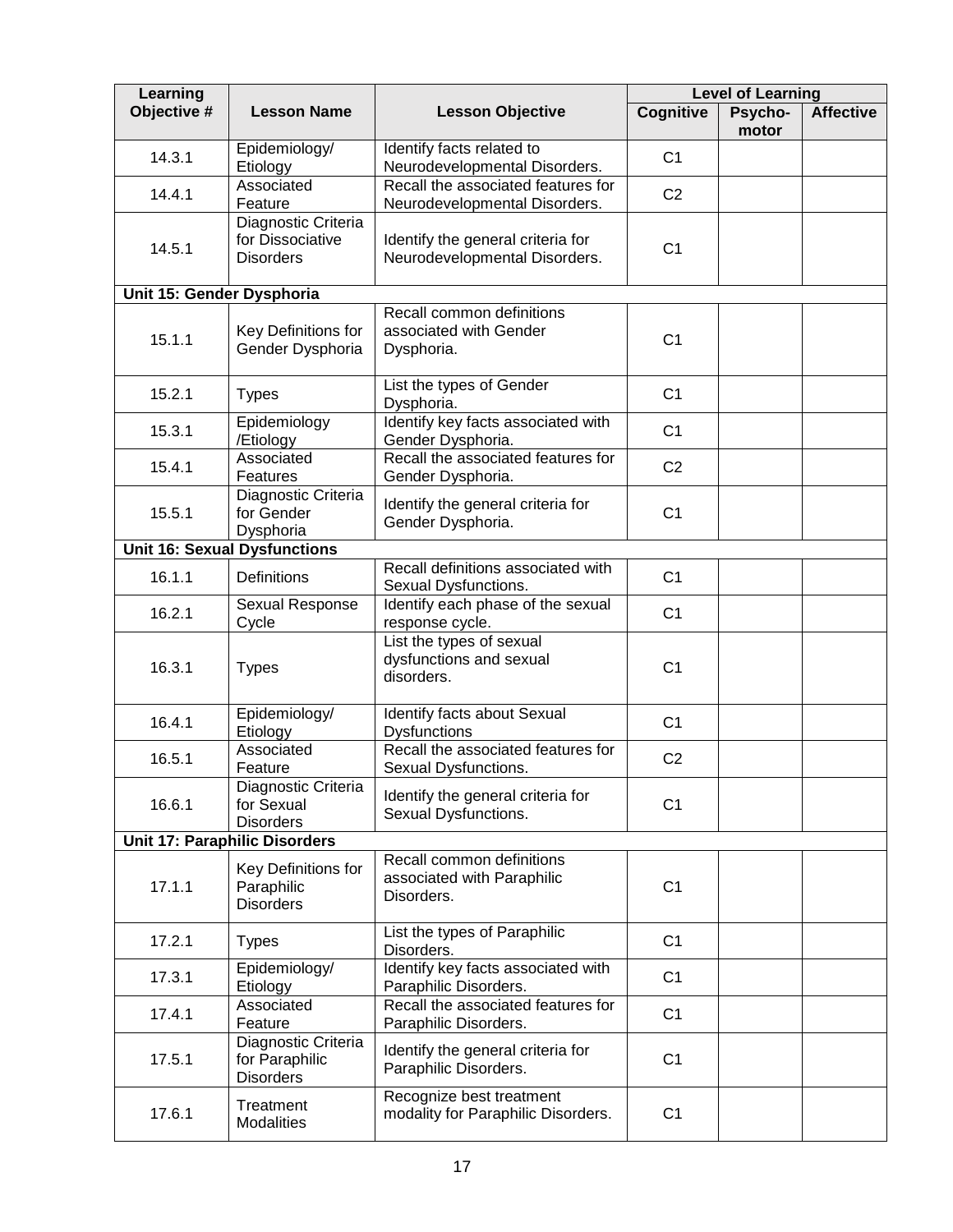| Learning    |                                                                                                      | <b>Level of Learning</b>                                                                                                                                                                                     |                  |                  |                  |
|-------------|------------------------------------------------------------------------------------------------------|--------------------------------------------------------------------------------------------------------------------------------------------------------------------------------------------------------------|------------------|------------------|------------------|
| Objective # | <b>Lesson Name</b>                                                                                   | <b>Lesson Objective</b>                                                                                                                                                                                      | <b>Cognitive</b> | Psycho-<br>motor | <b>Affective</b> |
|             | <b>Unit 18: Elimination Disorders</b>                                                                |                                                                                                                                                                                                              |                  |                  |                  |
| 18.1.1      | Key Definitions for<br>Elimination<br><b>Disorders</b>                                               | Recall common definitions<br>associated with Elimination<br>Disorders.                                                                                                                                       | C <sub>1</sub>   |                  |                  |
| 18.2.1      | <b>Types</b>                                                                                         | List the types of Elimination<br>Disorders.                                                                                                                                                                  |                  |                  |                  |
| 18.3.1      | Epidemiology/<br>Etiology                                                                            | Identify facts related to<br>Elimination Disorders.                                                                                                                                                          | C <sub>1</sub>   |                  |                  |
| 18.4.1      | Associated<br>Features                                                                               | Recall the associated features for<br><b>Elimination Disorders.</b>                                                                                                                                          | C <sub>2</sub>   |                  |                  |
| 18.5.1      | Diagnostic Criteria<br>for Elimination<br><b>Disorders</b>                                           | Identify the general criteria for<br>Elimination Disorders.                                                                                                                                                  | C <sub>1</sub>   |                  |                  |
|             | Unit 19: Sleep-Wake Disorders                                                                        |                                                                                                                                                                                                              |                  |                  |                  |
| 19.1.1      | Definitions                                                                                          | Define terms and two types of<br>sleep disorders, and sleep<br>disorders related to other mental<br>disorders.                                                                                               | C <sub>1</sub>   |                  |                  |
| 19.2.1      | Epidemiology/<br>Etiology                                                                            | Identify facts related to sleep.                                                                                                                                                                             | C <sub>1</sub>   |                  |                  |
| 19.3.1      | Diagnostic<br><b>Criterion for Sleep</b><br><b>Disorders</b>                                         | Describe the general criteria for<br>C <sub>1</sub><br>Sleep Disorders.                                                                                                                                      |                  |                  |                  |
| 19.4.1      | Treatment/<br>Intervention                                                                           | Identify the most common major<br>treatment modalities and the<br>common intervention goals<br>related to Sleep Disorders.                                                                                   | C <sub>1</sub>   |                  |                  |
| 19.5.1      | Psychopharma-<br>cology                                                                              | Identify medications and side<br>effects for commonly used sleep<br>disorder medications.                                                                                                                    | C <sub>1</sub>   |                  |                  |
|             | Unit 20: Other Mental Disorders                                                                      |                                                                                                                                                                                                              |                  |                  |                  |
| 20.1.1      | <b>Types</b>                                                                                         | List the types of Other Mental<br>Disorders.                                                                                                                                                                 | C <sub>1</sub>   |                  |                  |
| 20.2.1      | Diagnostic<br>Criterion for<br><b>Mental Disorders</b><br>Due to General<br><b>Medical Condition</b> | Identify clinical characteristics for<br>mental disorders due to general<br>medical condition.                                                                                                               | C <sub>1</sub>   |                  |                  |
| 20.3.1      | Treatment/<br>Intervention                                                                           | Identify the most common major<br>treatment modalities and the<br>common intervention goals<br>related to Other Mental Disorders.                                                                            | C <sub>1</sub>   |                  |                  |
|             |                                                                                                      | Unit 21: Medication-Induced Movement Disorders and Other Conditions that May Be a Focus of                                                                                                                   |                  |                  |                  |
|             | <b>Clinical Attention</b>                                                                            |                                                                                                                                                                                                              |                  |                  |                  |
| 21.1.1      | <b>Types</b>                                                                                         | List the types of Medication-<br>Induced Movement Disorders and<br>Other Conditions that may be a<br>focus of Clinical Attention Other<br>Adverse Effects of Medication.                                     | C <sub>1</sub>   |                  |                  |
| 21.2.1      | Diagnostic<br>Criterion for<br>Medication-<br>Induced<br>Movement<br><b>Disorders</b>                | Identify clinical characteristics for<br><b>Medication-Induced Movement</b><br><b>Disorders and Other Conditions</b><br>That May Be a Focus of Clinical<br>Attention Other Adverse Effects of<br>Medication. | C <sub>1</sub>   |                  |                  |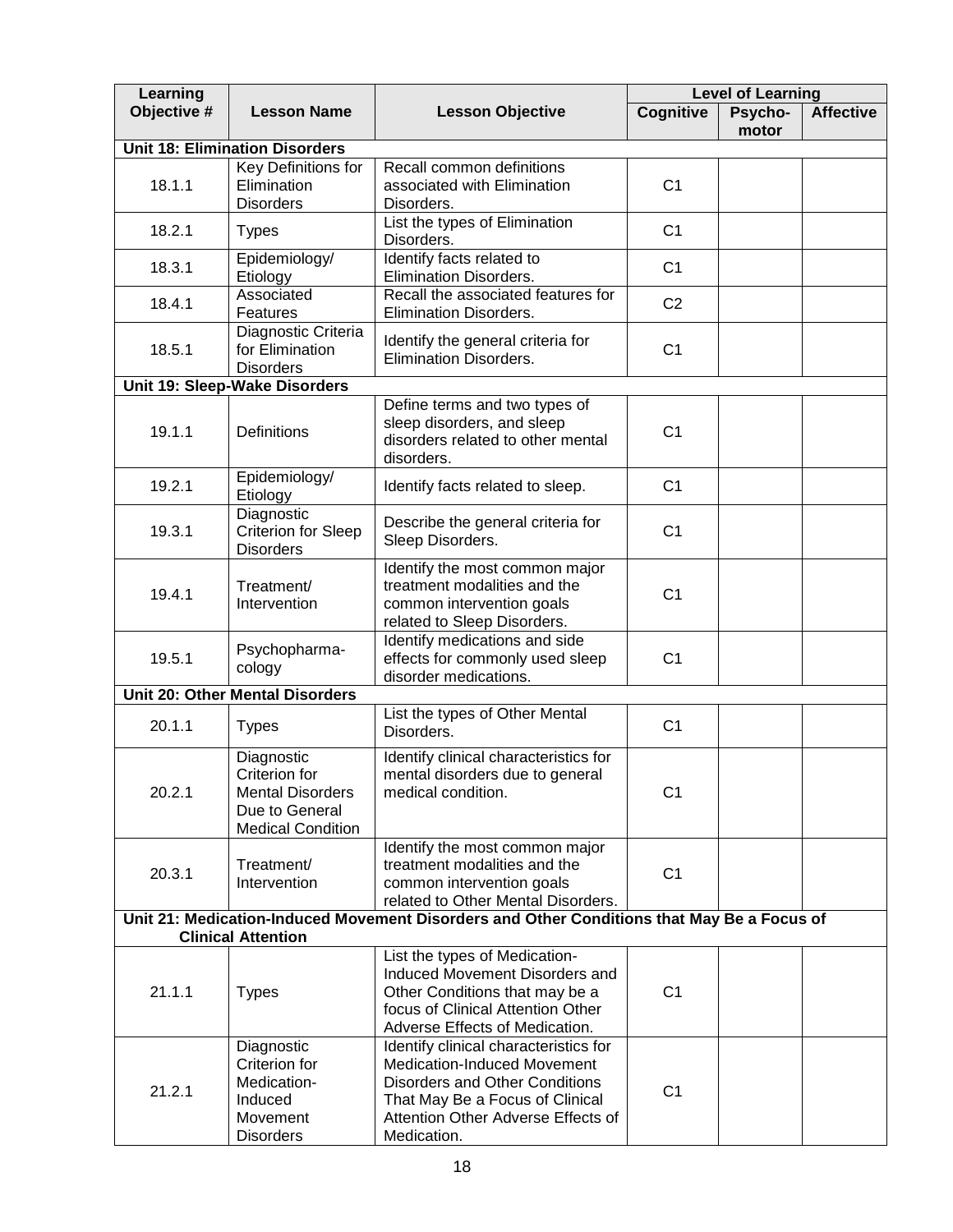| Learning    |                                                    |                                                                     | <b>Level of Learning</b> |                  |                  |
|-------------|----------------------------------------------------|---------------------------------------------------------------------|--------------------------|------------------|------------------|
| Objective # | <b>Lesson Name</b>                                 | <b>Lesson Objective</b>                                             | Cognitive                | Psycho-<br>motor | <b>Affective</b> |
|             |                                                    | Discuss prevention, assessment,                                     |                          |                  |                  |
| 21.3.1      | Treatment/                                         | and interventions for medication-                                   | C <sub>1</sub>           |                  |                  |
|             | Intervention                                       | induced movement disorders and                                      |                          |                  |                  |
|             |                                                    | antidepressant disuse syndrome.                                     |                          |                  |                  |
|             |                                                    | Unit 22: Other Conditions That May Be a Focus of Clinical Attention |                          |                  |                  |
|             |                                                    | Identify the relationship between                                   |                          |                  |                  |
| 22.1.1      | <b>Other Conditions</b>                            | other conditions, their categories,                                 | C <sub>1</sub>           |                  |                  |
|             | V codes, and common conditions                     |                                                                     |                          |                  |                  |
|             |                                                    | that fall in the V code category.                                   |                          |                  |                  |
| 22.2.1      | <b>Additional Codes</b>                            | Describe the codes Unspecified.                                     | C <sub>1</sub>           |                  |                  |
|             |                                                    | Identify the neurobiological and                                    |                          |                  |                  |
|             |                                                    | psychological changes,                                              |                          |                  |                  |
| 22.3.1      | Geriatric<br>Patient/Client(s)                     | assessment areas, disorders,                                        | C <sub>1</sub>           |                  |                  |
|             |                                                    | pharmacological considerations,<br>interventions, and psychological |                          |                  |                  |
|             |                                                    | changes in the geriatric patient.                                   |                          |                  |                  |
|             |                                                    | Discuss the assessment areas,                                       |                          |                  |                  |
|             |                                                    | different adolescent disorders,                                     |                          |                  |                  |
| 22.4.1      | Adolescent                                         | and specific pharmacological                                        | C <sub>2</sub>           |                  |                  |
|             | Patient/Client                                     | considerations when treating the                                    |                          |                  |                  |
|             |                                                    | adolescent patient.                                                 |                          |                  |                  |
|             |                                                    | Identify elements of the family                                     |                          |                  |                  |
| 22.5.1      | Family Advocacy                                    | advocacy program.                                                   | C <sub>1</sub>           |                  |                  |
|             |                                                    | Identify elements of sexual                                         |                          |                  |                  |
| 22.6.1      | <b>Sexual Assault</b>                              | assault and treatment of the                                        | C <sub>1</sub>           |                  |                  |
|             |                                                    | sexual assault victim.                                              |                          |                  |                  |
|             | Suicide                                            | Identify suicidal characteristics                                   |                          |                  |                  |
| 22.7.1      | Awareness and                                      | and methods of prevention.                                          | C <sub>1</sub>           |                  |                  |
|             | Prevention                                         |                                                                     |                          |                  |                  |
|             | Department of                                      | Identify the purpose and elements                                   |                          |                  |                  |
| 22.8.1      | Defense Suicide                                    | of the Department of Defense                                        | C <sub>1</sub>           |                  |                  |
|             | <b>Event Report</b>                                | Suicide Event Report.                                               |                          |                  |                  |
|             | (DODSER)                                           |                                                                     |                          |                  |                  |
|             | <b>Stress</b>                                      |                                                                     |                          |                  |                  |
|             | Management;                                        | Identify stress management,                                         |                          |                  |                  |
| 22.9.1      | Coping and<br>Defense                              | coping and defense mechanisms.                                      | C1                       |                  |                  |
|             | Mechanism                                          |                                                                     |                          |                  |                  |
|             | Unit 23: Substance-Related and Addictive Disorders |                                                                     |                          |                  |                  |
|             | Definitions in                                     |                                                                     |                          |                  |                  |
|             | Substance-                                         |                                                                     |                          |                  |                  |
| 23.1.1      | <b>Related Disorders</b>                           | Define key terms in Substance-                                      | C <sub>1</sub>           |                  |                  |
|             | and Addictive                                      | Related and Addictive Disorders.                                    |                          |                  |                  |
|             | <b>Disorders</b>                                   |                                                                     |                          |                  |                  |
|             | Types/Major                                        |                                                                     |                          |                  |                  |
|             | Classes of                                         | Identify Types/Major Classes of                                     |                          |                  |                  |
| 23.2.1      | Substance-                                         | Substance-Related and Addictive                                     | C <sub>1</sub>           |                  |                  |
|             | Related and                                        | Disorders.                                                          |                          |                  |                  |
|             | Addictive                                          |                                                                     |                          |                  |                  |
|             | <b>Disorders</b>                                   |                                                                     |                          |                  |                  |
|             | Diagnostic Criteria                                |                                                                     |                          |                  |                  |
|             | for Substance-                                     | Identify the diagnostic criteria for                                |                          |                  |                  |
| 23.3.1      | Related and                                        | substance related disorders.                                        | C <sub>1</sub>           |                  |                  |
|             | Addictive                                          |                                                                     |                          |                  |                  |
|             | <b>Disorders</b>                                   |                                                                     |                          |                  |                  |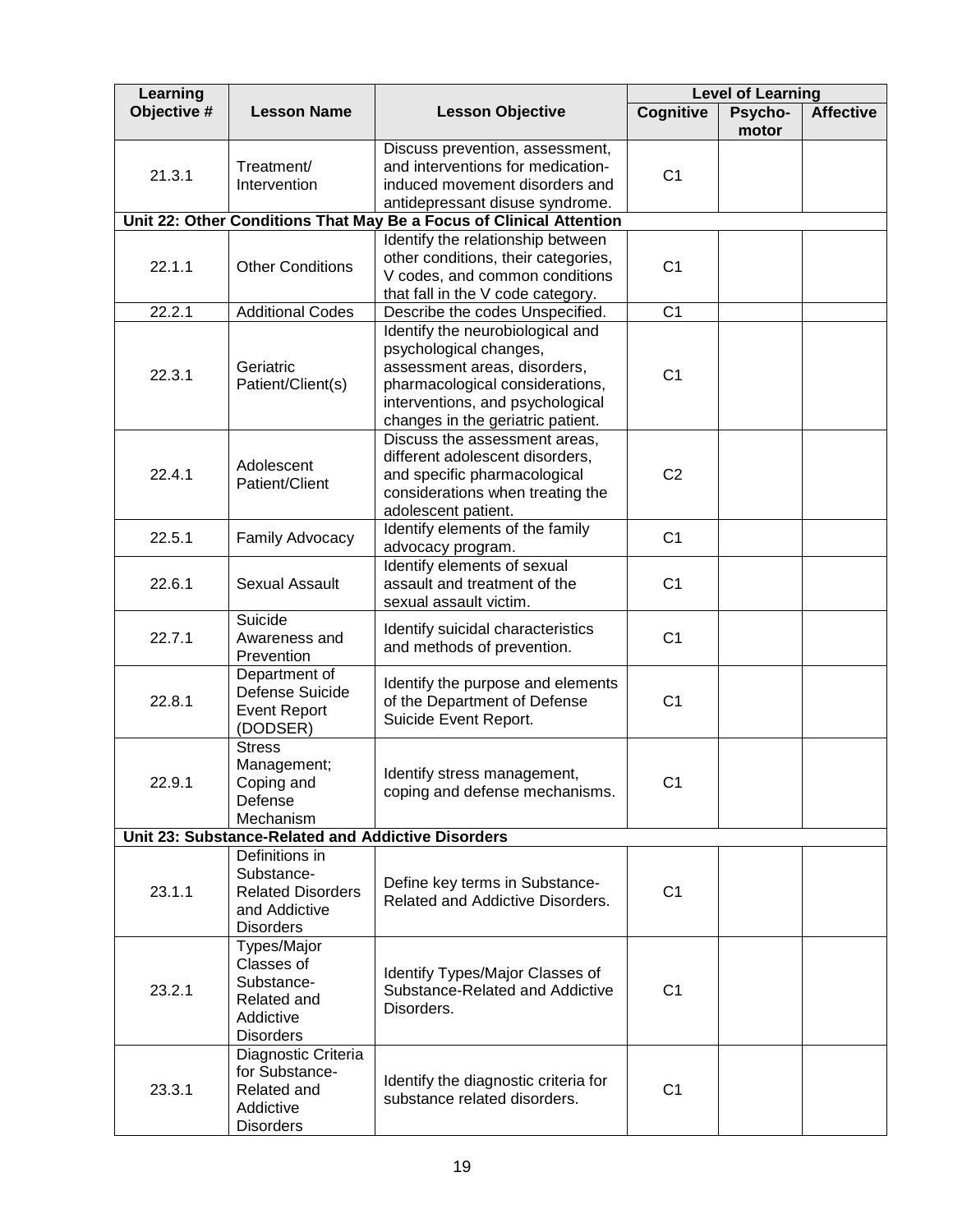| Learning    |                                         |                                                                                                      |                | <b>Level of Learning</b> |                  |  |  |  |
|-------------|-----------------------------------------|------------------------------------------------------------------------------------------------------|----------------|--------------------------|------------------|--|--|--|
| Objective # | <b>Lesson Name</b>                      | <b>Lesson Objective</b>                                                                              | Cognitive      | Psycho-<br>motor         | <b>Affective</b> |  |  |  |
| 23.4.1      | Pharmacology of<br><b>Substances</b>    | Identify the pharmacological<br>effects of substances.                                               | C1             |                          |                  |  |  |  |
| 23.5.1      | Treatment<br><b>Modalities</b>          | Identify substance-related<br>disorder treatment modalities.                                         | C <sub>1</sub> |                          |                  |  |  |  |
| 23.6.1      | Pharmacology                            | Identify the pharmacology<br>associated with the treatment of<br><b>Substance Related Disorders.</b> | C <sub>1</sub> |                          |                  |  |  |  |
| 23.7.1      | Substance<br>Overuse in the<br>Military | Discuss substance overuse in the<br>Military.                                                        | C <sub>1</sub> |                          |                  |  |  |  |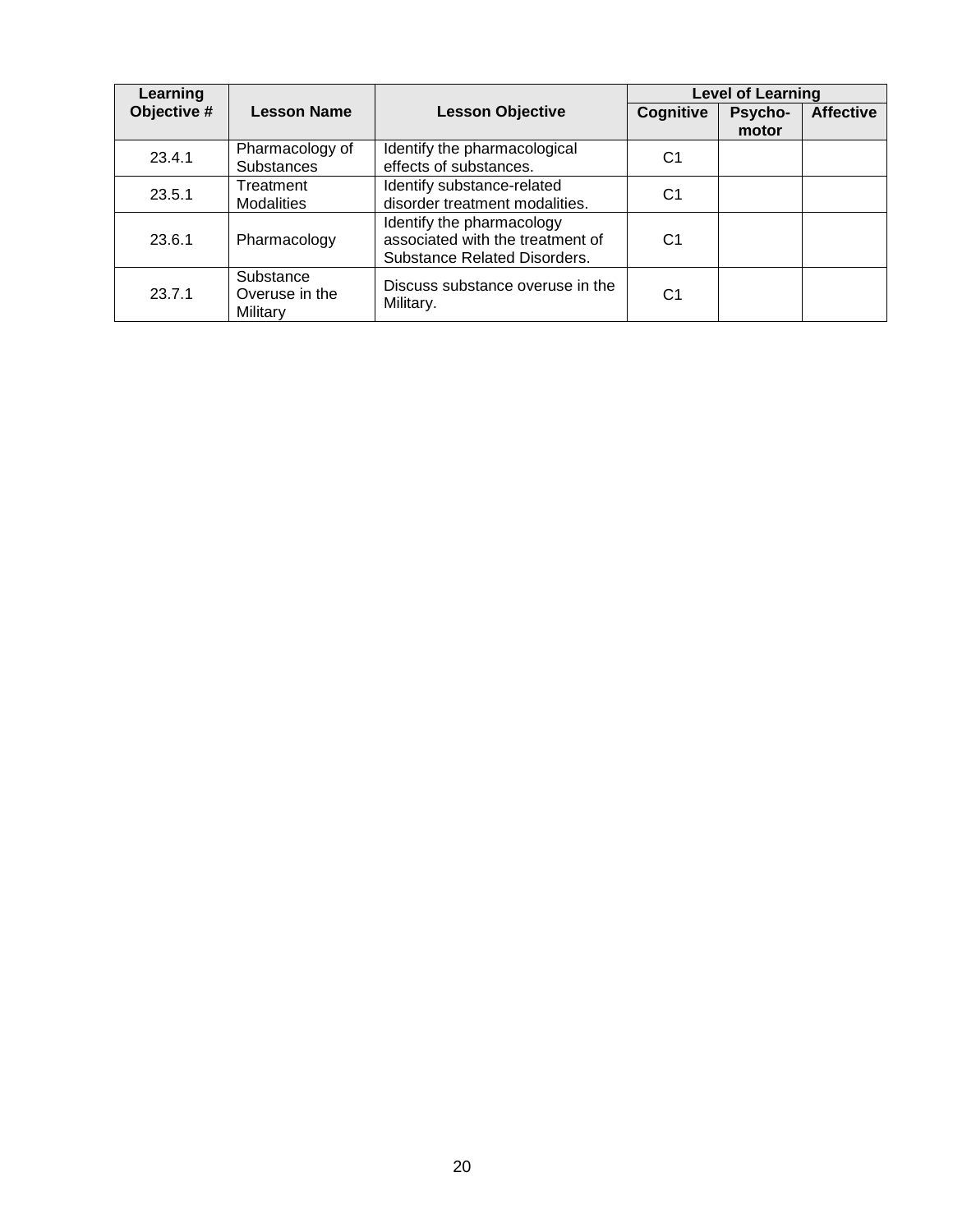# <span id="page-20-0"></span>**BHT 104 – Psychiatric Behavioral Interventions Course Description:**

This course provides an overview of responsibilities and interventions performed by the BHT in inpatient/outpatient behavioral health settings focusing on: Domestic violence, managing aggressive and hostile behavior, guidelines for therapeutic Milieu, patient treatment plans, nursing interventions, inpatient/outpatient psychiatric procedures, and hospital admission and discharge procedures.

Prerequisite(s): Completion of BHT 103.

# **Course Goals:**

Students will be able to identify and describe psychiatric behavioral interventions for inpatient treatment and demonstrate the proper use of non-violent crisis intervention techniques.

| Unit #       | <b>Unit Title</b>               | <b>Did</b> | Lab/<br><b>Prac</b> | <b>Clin</b> | <b>WTest</b> | PTest/<br><b>PPC</b> | Other | Req'd<br>Act. | <b>Total</b> |
|--------------|---------------------------------|------------|---------------------|-------------|--------------|----------------------|-------|---------------|--------------|
|              | Overview of Inpatient           | 8          |                     |             |              |                      |       |               |              |
| ◠            | Milieu Therapy                  |            |                     |             | ົ            |                      |       |               |              |
| 3            | Managing Aggressive<br>Behavior | 8          | 4                   |             |              | 9                    |       |               | 23           |
| <b>Total</b> |                                 | 20         |                     |             |              | 9                    |       |               | 37           |

# **Distribution of Contact Hours:**

| Learning                      |                                                                   |                                                                                                                                           | <b>Level of Learning</b> |                         |                  |  |  |
|-------------------------------|-------------------------------------------------------------------|-------------------------------------------------------------------------------------------------------------------------------------------|--------------------------|-------------------------|------------------|--|--|
| <b>Objective</b><br>#         | <b>Lesson Name</b>                                                | <b>Lesson Objective</b>                                                                                                                   | Cognitive                | <b>Psycho</b><br>-motor | <b>Affective</b> |  |  |
|                               | Unit 1: Overview of Inpatient Procedures                          |                                                                                                                                           |                          |                         |                  |  |  |
| 1.1.1                         | <b>Inpatient Procedure</b>                                        | Identify treatment facility<br>procedures for treating inpatients.                                                                        | C <sub>1</sub>           |                         |                  |  |  |
| 1.2.1                         | Recreational and<br>Occupational<br><b>Therapeutic Activities</b> | Identify the recreational and<br>occupational therapeutic activities<br>C <sub>1</sub><br>for the treatment of psychiatric<br>inpatients. |                          |                         |                  |  |  |
| 1.3.1                         | Purposes of<br>Relaxation                                         | Discuss the attributes of relaxation<br>for the treatment of inpatients.                                                                  | C <sub>2</sub>           |                         |                  |  |  |
| 1.4.1                         | <b>Goal Setting</b>                                               | Discuss the purpose and elements<br>of patient treatment goals.                                                                           | C <sub>2</sub>           |                         |                  |  |  |
| 1.5.1                         | <b>Outpatient Behavioral</b><br>Health                            | Describe the staff responsibilities<br>in treating the outpatient<br>Behavioral Health client.                                            |                          |                         |                  |  |  |
| <b>Unit 2: Milieu Therapy</b> |                                                                   |                                                                                                                                           |                          |                         |                  |  |  |
| 2.1.1                         | Milieu/Therapy                                                    | Identify the elements associated<br>with milieu therapy.                                                                                  | C <sub>1</sub>           |                         |                  |  |  |
| 2.2.1                         | <b>Health and Comfort</b><br>Search                               | Identify the elements associated<br>with a health and comfort search.                                                                     | C <sub>1</sub>           |                         |                  |  |  |
| 2.3.1                         | Referral and<br>Consultation                                      | Identify the elements associated<br>with referral and consultation.                                                                       | C <sub>1</sub>           |                         |                  |  |  |
|                               | Unit 3: Managing Aggressive Behavior                              |                                                                                                                                           |                          |                         |                  |  |  |
| 3.1.1                         | Overview of<br>Aggressive Behavior                                | Identify the elements associated<br>with aggressive behavior.                                                                             | C <sub>1</sub>           |                         |                  |  |  |
| 3.2.1                         | <b>Non-Violent Crisis</b><br>Intervention                         | Identify the elements associated<br>with non-violent Crisis intervention.                                                                 | C <sub>1</sub>           |                         |                  |  |  |
| 3.3.1                         | Managing Aggressive<br><b>Behavior</b>                            | Manage aggressive client<br>behavior.                                                                                                     | P <sub>3</sub>           |                         |                  |  |  |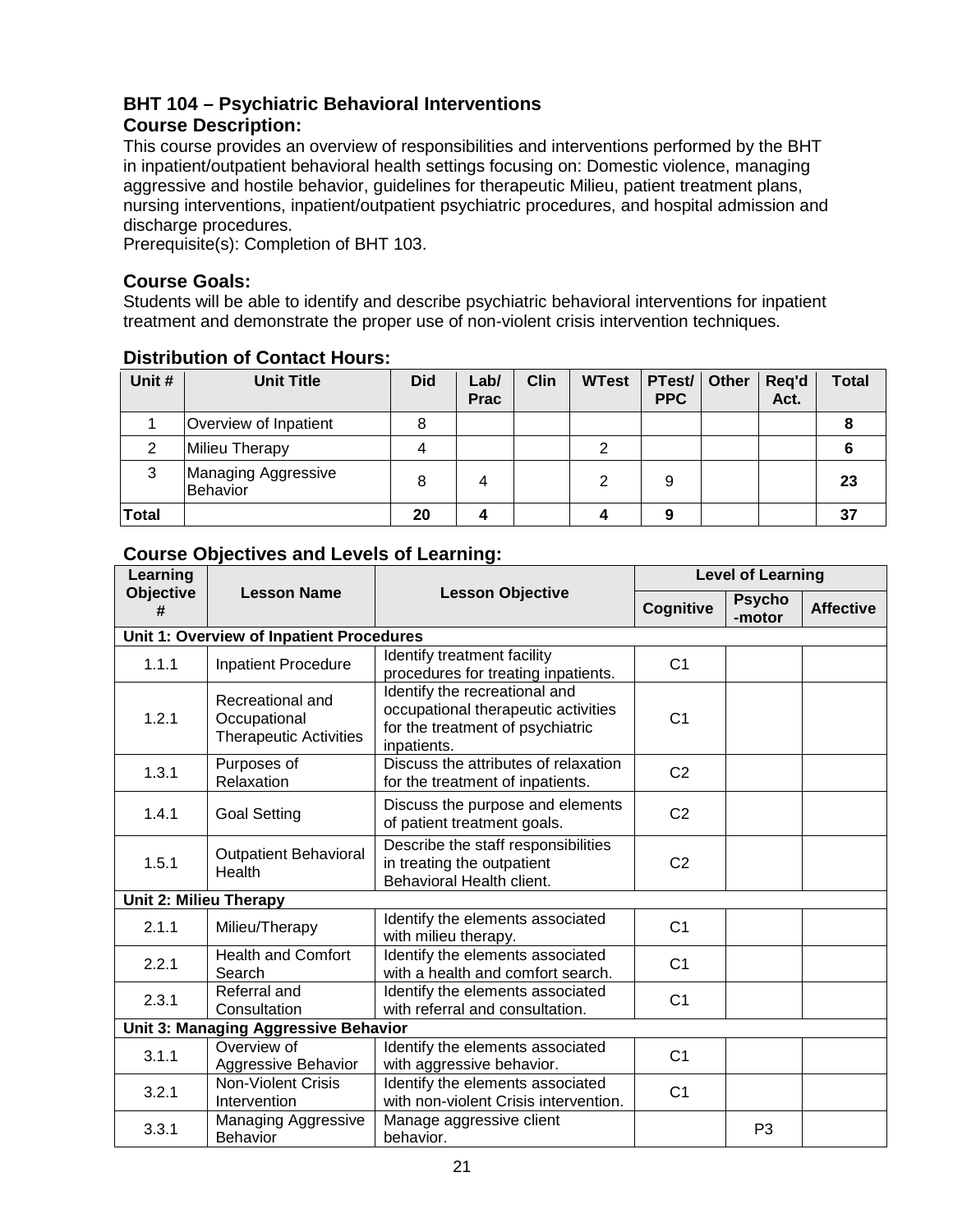# <span id="page-21-0"></span>**BHT 105 – Interviewing Skills**

# **Course Description:**

This course provides the knowledge, skills, terminology, and techniques needed by the BHT to conduct and record intake and collateral interviews. Students will become familiar with the steps in conducting discharge planning, medical consultation, psychiatric consultation, and referrals. Students are required to perform appropriate interviewing techniques, therapeutic communication skills, risk assessments, and the components of a mental status exam. Prerequisite(s): Completion of BHT 104.

# **Course Goals:**

Students will be able to conduct and record an intake/collateral interview, apply an understanding of interviewing terminology, identify elements of patient/client interviewing, identify methods to handle inappropriate behaviors, and document information collected in the interviewing process.

| Unit #         | <b>Unit Title</b>                                | <b>Did</b> | Lab/<br><b>Prac</b> | <b>Clin</b> | <b>WTest</b> | PTest/<br><b>PPC</b> | <b>Other</b> | Req'd<br>Act. | <b>Total</b> |
|----------------|--------------------------------------------------|------------|---------------------|-------------|--------------|----------------------|--------------|---------------|--------------|
| 1              | Elements of the Initial<br>Interview             | 4.5        |                     |             |              |                      |              |               | 4.5          |
| 2              | Managing Client Behavior<br>(Verbal & Nonverbal) | 2.5        |                     |             |              |                      |              |               | 2.5          |
| 3              | Collateral                                       | 1.5        |                     |             |              |                      |              |               | 1.5          |
| 4              | <b>Mental Status Exam</b>                        | 4.5        |                     |             |              |                      |              |               | 4.5          |
| 5              | <b>Risk Assessment</b>                           | 1.5        |                     |             |              |                      |              |               | 1.5          |
| 6              | Risk Management                                  | 1.5        |                     |             |              |                      |              |               | 1.5          |
| $\overline{7}$ | <b>Case Presentations</b>                        | 1.25       |                     |             |              |                      |              |               | 1.25         |
| 8              | Document the Initial<br>Interview                | 2.5        |                     |             | 2            |                      |              |               | 4.5          |
| 9              | Conduct the Initial Interview                    |            | 30                  |             |              | 22.25                |              |               | 52.25        |
| 10             | Document the Initial<br>Interview                |            | 8                   |             |              | 6                    |              |               | 14           |
| <b>Total</b>   |                                                  | 19.75      | 38                  |             | $\mathbf{2}$ | 28.25                |              |               | 88           |

# **Distribution of Contact Hours:**

|                                           |                                                       |                                                                            | Level of Learning |                         |                  |  |  |  |  |
|-------------------------------------------|-------------------------------------------------------|----------------------------------------------------------------------------|-------------------|-------------------------|------------------|--|--|--|--|
| Learning<br>Objective #                   | <b>Lesson Name</b>                                    | <b>Lesson Objective</b>                                                    | Cognitive         | <b>Psycho-</b><br>motor | <b>Affective</b> |  |  |  |  |
| Unit 1: Elements of the Initial Interview |                                                       |                                                                            |                   |                         |                  |  |  |  |  |
| 1.1.1                                     | Elements of the<br>Initial Interview                  | Identify the elements of the initial<br>interview.                         | C1                |                         |                  |  |  |  |  |
|                                           | Unit 2: Managing Client Behavior (Verbal & Nonverbal) |                                                                            |                   |                         |                  |  |  |  |  |
| 2.1.1                                     | Inappropriate<br><b>Client Behavior</b><br>Defined    | Define inappropriate client<br>behavior.                                   | C1                |                         |                  |  |  |  |  |
| 2.2.1                                     | <b>Hostile Behavior</b>                               | Select most effective methods of<br>managing client's hostile<br>behavior. | C1                |                         |                  |  |  |  |  |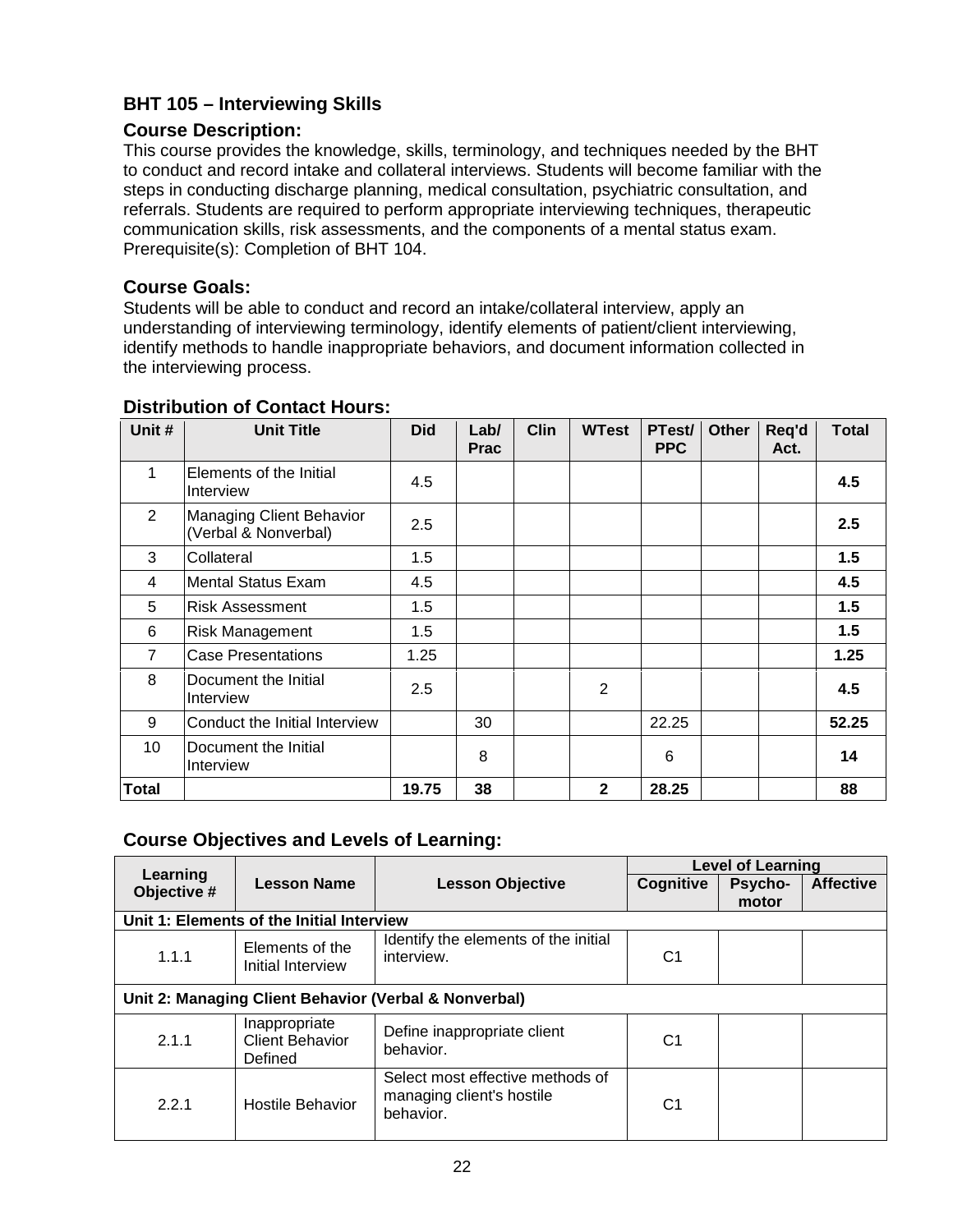|                                   |                                              |                                                                                      |                                                     | <b>Level of Learning</b> |                  |  |  |
|-----------------------------------|----------------------------------------------|--------------------------------------------------------------------------------------|-----------------------------------------------------|--------------------------|------------------|--|--|
| Learning<br>Objective #           | <b>Lesson Name</b>                           | <b>Lesson Objective</b>                                                              | Cognitive                                           | Psycho-<br>motor         | <b>Affective</b> |  |  |
| 2.3.1                             | Seductive<br><b>Behavior</b>                 | Identify effective methods of<br>managing client's seductive<br>behavior.            | C <sub>1</sub>                                      |                          |                  |  |  |
| 2.4.1                             | Boundary<br><b>Violations Axioms</b>         | Identify the elements associated<br>with boundary violation axioms.                  | C <sub>1</sub>                                      |                          |                  |  |  |
| <b>Unit 3: Collateral</b>         |                                              |                                                                                      |                                                     |                          |                  |  |  |
| 3.1.1                             | Collateral<br>Information<br>Sources         | Identify the elements associated<br>with collateral information<br>sources.          | C <sub>1</sub>                                      |                          |                  |  |  |
| 3.2.1                             | Collateral<br>Interview<br>Planning          | Identify the steps for obtaining<br>collateral information.                          | C <sub>2</sub>                                      |                          |                  |  |  |
| <b>Unit 4: Mental Status Exam</b> |                                              |                                                                                      |                                                     |                          |                  |  |  |
| 4.1.1                             | <b>Mental Status</b><br>Examination<br>(MSE) | Identify elements of the Mental<br>Status Exam (MSE).                                | C <sub>1</sub>                                      |                          |                  |  |  |
| <b>Unit 5: Risk Assessment</b>    |                                              |                                                                                      |                                                     |                          |                  |  |  |
| 5.1.1                             | <b>Risk Assessment</b>                       | Identify elements associated with<br>risk assessment.                                | C <sub>1</sub>                                      |                          |                  |  |  |
| Unit 6: Risk Management           |                                              |                                                                                      |                                                     |                          |                  |  |  |
| 6.1.1                             | <b>Risk</b><br>Management                    | managing safety.                                                                     | Describe effective strategies for<br>C <sub>2</sub> |                          |                  |  |  |
| <b>Unit 7: Case Presentations</b> |                                              |                                                                                      |                                                     |                          |                  |  |  |
| 7.1.1                             | Steps for case<br>Presentation               | Describe the steps of a case<br>presentation.                                        | C <sub>1</sub>                                      |                          |                  |  |  |
| 7.2.1                             | Categories of<br>Supervision                 | State the category of supervision<br>appropriate for the patient/client.             | C <sub>2</sub>                                      |                          |                  |  |  |
|                                   | Unit 8: Document the Initial Interview       |                                                                                      |                                                     |                          |                  |  |  |
| 8.1.1                             | Purpose of<br>Records                        | Identify purpose and guidelines<br>for the establishment of client<br>records.       | C <sub>1</sub>                                      |                          |                  |  |  |
| 8.2.1                             | Key Elements of<br>Documentation             | List the key elements of<br>documentation.                                           | C <sub>1</sub>                                      |                          |                  |  |  |
| 8.3.1                             | Documentation<br>Outline                     | Identify elements associated with<br>the documentation outline of<br>client records. | C <sub>1</sub>                                      |                          |                  |  |  |
|                                   | Unit 9: Conduct the Initial Interview        |                                                                                      |                                                     |                          |                  |  |  |
| 9.1.1                             | Interview<br>Practical<br>Exercise           | Perform an initial interview.                                                        |                                                     | P <sub>2</sub>           |                  |  |  |
|                                   | Unit 10: Document the Initial Interview      |                                                                                      |                                                     |                          |                  |  |  |
| 10.1.1                            | Document Initial<br>Interview                | Document the initial interview.                                                      |                                                     | P <sub>2</sub>           |                  |  |  |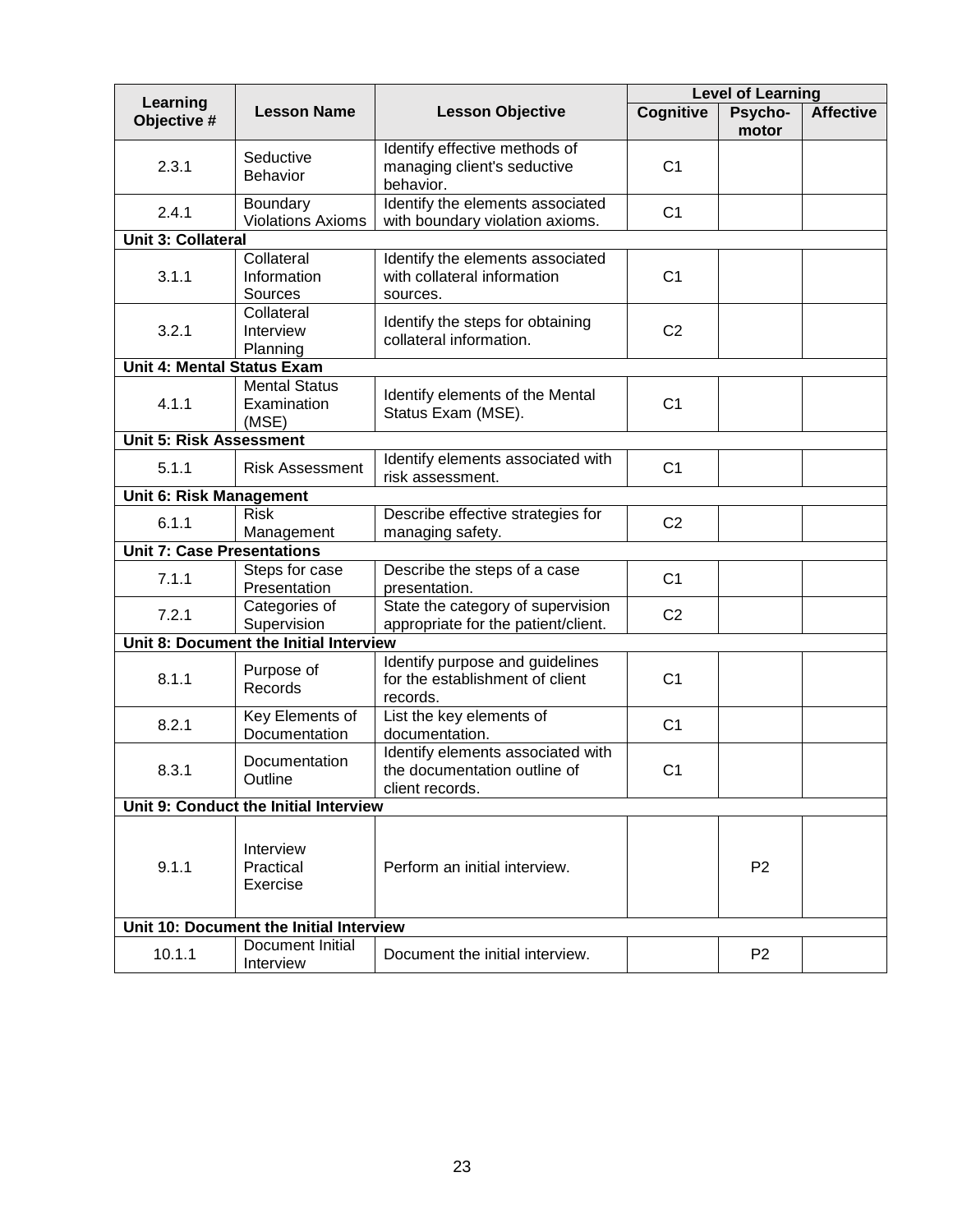# <span id="page-23-0"></span>**BHT 106 - Psychological Testing**

### **Course Description:**

This course provides the overview, knowledge, skills, terminology, and techniques needed to administer and score different psychological tests. Students are required to administer, score, and document the results of applicable psychological tests. Prerequisite(s): Completion of BHT 105.

# **Course Goals:**

Students will be able to identify and describe the different psychological tests used and display the skills needed to administer and score these tests.

# **Distribution of Contact Hours:**

| Unit #       | <b>Unit Title</b>                       | <b>Did</b> | Lab/<br><b>Prac</b> | <b>Clin</b> | <b>WTest</b> | PTest/ Other<br><b>PPC</b> | Req'd<br>Act. | Total |
|--------------|-----------------------------------------|------------|---------------------|-------------|--------------|----------------------------|---------------|-------|
|              | Overview of Psychological<br>Testing    | 3          |                     |             |              |                            |               |       |
| 2            | Psychological Tests and<br>Applications | 8          | 1.5                 |             | 2            | 1.5                        |               | 13    |
| <b>Total</b> |                                         | 11         | 1.5                 |             |              | 1.5                        |               | 16    |

| Learning    |                                                             |                                                                                        | <b>Level of Learning</b> |                  |                  |
|-------------|-------------------------------------------------------------|----------------------------------------------------------------------------------------|--------------------------|------------------|------------------|
| Objective # | <b>Lesson Name</b>                                          | <b>Lesson Objective</b>                                                                | Cognitive                | Psycho-<br>motor | <b>Affective</b> |
|             | Unit 1: Overview of Psychological Testing                   |                                                                                        |                          |                  |                  |
| 1.1.1       | Introduction and<br>Overview of<br>Psychological<br>Testing | Identify the elements associated<br>with psychological testing.                        | C <sub>1</sub>           |                  |                  |
|             | <b>Unit 2: Psychological Tests and Applications</b>         |                                                                                        |                          |                  |                  |
| 2.1.1       | Describe and<br>Document<br>Psychological<br>Test           | Identify elements of, and<br>documentation of psychological<br>testing.                | C <sub>1</sub>           |                  |                  |
| 2.2.1       | MMPI-2                                                      | Identify elements associated with<br>the Minnesota Multi-phasic<br>Inventory (MMPI-2). | C <sub>2</sub>           |                  |                  |
| 2.3.1       | WAIS-IV<br>Psychological<br>Test                            | Describe the Wechsler Adult<br>Intelligence Scale-4 (WAIS-IV).                         | C <sub>2</sub>           |                  |                  |
| 2.4.1       | <b>Shipley Institute</b><br>of Living Scale                 | Score the Shipley Institute of<br>Living Scale (Shipley-2).                            |                          | P <sub>2</sub>   |                  |
| 2.5.1       | Other<br>Psychological<br>Tests                             | Identify the purpose of other<br>psychological tests.                                  | C <sub>1</sub>           |                  |                  |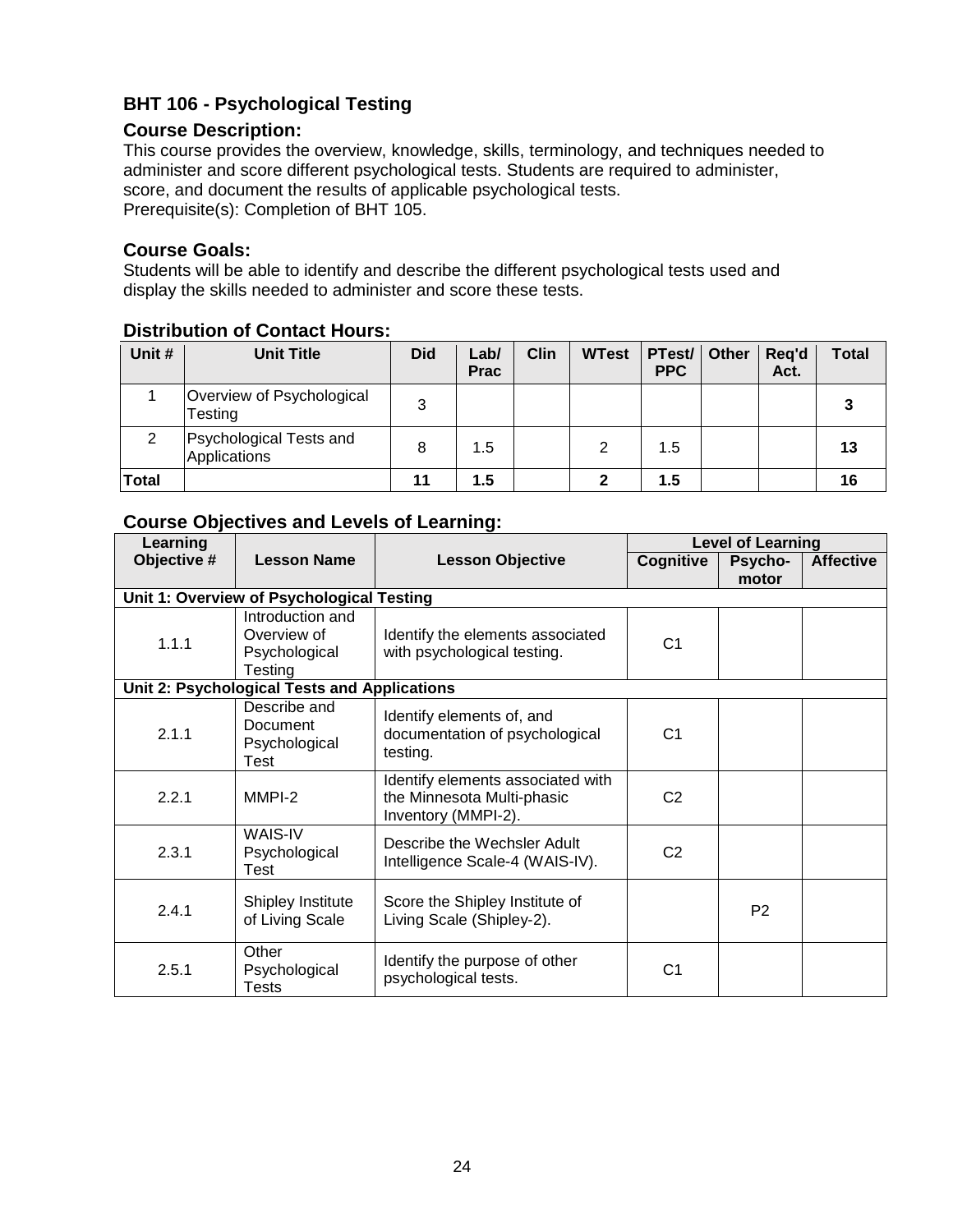# <span id="page-24-0"></span>**BHT 107 – Introduction to Counseling**

# **Course Description:**

This course focus on key concepts, terms, processes and techniques related to counseling theories and psychotherapy. Therapeutic approaches are presented from an evidenced based practice perspective. Students learn the concept of adjusting counseling approaches for various individuals based on their diverse backgrounds and varying ages. Prerequisite(s): Completion of BHT 106.

### **Course Goals:**

Students will be able to describe the counseling process, identify the aspects of counseling, describe the purpose and goals of group counseling, perform and document a counseling session, and conduct a group counseling session.

| Unit #         | <b>Unit Title</b>                     | <b>Did</b> | Lab/<br><b>Prac</b> | <b>Clin</b> | <b>WTest</b> | PTest/<br><b>PPC</b> | <b>Other</b> | Req'd<br>Act. | <b>Total</b> |
|----------------|---------------------------------------|------------|---------------------|-------------|--------------|----------------------|--------------|---------------|--------------|
|                | <b>Counseling Overview</b>            | 3          |                     |             |              |                      |              |               | 3            |
| 2              | <b>Aspects of Counseling</b>          | 9          |                     |             |              |                      |              |               | 9            |
| 3              | <b>Group Counseling</b>               | 4          |                     |             |              |                      |              |               | 4            |
| 4              | Documenting a counseling<br>session   | 4          |                     |             | 2            |                      |              |               | 6            |
| 5              | <b>Counseling Session</b>             |            | 21                  |             |              | 21                   |              |               | 42           |
| 6              | <b>Document Counseling</b><br>Session |            | 4                   |             |              | 3                    |              |               |              |
| $\overline{7}$ | <b>Group Counseling</b>               |            | 10                  |             |              | 10                   |              |               | 20           |
| <b>Total</b>   |                                       | 20         | 35                  |             | 2            | 34                   |              |               | 91           |

### **Distribution of Contact Hours:**

|                                    |                                                  |                                                                                   | <b>Level of Learning</b> |                         |                  |  |
|------------------------------------|--------------------------------------------------|-----------------------------------------------------------------------------------|--------------------------|-------------------------|------------------|--|
| Learning<br>Objective #            | <b>Lesson Name</b>                               | <b>Lesson Objective</b>                                                           | Cognitive                | <b>Psycho-</b><br>motor | <b>Affective</b> |  |
| <b>Unit 1: Counseling Overview</b> |                                                  |                                                                                   |                          |                         |                  |  |
| 1.1.1                              | Overview of<br>Counseling<br><b>Process</b>      | Identify elements of the<br>counseling process.                                   | C <sub>1</sub>           |                         |                  |  |
| 1.2.1                              | Theoretical<br>Orientation to<br>Counseling      | State the major theoretical<br>orientations for counseling.                       | C <sub>1</sub>           |                         |                  |  |
|                                    | Unit 2: Aspects of Counseling                    |                                                                                   |                          |                         |                  |  |
| 2.1.1                              | Therapeutic<br>Approaches to<br>counseling       | Describe therapeutic approaches<br>as outlined by theoretical<br>orientation.     | C <sub>2</sub>           |                         |                  |  |
| 2.2.1                              | Prepare for<br>Counseling<br>Session             | Identify the preparation process<br>and elements of a counseling<br>environments. | C <sub>1</sub>           |                         |                  |  |
| 2.3.1                              | Stage 3 Develop<br><b>Counseling Goals</b>       | Identify the process of developing<br>counseling goals.                           | C <sub>1</sub>           |                         |                  |  |
| 2.4.1                              | Stage 4 Selecting<br>Counseling<br>Interventions | Identify the process of selecting<br>counseling interventions.                    | C <sub>1</sub>           |                         |                  |  |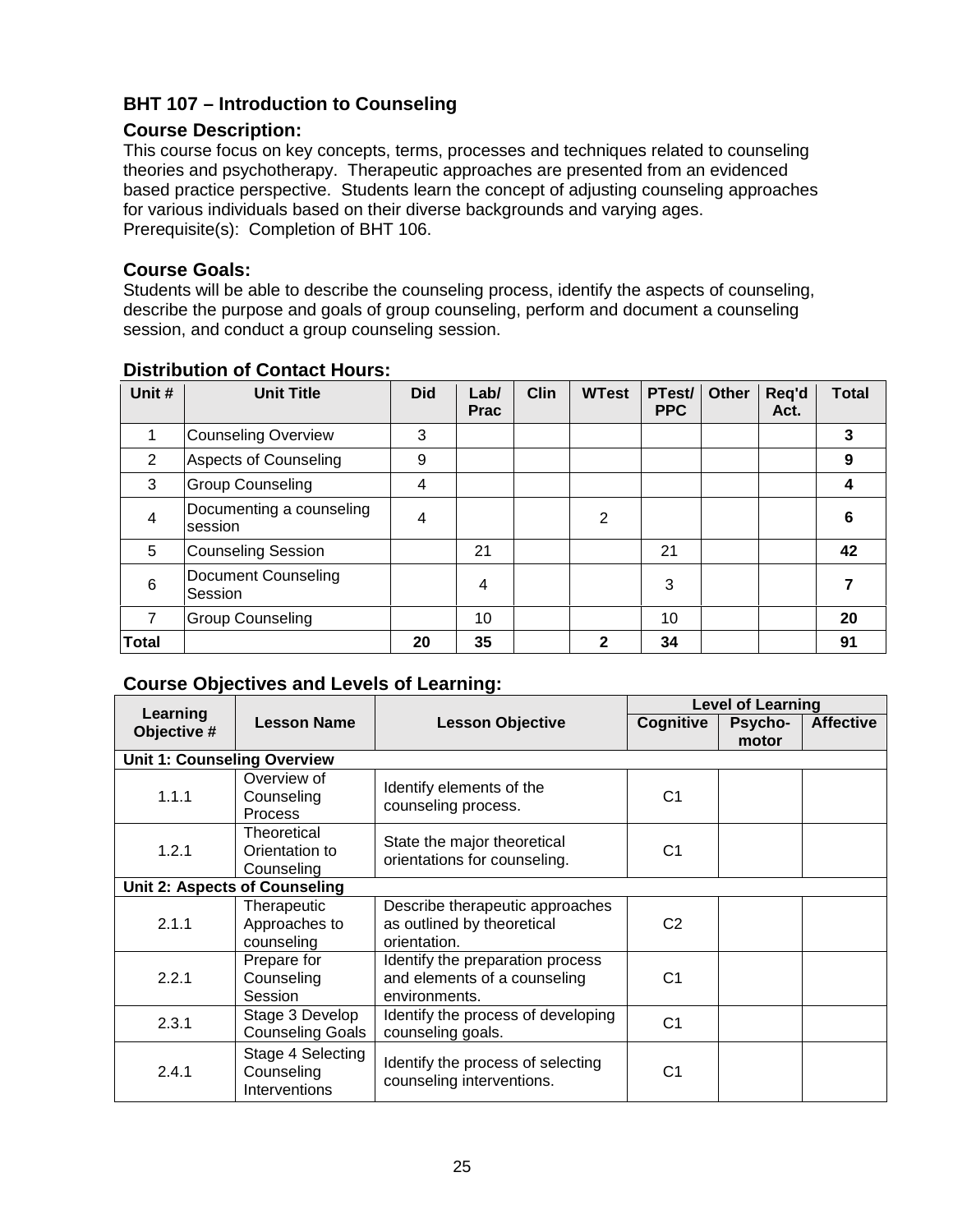|                                          |                                                                             |                                                                            |                | <b>Level of Learning</b> |                  |
|------------------------------------------|-----------------------------------------------------------------------------|----------------------------------------------------------------------------|----------------|--------------------------|------------------|
| Learning<br>Objective #                  | <b>Lesson Name</b>                                                          | <b>Lesson Objective</b>                                                    | Cognitive      | Psycho-<br>motor         | <b>Affective</b> |
| 2.5.1                                    | Stage 5<br>Termination of<br>the Therapeutic<br>Relationship                | Identify the process of terminating<br>the therapeutic relationship.       | C <sub>1</sub> |                          |                  |
| <b>Unit 3: Group Counseling</b>          |                                                                             |                                                                            |                |                          |                  |
| 3.1.1                                    | Group<br>Counseling<br>Dynamics                                             | Identify the associated elements<br>of group counseling dynamics.          | C <sub>1</sub> |                          |                  |
| 3.2.1                                    | <b>Group Processes</b>                                                      | Identify the associated elements<br>of group processes.                    | C <sub>1</sub> |                          |                  |
| Unit 4: Documenting a Counseling Session |                                                                             |                                                                            |                |                          |                  |
| 4.1.1                                    | SOAP Note                                                                   | Identify the elements associated<br>with the development of SOAP<br>notes. | C <sub>1</sub> |                          |                  |
| <b>Unit 5: Counseling Session</b>        |                                                                             |                                                                            |                |                          |                  |
| 5.1.1                                    | Counseling<br>Session                                                       | Conduct a counseling session.                                              |                | P <sub>2</sub>           |                  |
|                                          | <b>Unit 6: Document Counseling Session</b>                                  |                                                                            |                |                          |                  |
| 6.1.1                                    | <b>Document</b><br>Counseling<br><b>Session Using</b><br><b>SOAP Format</b> | Document the counseling session<br>using the SOAP format.                  |                | P <sub>2</sub>           |                  |
| <b>Unit 7: Group Counseling</b>          |                                                                             |                                                                            |                |                          |                  |
| 7.1.1                                    | Psycho<br>Educational<br>Groups                                             | Conduct a group counseling<br>session.                                     |                | P <sub>2</sub>           |                  |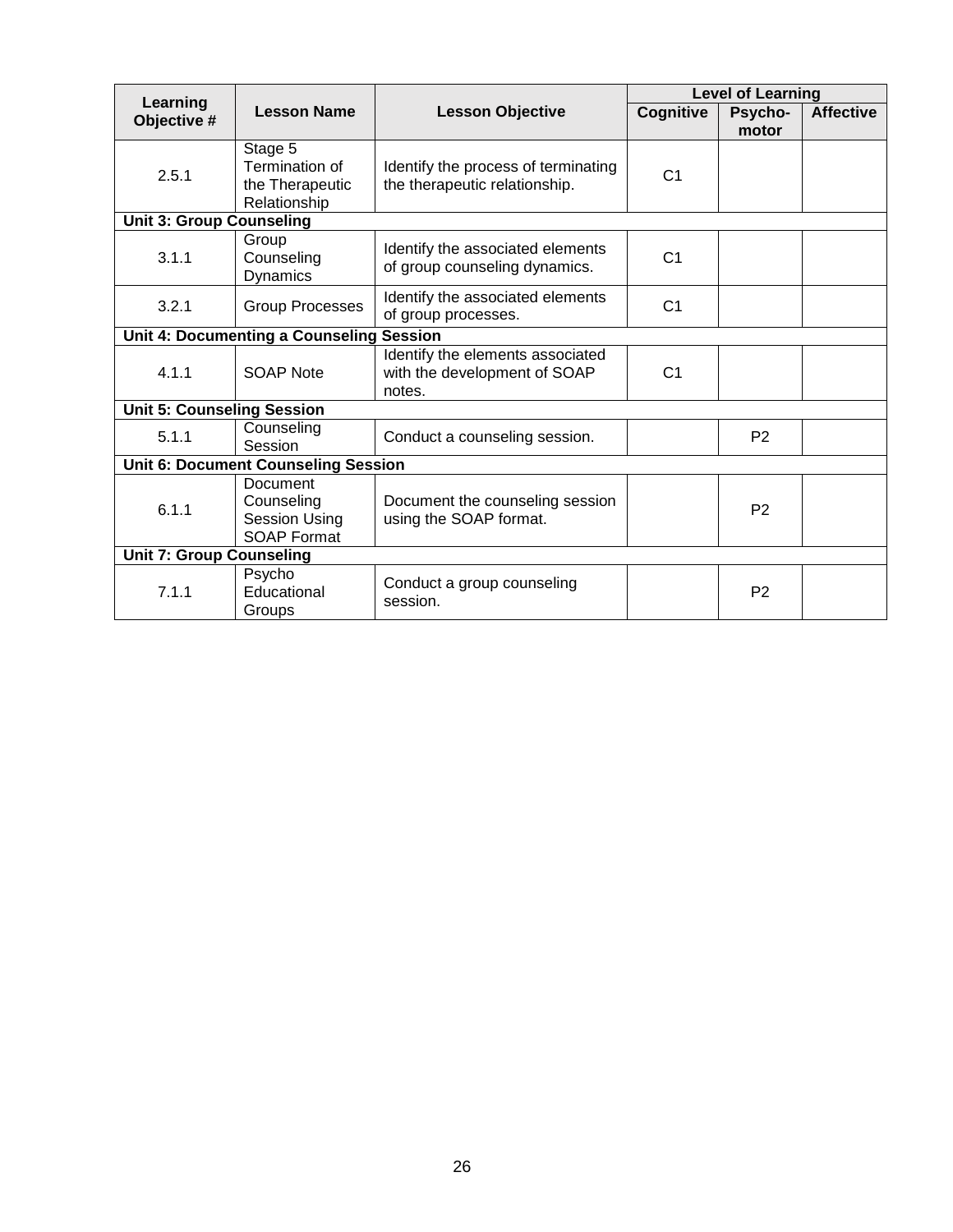# <span id="page-26-0"></span>**BHT 108 – Combat Operational Stress Control Course Description:**

This course provides a foundation of responsibilities and activities related to preserving psychological health. Students learn to identify and mitigate stressors related to traumatic events, pre-deployments, combat operations, and post-deployments. They are introduced to Combat Operational Stress Control (COSC), Traumatic Event Management (TEM), and other principles governing the care of unique groups, command consultation, prevention techniques and resiliency. Treatment of COSC patients will be introduced, discussed, and practiced.

Prerequisite(s): Completion of BHT 107.

## **Course Goals:**

Students will be able to define COSC, describe the purpose, range of duty responsibilities, and activities of a BHT in a COSC organization/unit, identify treatment interventions and approaches, and identify the unique situations where COSC units are utilized.

# **Distribution of Contact Hours:**

| Unit #       | <b>Unit Title</b>                           | <b>Did</b> | Lab/<br><b>Prac</b> | <b>Clin</b> | <b>WTest</b> | <b>PTest</b>   Other | Reg'd<br>Act. | <b>Total</b> |
|--------------|---------------------------------------------|------------|---------------------|-------------|--------------|----------------------|---------------|--------------|
|              | <b>Combat Operational Stress</b><br>Control | 30         |                     |             |              |                      |               | 34           |
| <b>Total</b> |                                             | 30         |                     |             |              |                      |               | 34           |

| Learning    |                                                          |                                                                                                                                                 | <b>Level of Learning</b> |                  |                  |
|-------------|----------------------------------------------------------|-------------------------------------------------------------------------------------------------------------------------------------------------|--------------------------|------------------|------------------|
| Objective # | <b>Lesson Name</b>                                       | <b>Lesson Objective</b>                                                                                                                         | Cognitive                | Psycho-<br>motor | <b>Affective</b> |
|             | Unit 1: Combat Operational Stress Control (COSC)         |                                                                                                                                                 |                          |                  |                  |
| 1.1.1       | Introduction to COSC                                     | Develop the skill-set to implement<br>COSC for service members.                                                                                 | C <sub>1</sub>           |                  |                  |
| 1.1.2       | AF Pre-Exposure<br>Preparation (PEP)                     | Identify areas needed for a Pre-<br>Exposure Preparation (PEP) Brief.                                                                           | C <sub>1</sub>           |                  |                  |
| 1.1.3       | Army COSC                                                | Identify areas needed for Combat<br><b>Stress Control Detachment.</b>                                                                           | C <sub>1</sub>           |                  |                  |
| 1.1.4       | Navy COSC                                                | Identify and understand the tools for<br>teaching and providing basic mental<br>health care utilizing combat and<br>operational stress control. | C <sub>1</sub>           |                  |                  |
| 1.1.5       | Joint Combat and<br><b>Operational Stress</b><br>Control | Describe Combat and Operational<br>Stress.                                                                                                      | C <sub>1</sub>           |                  |                  |
| 1.1.6       | <b>Crisis Intervention</b>                               | Describe the effects and reactions to<br>disaster or terrorism and provide<br>crisis intervention.                                              | C <sub>1</sub>           |                  |                  |
| 1.1.7       | <b>Traumatic Event</b><br>Management (TEM)               | Describe the elements of Critical and<br>Traumatic Event Management.                                                                            | C <sub>1</sub>           |                  |                  |
| 1.1.8       | Traumatic Brain Injury                                   | Describe and identify Traumatic Brain<br>Injury.                                                                                                | C <sub>1</sub>           |                  |                  |
| (TBI)       |                                                          | Perform a combat stress intervention.                                                                                                           |                          | P <sub>2</sub>   |                  |
| 1.1.9       | Reintegration                                            | Describe effects and reactions of<br>service members post deployment.                                                                           | C <sub>1</sub>           |                  |                  |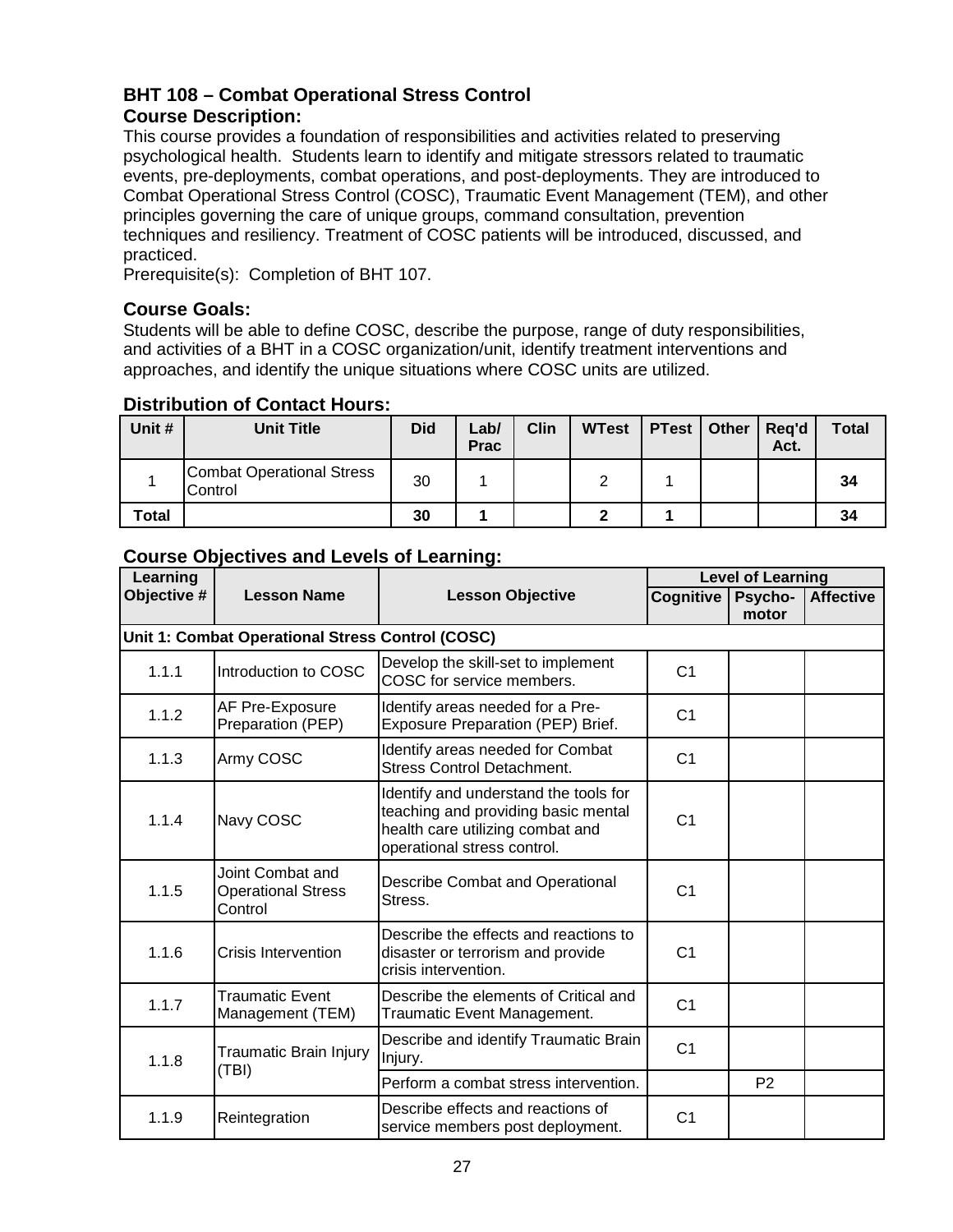# <span id="page-27-0"></span>**BHT 109 – Basic Medical (Army and AF Only)**

# **Course Description:**

This course will introduce students to the basic concepts of infection control, vital signs, and basic life support (BLS). BLS certification is determined by the American Heart Association, and students receive a certificate upon completion of training. Students will be required to demonstrate proper hand washing techniques and correctly measure/record a patient's vital signs.

Prerequisite(s): Completion BHT 108.

#### **Course Goals:**

Students will be able to apply proper infection control procedures, take vital signs, and complete the requirements necessary to obtain the American Heart Association Basic Life Support Certification.

| Unit # | <b>Unit Title</b>         | <b>Did</b> | Lab/<br><b>Prac</b> | <b>Clin</b> | <b>WTest</b> | <b>PTest</b> | Other | Req'd<br>Act. | <b>Total</b> |
|--------|---------------------------|------------|---------------------|-------------|--------------|--------------|-------|---------------|--------------|
|        | <b>Infection Control</b>  | .5         | .5                  |             |              |              |       |               |              |
| 2      | <b>Vital Signs</b>        | .5         | .5                  |             |              |              |       |               |              |
| 3      | <b>Basic Life Support</b> | 5          | 4                   |             |              |              |       |               |              |
| Total  |                           |            |                     |             |              | 3            |       |               | 15           |

#### **Distribution of Contact Hours:**

|                            |                                                  |                                                                            |           | <b>Level of Learning</b> |                  |  |  |
|----------------------------|--------------------------------------------------|----------------------------------------------------------------------------|-----------|--------------------------|------------------|--|--|
| Learning<br>Objective #    | <b>Lesson Name</b>                               | <b>Lesson Objective</b>                                                    | Cognitive | <b>Psycho-</b>           | <b>Affective</b> |  |  |
|                            |                                                  |                                                                            |           | motor                    |                  |  |  |
| Unit 1: Infection Control  |                                                  |                                                                            |           |                          |                  |  |  |
| 1.1.1                      | <b>Blood Borne</b><br>Pathogens                  | Apply preventive measures for<br>transmission of Blood Borne<br>Pathogens. |           | P <sub>1</sub>           |                  |  |  |
| 1.2.1                      | Hand Washing                                     | Perform hand washing procedures.                                           |           | P <sub>2</sub>           |                  |  |  |
| <b>Unit 2: Vital Signs</b> |                                                  |                                                                            |           |                          |                  |  |  |
| 2.1.1                      | Measuring and<br><b>Recording Vital</b><br>Signs | Correctly measure and record a<br>patient's vital signs.                   |           | P <sub>1</sub>           |                  |  |  |
| Unit 3: Basic Life Support |                                                  |                                                                            |           |                          |                  |  |  |
| 3.1.1                      | Administer Life<br>Saving Procedures             | Perform life saving measures IAW<br>American Heart Association.            |           | P3                       |                  |  |  |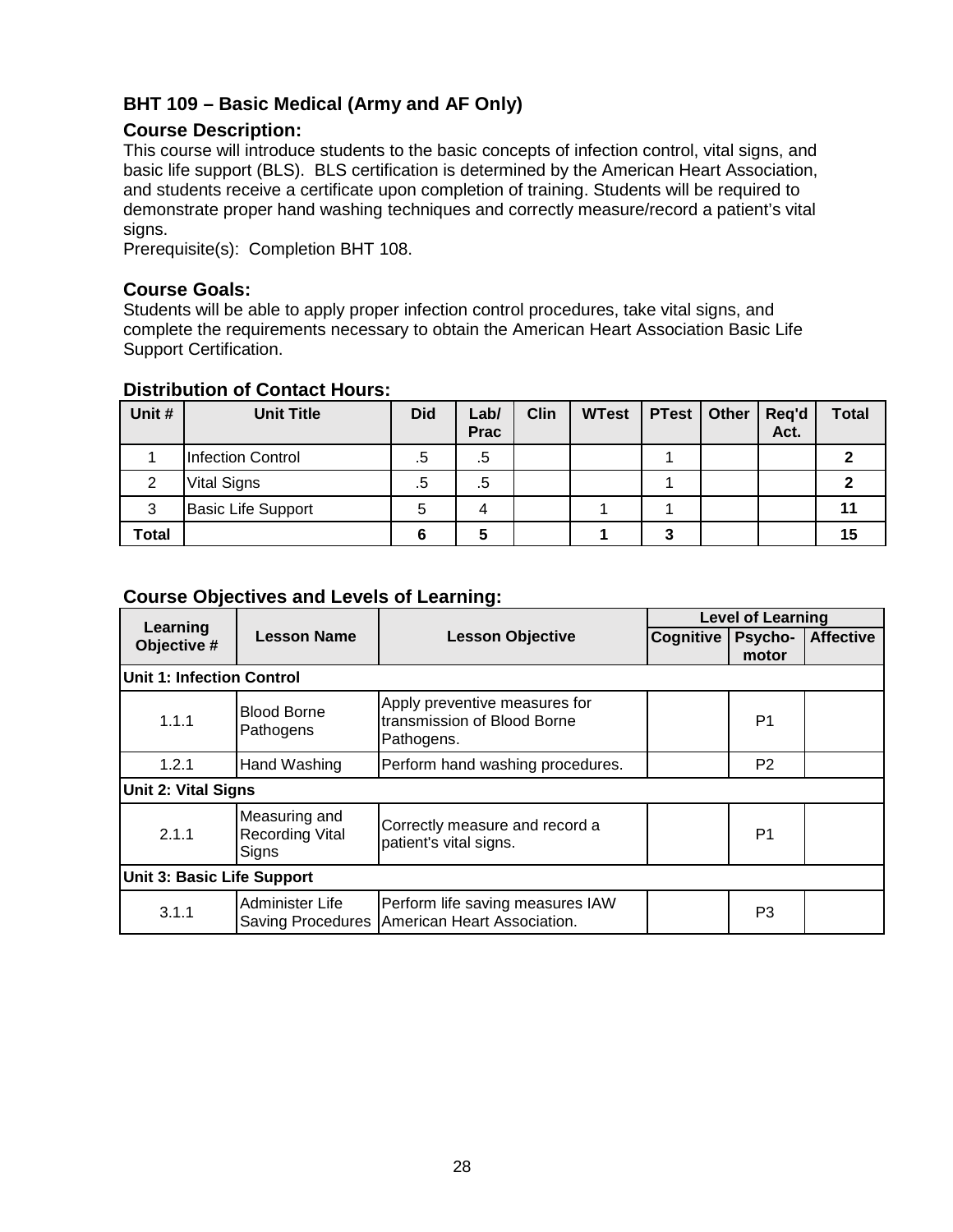# <span id="page-28-0"></span>**Army Specific Training**

# <span id="page-28-1"></span>**BHT 101A – Army Behavioral Health Duties**

# **Course Description:**

Army students learn specific duties and responsibilities related to Army behavioral health. Students learn about assignments in the Medical Treatment Facility, Brigade Combat Teams, Combat Operational Stress and other jobs, responsibilities, ongoing education and skills validation requirements. Students are taught seizure management, CBRN, behavioral health care management, hospital medical systems/programs, case management principles and practices, how to conduct psycho-educational briefings, how to assess trauma casualties and basic soldier skills (i.e., safety briefings, risk assessments, and weapons marksmanship). Prerequisite(s): Completion BHT 109.

# **Course Goals:**

Students will recall basic facts about the duties and responsibilities of the Army BHT.

| Unit #         | <b>Unit Title</b>                                                          | <b>Did</b>     | Lab/<br><b>Prac</b> | <b>Clin</b> | <b>WTest</b>   | <b>PTest</b>         | <b>Other</b> | Req'd<br>Act. | <b>Total</b> |
|----------------|----------------------------------------------------------------------------|----------------|---------------------|-------------|----------------|----------------------|--------------|---------------|--------------|
|                | BLS (cont.)                                                                |                |                     |             |                | 8                    |              |               | 8            |
| 2              | Army BHT duties                                                            | $\overline{2}$ |                     |             |                |                      |              |               | $\mathbf{2}$ |
| 3              | Seizure Management                                                         | 1              |                     |             |                |                      |              |               | 1            |
| 4              | <b>CBRN</b>                                                                | 1              |                     |             | 1              |                      |              |               | $\mathbf{2}$ |
| 5              | <b>Behavioral Health Care</b><br>Management                                | 10             |                     |             | $\overline{2}$ |                      |              |               | $12 \,$      |
| 6              | <b>Medical Systems/Programs</b>                                            | 3              |                     |             |                |                      |              |               | 3            |
| $\overline{7}$ | Case Management                                                            | 6              |                     |             | $\overline{2}$ |                      |              |               | 8            |
| 8              | Psycho Educational Brief                                                   | 2              | 2                   |             |                | 2                    |              |               | 6            |
| 9              | <b>Trauma Casualty</b><br>Assessment                                       | $\overline{2}$ | $\overline{2}$      |             |                | $\overline{2}$       |              |               | 6            |
| 10             | Soldier Skills                                                             |                | 7                   |             |                | $2^*$                |              |               | 9            |
| Total          | $*$ This supporting covered consequently of 0.4.4. (Approximately Delated) | 27             | 11                  |             | 5              | 14<br>$\Delta H = 1$ |              |               | 57           |

# **Distribution of Contact Hours:**

This evaluation covers lesson objective 10.1.1 (Army BHT Brief). All other lessons (10.2.1, 10.3.1, 10.4.1, 10.5.1) are evaluated in BHT 210A – Field Training Exercise

| Learning                |                                                               | <b>Level of Learning</b>                                        |                  |                  |                  |  |  |  |
|-------------------------|---------------------------------------------------------------|-----------------------------------------------------------------|------------------|------------------|------------------|--|--|--|
| Objective #             | <b>Lesson Name</b>                                            | <b>Lesson Objective</b>                                         | <b>Cognitive</b> | Psycho-<br>motor | <b>Affective</b> |  |  |  |
|                         | Unit 1: BLS (cont.)                                           |                                                                 |                  |                  |                  |  |  |  |
| 1.1.1                   | Administer Life<br><b>Saving Procedures</b>                   | Perform life saving measures IAW<br>American Heart Association. |                  | P3               |                  |  |  |  |
| Unit 2: Army BHT duties |                                                               |                                                                 |                  |                  |                  |  |  |  |
| 2.1.1                   | Description of<br>Army BH Duties in<br>Various<br>Assignments | Define the duties of the BHT.                                   | C <sub>1</sub>   |                  |                  |  |  |  |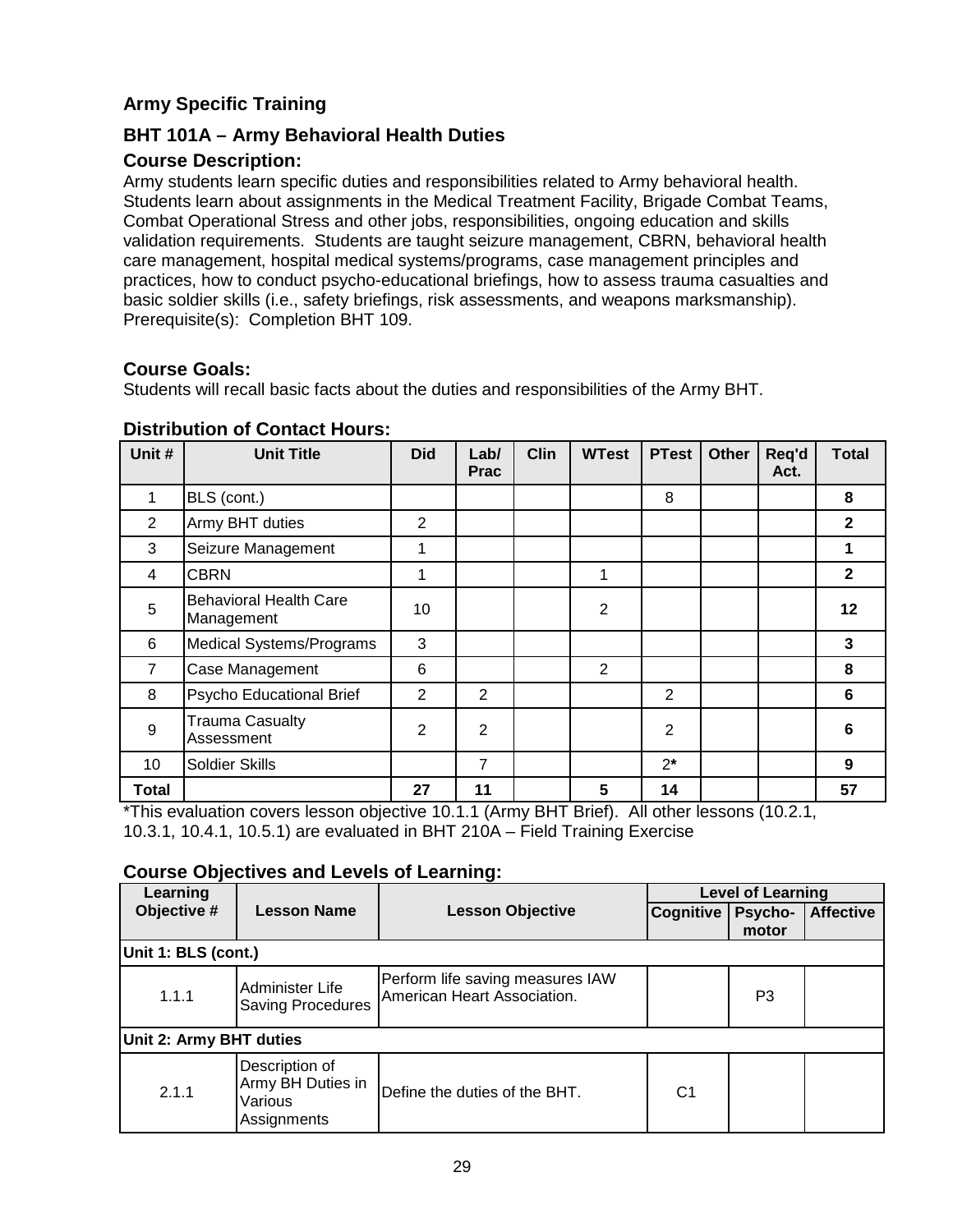| Learning                       |                                                                           |                                                                                                                                  |                | <b>Level of Learning</b> |                  |
|--------------------------------|---------------------------------------------------------------------------|----------------------------------------------------------------------------------------------------------------------------------|----------------|--------------------------|------------------|
| Objective #                    | <b>Lesson Name</b>                                                        | <b>Lesson Objective</b>                                                                                                          | Cognitive      | Psycho-<br>motor         | <b>Affective</b> |
| Unit 3: Seizure Management     |                                                                           |                                                                                                                                  |                |                          |                  |
| 3.1.1                          | Seizure<br>Management                                                     | Identify the type of seizures and<br>discuss how to manage a seizing or<br>convulsing patient.                                   | C <sub>1</sub> |                          |                  |
| <b>Unit 4: CBRN</b>            |                                                                           |                                                                                                                                  |                |                          |                  |
| 4.1.1                          | <b>CBRN</b><br>Management                                                 | Identify the elements associated with<br>CBRN management.                                                                        | C <sub>1</sub> |                          |                  |
|                                | Unit 5: Behavioral Health Care Management                                 |                                                                                                                                  |                |                          |                  |
| 5.1.1                          | Administrative<br>Procedures                                              | Identify administrative procedures in<br>a BH setting.                                                                           | C <sub>1</sub> |                          |                  |
| 5.2.1                          | <b>Treatment Team</b><br>Meetings                                         | Discuss components of treatment<br>team meetings.                                                                                | C <sub>1</sub> |                          |                  |
| 5.3.1                          | Escorting<br><b>Behavioral Health</b><br>Patients                         | Discuss considerations and<br>requirements of escorting a patient.                                                               | C <sub>1</sub> |                          |                  |
| 5.4.1                          | Outreach                                                                  | Identify the steps necessary to<br>perform BH Outreach.                                                                          | C <sub>1</sub> |                          |                  |
| 5.5.1                          | Tele-Medicine                                                             | Discuss the use of tele-medicine in<br>the BH.                                                                                   | C <sub>1</sub> |                          |                  |
|                                | Unit 6: Medical Systems/Programs                                          |                                                                                                                                  |                |                          |                  |
| 6.1.1                          | Medical<br>Systems/Programs                                               | Identify Medical Systems/Programs.                                                                                               | C <sub>1</sub> |                          |                  |
| <b>Unit 7: Case Management</b> |                                                                           |                                                                                                                                  |                |                          |                  |
| 7.1.1                          | Case Management<br>(CM) in Behavioral<br>Health                           | Describe case management.                                                                                                        | C <sub>1</sub> |                          |                  |
| 7.2.1                          | Managed Care                                                              | Explain the importance of Managed<br>Care.                                                                                       | C <sub>1</sub> |                          |                  |
|                                | Unit 8: Psycho Educational Brief                                          |                                                                                                                                  |                |                          |                  |
| 8.1.1                          | Psycho<br><b>Educational Brief</b>                                        | Present a psycho educational<br>briefing.                                                                                        |                | P <sub>2</sub>           |                  |
|                                | <b>Unit 9: Trauma Casualty Assessment</b>                                 |                                                                                                                                  |                |                          |                  |
| 9.1.1                          | <b>Basic Lifesaving</b><br>Measures                                       | Perform Basic Lifesaving Measures.                                                                                               |                | P <sub>3</sub>           |                  |
| 9.2.1                          | Transport a<br>Casualty                                                   | Transport the casualty using an<br>appropriate carry or litter without<br>dropping or causing further injury to<br>the casualty. |                | P <sub>2</sub>           |                  |
| 9.3.1                          | Trauma Casualty<br>Assessment                                             | Identify and treat all life-threatening<br>conditions and other serious wounds.                                                  |                | P <sub>2</sub>           |                  |
| Unit 10: Soldier Skills        |                                                                           |                                                                                                                                  |                |                          |                  |
| 10.1.1                         | <b>Behavioral Health</b><br>Technicians in the<br><b>Operational Army</b> | Briefing covers operational<br>assignments and force structure for<br>the Behavioral Health Technician.                          |                | P <sub>2</sub>           |                  |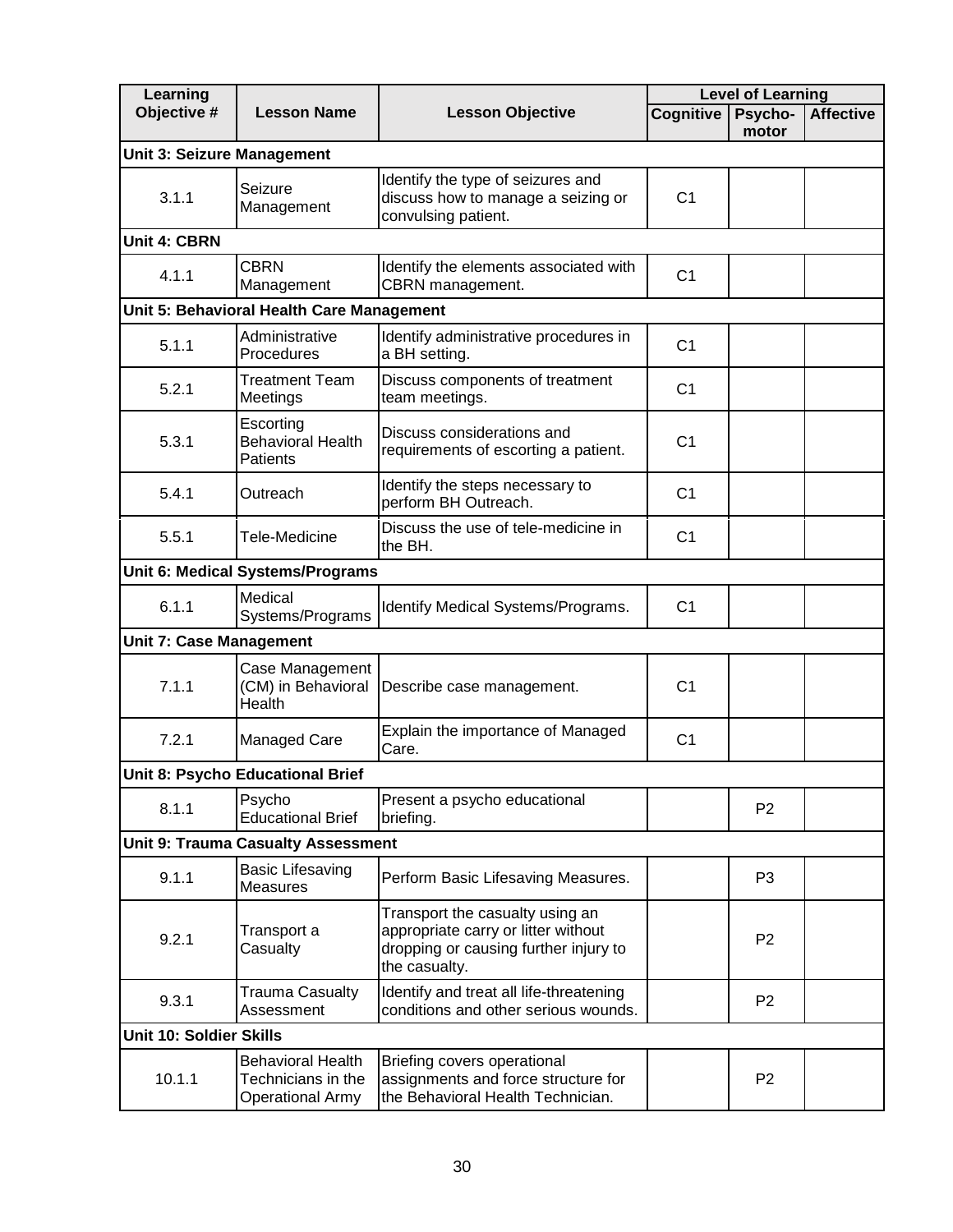| Learning    |                                                |                                                                     |           | <b>Level of Learning</b> |                  |
|-------------|------------------------------------------------|---------------------------------------------------------------------|-----------|--------------------------|------------------|
| Objective # | <b>Lesson Name</b>                             | <b>Lesson Objective</b>                                             | Cognitive | Psycho-<br>motor         | <b>Affective</b> |
| $10.2.1*$   | <b>FTX Overview</b>                            | <b>Perform Combat Operational Stress</b><br>Control Exercise Roles. |           | P <sub>2</sub>           |                  |
| $10.3.1*$   | Present a Case for<br>Supervision              | Conduct a clinical encounter review.                                |           | P <sub>2</sub>           |                  |
| $10.4.1*$   | Conduct Individual<br>Training                 | Apply the Soldiers Manual of<br>Common Tasks Assignment.            |           | P <sub>2</sub>           |                  |
| $10.5.1*$   | Weapons<br>Marksmanship and<br>Familiarization | <b>Perform marksmanship skills.</b>                                 |           | P <sub>3</sub>           |                  |
| $10.5.2*$   | <b>Engagement Skills</b><br>Trainer            | Perform in the Engagement Skills<br>Trainer (EST) 2000.             |           | P <sub>3</sub>           |                  |

**\*** Denotes those lessons evaluated in BHT 210A Field Training Exercise.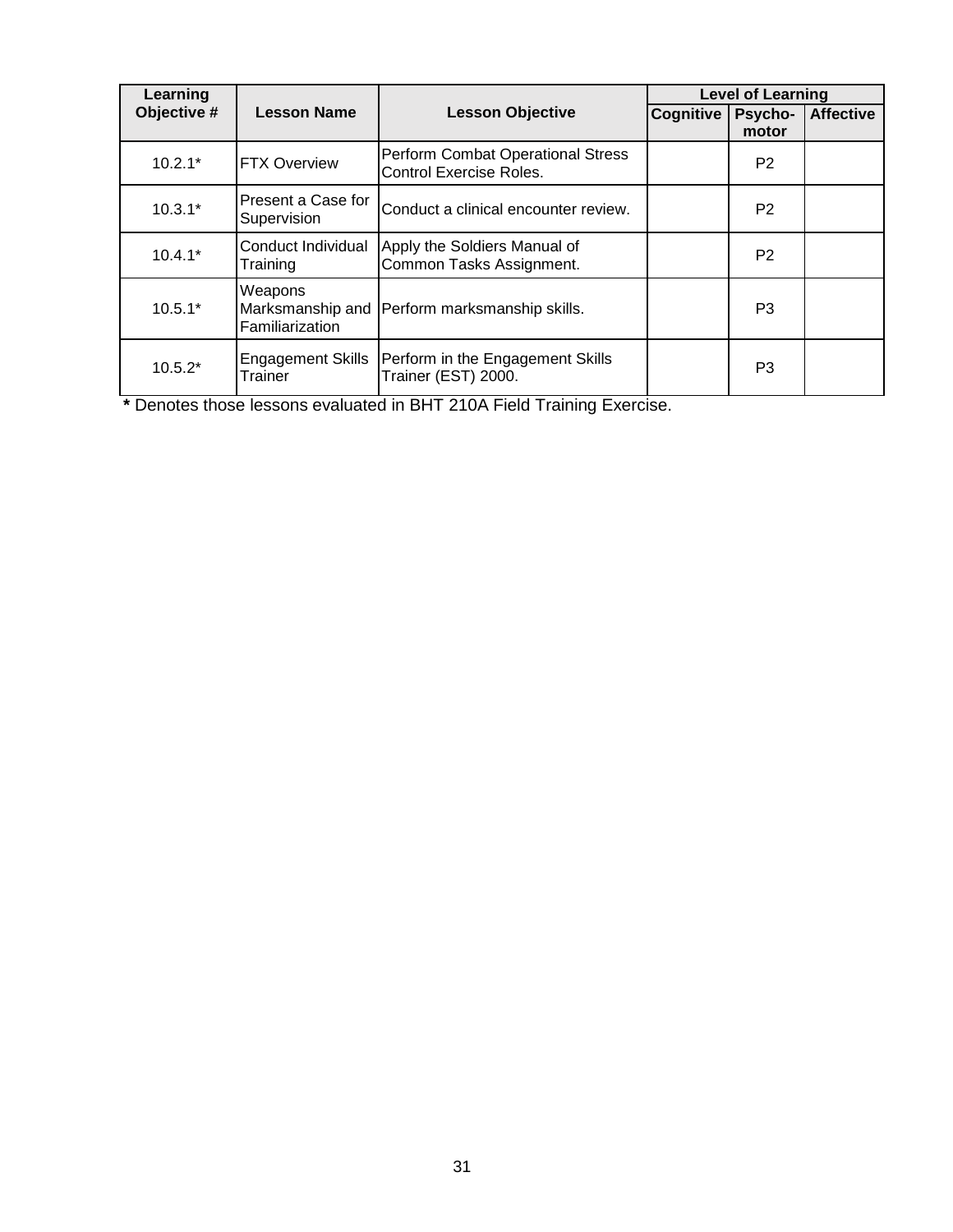# <span id="page-31-0"></span>**BHT 210A – FTX (Continuous Operations 72 hrs)**

# **Course Description:**

Student are trained in an operational environment where they are required to integrate and apply skills learned in BHT 201A, 108 and 109. Prerequisite(s): Completion of BHT 101A.

#### **Course Goals:**

Students will participate in a scenario-driven, tactical field training exercise that is a culmination of previously learned Behavioral Health skills and apply and demonstrate an understanding of the steps and techniques associated with providing Combat/Operational Stress Control support to the unit and demonstrate common core survival skills.

## **Distribution of Contact Hours:**

| Unit # | <b>Unit Title</b>                                 | <b>Did</b> | ∟ab/<br><b>Prac</b> | <b>Clin</b> | <b>WTest</b> | <b>PTest   Other</b> | Reg'd<br>Act. | <b>Total</b> |
|--------|---------------------------------------------------|------------|---------------------|-------------|--------------|----------------------|---------------|--------------|
|        | <b>BH Operations in a Tactical</b><br>Environment |            | 22                  |             |              |                      |               | 24           |
| Total  |                                                   |            | 22                  |             |              |                      |               | 24           |

| Learning                                        |                                                                      |                                                                    | <b>Level of Learning</b> |                |                  |  |  |  |  |  |
|-------------------------------------------------|----------------------------------------------------------------------|--------------------------------------------------------------------|--------------------------|----------------|------------------|--|--|--|--|--|
| Objective #                                     | <b>Lesson Name</b>                                                   | <b>Lesson Objective</b>                                            | Cognitive   Psycho-      | motor          | <b>Affective</b> |  |  |  |  |  |
| Unit 1: BH Operations in a Tactical Environment |                                                                      |                                                                    |                          |                |                  |  |  |  |  |  |
| 1.1.1                                           | Functions of<br>Combat<br><b>Operational Stress</b><br>Control (CSC) | Demonstrate all functions of Combat<br>Operational Stress Control. |                          | P <sub>2</sub> |                  |  |  |  |  |  |
| 1.2.1                                           | <b>Treat Combat</b><br><b>Stress</b>                                 | <b>Treat Combat Operational Stress</b><br>Reactions.               |                          | P3             |                  |  |  |  |  |  |
| 1.3.1                                           | Conduct<br>Debriefing                                                | <b>Conduct Traumatic Event</b><br>Management Debriefing.           |                          | P1             |                  |  |  |  |  |  |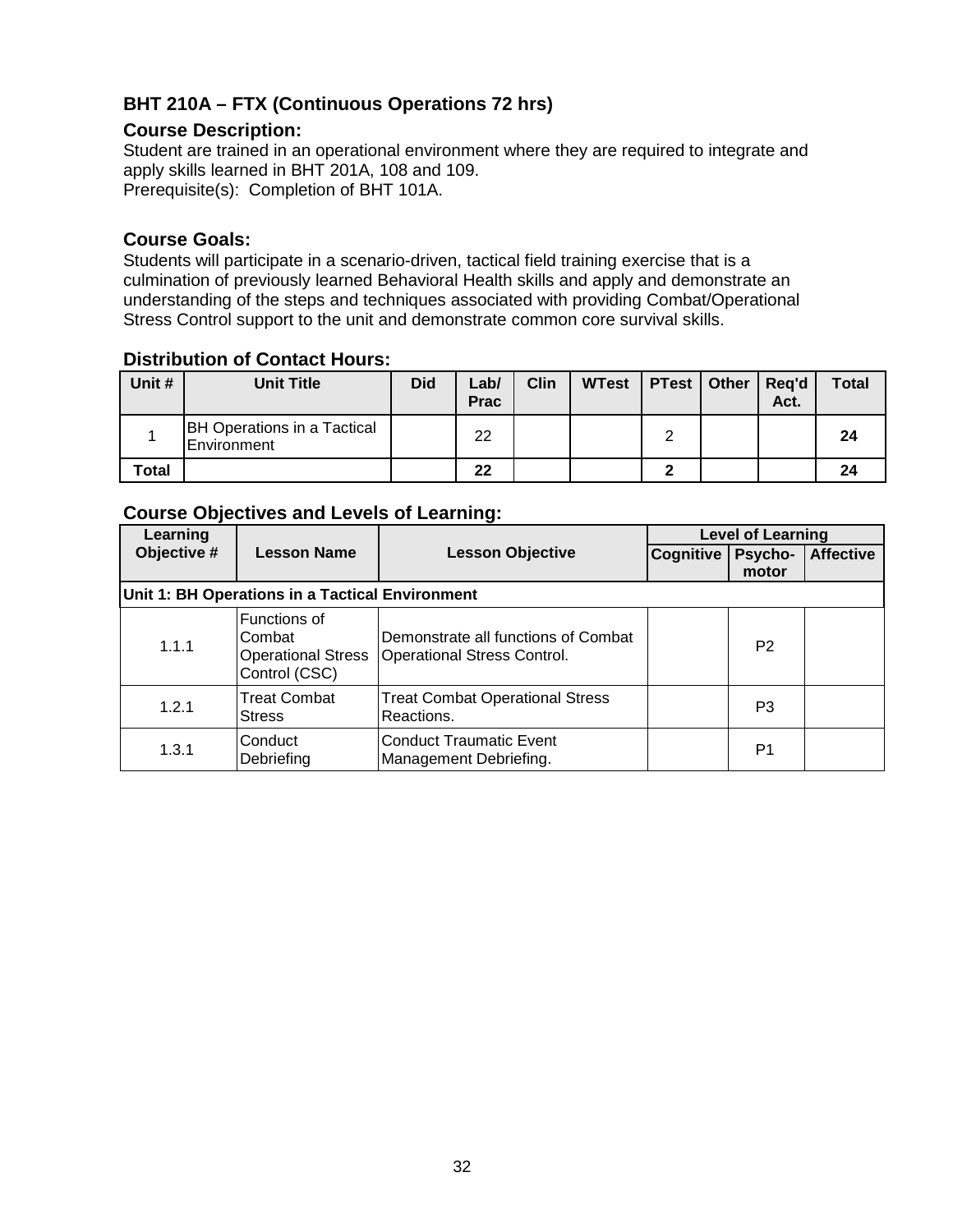# <span id="page-32-0"></span>**BHT 211A – Directed Clinical Practicum**

## **Course Description:**

This course provides the practical application and integration of all clinical knowledge and skills taught throughout the program. Students will be required to perform these skills at various military and civilian behavioral health settings. Upon completion of clinicals, students will provide a case presentation, to include documentation, of an actual patient. Prerequisite(s): Completion of BHT 210A.

### **Course Goals:**

Students will participate in a clinical practicum demonstrating the knowledge and skills taught throughout the Behavioral Health Program.

|        | PIVUINUUTUVII VI VVIITUVT IIVUI VI |            |                     |             |              |                      |  |               |              |  |  |
|--------|------------------------------------|------------|---------------------|-------------|--------------|----------------------|--|---------------|--------------|--|--|
| Unit # | <b>Unit Title</b>                  | <b>Did</b> | Lab/<br><b>Prac</b> | <b>Clin</b> | <b>WTest</b> | <b>PTest   Other</b> |  | Reg'd<br>Act. | <b>Total</b> |  |  |
|        | <b>DCP</b> Prep                    |            | 24                  |             |              |                      |  |               | 24           |  |  |
|        | <b>Clinical Practicum</b>          |            |                     | 175         |              | 4                    |  |               | 179          |  |  |
| Total  |                                    |            | 24                  | 175         |              |                      |  |               | 203          |  |  |

# **Distribution of Contact Hours:**

|                                  |                                   |                                                                              | <b>Level of Learning</b> |                  |                  |  |  |  |  |
|----------------------------------|-----------------------------------|------------------------------------------------------------------------------|--------------------------|------------------|------------------|--|--|--|--|
| Learning<br>Objective #          | <b>Lesson Name</b>                | <b>Lesson Objective</b>                                                      | Cognitive                | Psycho-<br>motor | <b>Affective</b> |  |  |  |  |
|                                  | <b>Unit 1: DCP Admin</b>          |                                                                              |                          |                  |                  |  |  |  |  |
| 1.1.1                            | <b>DCP Admin</b>                  | Complete administrative tasks.                                               |                          | P <sub>2</sub>   |                  |  |  |  |  |
| <b>Unit 2: Clinical Practice</b> |                                   |                                                                              |                          |                  |                  |  |  |  |  |
| 2.1.1                            | Therapeutic<br>Rapport            | Establish and maintain rapport with<br>patient in various clinical settings. |                          | P <sub>3</sub>   |                  |  |  |  |  |
| 2.2.1                            | <b>SOAP Notes</b>                 | Document SOAP notes in a clinical<br>session.                                |                          | P <sub>3</sub>   |                  |  |  |  |  |
| 2.3.1                            | Psycho<br>Educational<br>Workshop | Facilitate a Psycho Educational<br>Workshop in a clinical setting.           |                          | P <sub>3</sub>   |                  |  |  |  |  |
| 2.4.1                            | Case Presentation                 | Prepare and present a case based<br>on clinical experience.                  |                          | P <sub>3</sub>   |                  |  |  |  |  |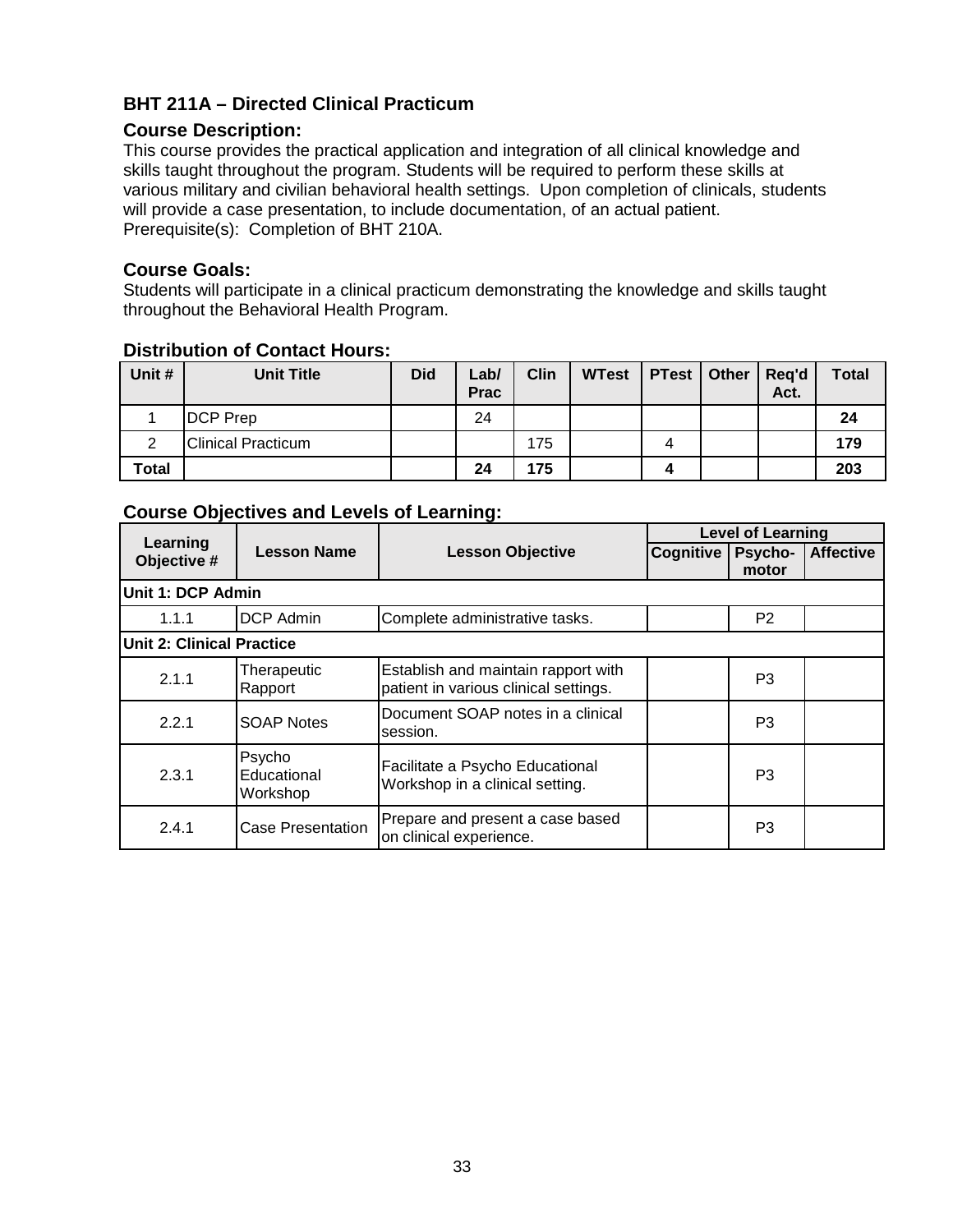# <span id="page-33-0"></span>**Navy Specific Training**

# <span id="page-33-1"></span>**BHT 101N – Navy Behavioral Health**

# **Course Description:**

Students learn duties and responsibilities specific to Navy environments. They gain a greater understanding of psychopharmacology classifications, indications, contraindications, sideeffects, basic nursing interventions, calculation and administration to psychiatric related medications.

Prerequisite(s): Completion of BHT 108.

# **Course Goals:**

Students will be able to state an understanding of the specific duties and responsibilities related to Navy Behavioral Health. Students will also be able to identify and recall commonly used psychotropic medications, perform simple drug calculations, and demonstrate proper medication administration.

### **Distribution of Contact Hours:**

| Unit # | <b>Unit Title</b>               | <b>Did</b> | ∟ab/<br><b>Prac</b> | <b>Clin</b> | <b>WTest</b> | <b>PTest   Other</b> | Reg'd<br>Act. | Total |
|--------|---------------------------------|------------|---------------------|-------------|--------------|----------------------|---------------|-------|
|        | Duties of the 8485              |            |                     |             |              |                      |               |       |
|        | <b>Psychotropic Medications</b> | 14         |                     |             |              |                      |               |       |
| Total  |                                 | 15         |                     |             |              |                      |               | 18    |

# **Course Objectives and Levels of Learning:**

| Learning                   |                                                     |                                                                                          | <b>Level of Learning</b> |         |                  |  |
|----------------------------|-----------------------------------------------------|------------------------------------------------------------------------------------------|--------------------------|---------|------------------|--|
| Objective #                | <b>Lesson Name</b>                                  | <b>Lesson Objective</b>                                                                  | Cognitive                | Psycho- | <b>Affective</b> |  |
|                            |                                                     |                                                                                          |                          | motor   |                  |  |
| Unit 1: Duties of the 8485 |                                                     |                                                                                          |                          |         |                  |  |
| 1.1.1                      | Duties of the 8485                                  | Describe the duties, responsibilities,<br>and assignments of the Navy BHT<br>(NEC 8485). | C <sub>2</sub>           |         |                  |  |
|                            | <b>Unit 2: Psychotropic Medications</b>             |                                                                                          |                          |         |                  |  |
| 2.1.1                      | Psychotropic<br>Medication<br>Classifications       | Identify psychotropic medication<br>classifications used for mental<br>illnesses.        | C <sub>2</sub>           |         |                  |  |
| 2.2.1                      | Common<br>Psychotropic<br><b>Medications</b>        | <b>Identify Common Psychotropic</b><br>Medications/Side<br>Effects/Contraindications.    | C <sub>2</sub>           |         |                  |  |
| 2.3.1                      | Calculate<br><b>Medications</b>                     | Recall the definitions associated with<br>Medication Dosage.                             | C <sub>2</sub>           |         |                  |  |
| 2.4.1                      | Distribution and<br>Administration of<br>Medication | Recall how to distribute and<br>administer medication.                                   | C <sub>2</sub>           |         |                  |  |
|                            |                                                     | Calculate medication dosage for<br>administration to a patient.                          |                          | P3*     |                  |  |

\* Objective 2.4.1 is evaluated for both learning levels during the written exam.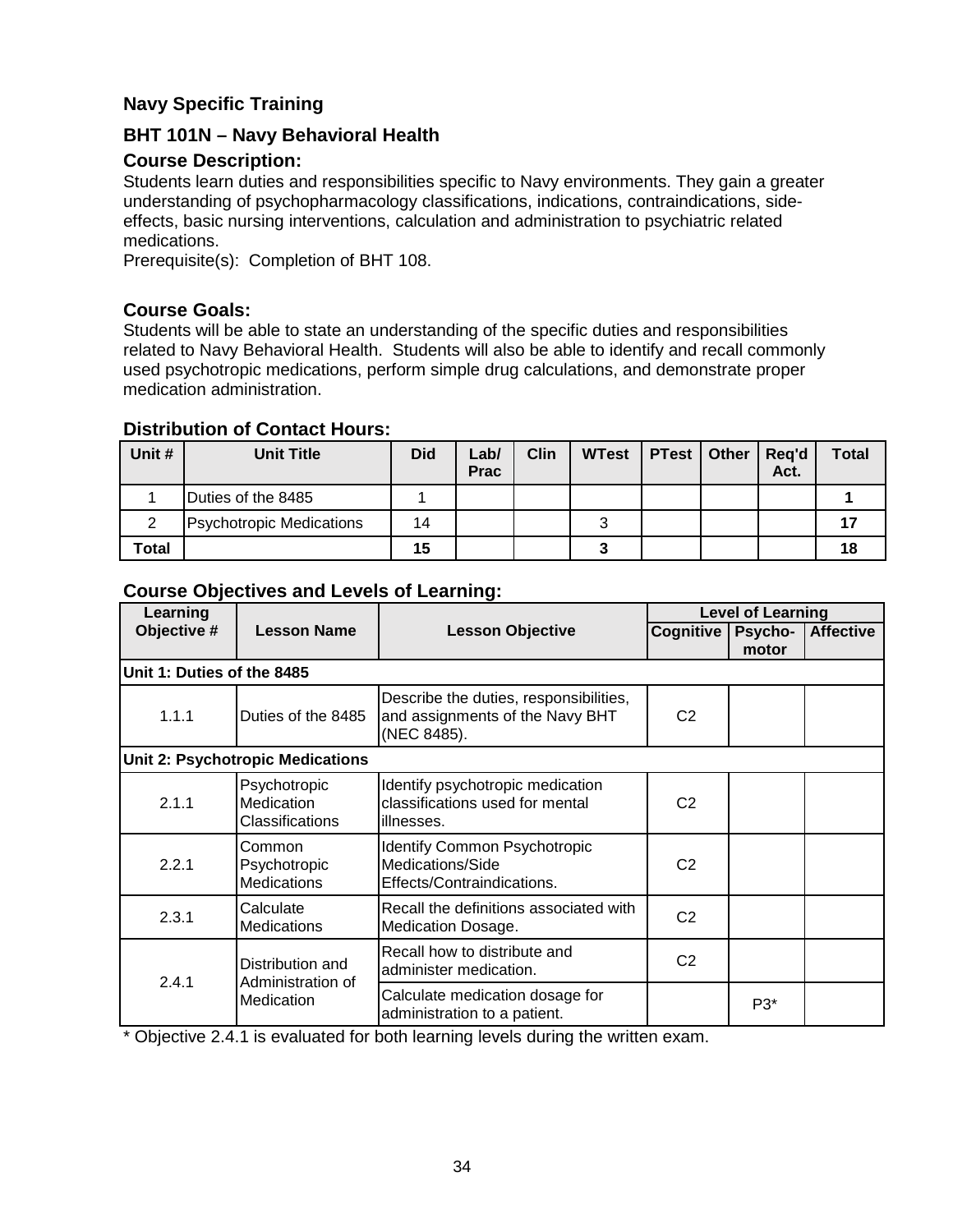# <span id="page-34-0"></span>**BHT 211N – Directed Clinical Practicum**

## **Course Description:**

This course combines didactic knowledge and practical application for an integrated clinical experience in which they demonstrate the skills taught throughout the program. Students will be required to perform these skills at various military and civilian behavioral health settings. Upon completion of this course students will provide a case presentation, to include documentation, of an actual patient.

Prerequisite(s): Completion of BHT 101N.

# **Course Goals:**

Students will participate in a clinical practicum demonstrating the knowledge and skills taught throughout the Behavioral Health Program.

| Unit # | <b>Unit Title</b>         | <b>Did</b> | Lab/<br><b>Prac</b> | <b>Clin</b> | <b>WTest</b> | <b>PTest</b>   Other | Reg'd<br>Act. | <b>Total</b> |
|--------|---------------------------|------------|---------------------|-------------|--------------|----------------------|---------------|--------------|
|        | <b>DCP</b> Prep           |            | 8                   |             |              |                      |               |              |
| 2      | <b>Clinical Practicum</b> |            |                     | 183         |              | 12                   |               | 195          |
| Total  |                           |            | 8                   | 183         |              | 12                   |               | 203          |

# **Distribution of Contact Hours:**

|                          |                                          |                                                                               | <b>Level of Learning</b> |                  |                  |  |  |  |  |
|--------------------------|------------------------------------------|-------------------------------------------------------------------------------|--------------------------|------------------|------------------|--|--|--|--|
| Learning<br>Objective #  | <b>Lesson Name</b>                       | <b>Lesson Objective</b>                                                       | Cognitive                | Psycho-<br>motor | <b>Affective</b> |  |  |  |  |
| <b>Unit 1: DCP Admin</b> |                                          |                                                                               |                          |                  |                  |  |  |  |  |
| 1.1.1                    | <b>DCP Admin</b>                         | Complete administrative tasks.                                                |                          | P <sub>2</sub>   |                  |  |  |  |  |
|                          | <b>Unit 2: Clinical Practice</b>         |                                                                               |                          |                  |                  |  |  |  |  |
| 2.1.1                    | Therapeutic<br>Rapport                   | Establish and maintain rapport with<br>patients in various clinical settings. |                          | P <sub>2</sub>   |                  |  |  |  |  |
| 2.2.1                    | Intake                                   | Conduct a Navy intake interview.                                              |                          | P <sub>2</sub>   |                  |  |  |  |  |
| 2.3.1                    | <b>SOAP Notes</b>                        | Complete SOAP notes associated<br>with the Navy intake interview.             |                          | P <sub>2</sub>   |                  |  |  |  |  |
| 2.4.1                    | Psycho<br>educational<br>Workshop        | Facilitate a Psycho-educational<br>Workshop in a clinical setting.            |                          | P <sub>2</sub>   |                  |  |  |  |  |
| 2.5.1                    | Case Presentation                        | Conduct a Navy case presentation.                                             |                          | P <sub>3</sub>   |                  |  |  |  |  |
| 2.6.1                    | Psychotropic<br><b>Medication Report</b> | Complete a psychotropic medication<br>report.                                 |                          | P <sub>3</sub>   |                  |  |  |  |  |
| 2.7.1                    | Triage Psychiatric<br><b>Patients</b>    | Triage psychiatric patients in a<br>Combat Environment.                       |                          | P <sub>3</sub>   |                  |  |  |  |  |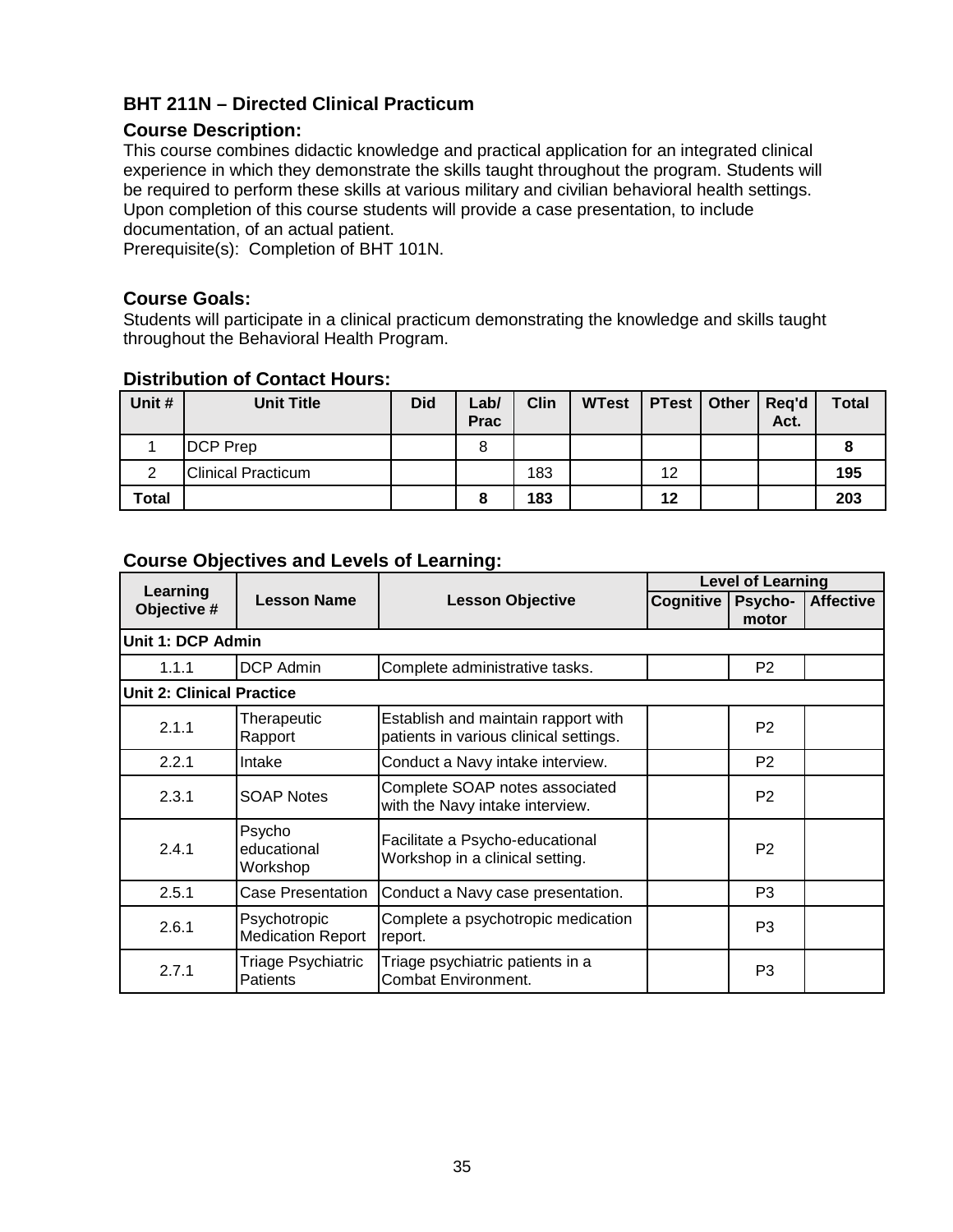# <span id="page-35-0"></span>**Air Force Specific Training**

# <span id="page-35-1"></span>**BHT 101F – Air Force Behavioral Health**

## **Course Description:**

Students learn about specific duties and responsibilities of the Mental Health Technician in the USAF Medical Service including: the structure and function of Air Force Medical Service (AFMS), the Air and Space Expeditionary Force, the Air Reserve & Air Guard Components; administrative management functions; inpatient/outpatient services; functions of the Air Force Drug & Alcohol Abuse Program (ADAPT) & Family Advocacy Program (FAP); and an overview of the Automated Neuropsychological Assessment Metrics (ANAM). Students will be required to complete a mental health related briefing.

Prerequisite(s): Completion of BHT 109.

# **Course Goals:**

Students will gain a basic knowledge of the fucntion and mission of the Mental Health Technician in the AFMS Mental Health system, be able to function at the basic level in the administrative management, demonstrate a basic understanding of the Air Force Substance Abuse and Treatment and Family Advocacy programs, and demonstrate skills needed to effectively conduct client education through briefings and structured lessons.

| Unit #          | <b>Unit Title</b>                                                | <b>Did</b> | Lab/<br><b>Prac</b> | <b>Clin</b> | <b>WTest</b>   | <b>PTest</b> | <b>Other</b> | Req'd<br>Act. | <b>Total</b> |
|-----------------|------------------------------------------------------------------|------------|---------------------|-------------|----------------|--------------|--------------|---------------|--------------|
|                 | <b>USAF Medical Service</b>                                      | 16         |                     |             |                |              |              |               | 16           |
| 2               | Administrative Management                                        | 5          |                     |             | 2              |              |              |               |              |
| 3               | Outpatient/Inpatient Services                                    | 10         | 3                   |             | 2              | 3            |              |               | 18           |
| 4               | Alcohol Drug Abuse<br><b>Prevention and Treatment</b><br>(ADAPT) | 8          |                     |             | $\overline{2}$ |              |              |               | 10           |
| $5\phantom{.0}$ | Air Force Family Advocacy<br>Program                             | 5          |                     |             | $\overline{2}$ |              |              |               |              |
| 6               | <b>ANAM</b>                                                      | 4          | 2                   |             |                | 2            |              |               | 8            |
| Total           |                                                                  | 48         | 5                   |             | 8              | 5            |              |               | 66           |

#### **Distribution of Contact Hours:**

| Learning                          |                                                  |                                                                                      | <b>Level of Learning</b> |         |                  |  |  |  |  |
|-----------------------------------|--------------------------------------------------|--------------------------------------------------------------------------------------|--------------------------|---------|------------------|--|--|--|--|
| Objective #                       | <b>Lesson Name</b>                               | <b>Lesson Objective</b>                                                              | <b>Cognitive</b>         | Psycho- | <b>Affective</b> |  |  |  |  |
|                                   |                                                  |                                                                                      |                          | motor   |                  |  |  |  |  |
| Unit 1: USAF Medical Service      |                                                  |                                                                                      |                          |         |                  |  |  |  |  |
| 1.1.1                             | 4C0X1 Specialty                                  | Identify the career progression of the<br>MHST.                                      | C <sub>1</sub>           |         |                  |  |  |  |  |
| Unit 2: Administrative Management |                                                  |                                                                                      |                          |         |                  |  |  |  |  |
| 2.1.1                             | Personnel<br><b>Reliability Program</b><br>(PRP) | Identify the elements associated with<br>the Personnel Reliability Program<br>(PRP). | C <sub>1</sub>           |         |                  |  |  |  |  |
| 2.2.1                             | Security<br>Clearances                           | Identify the role of the MHST in the<br>issuing of security clearances.              | C1                       |         |                  |  |  |  |  |
| 2.3.1                             | Mobility                                         | Identify the role of the MHST in the<br>mobility process.                            | C1                       |         |                  |  |  |  |  |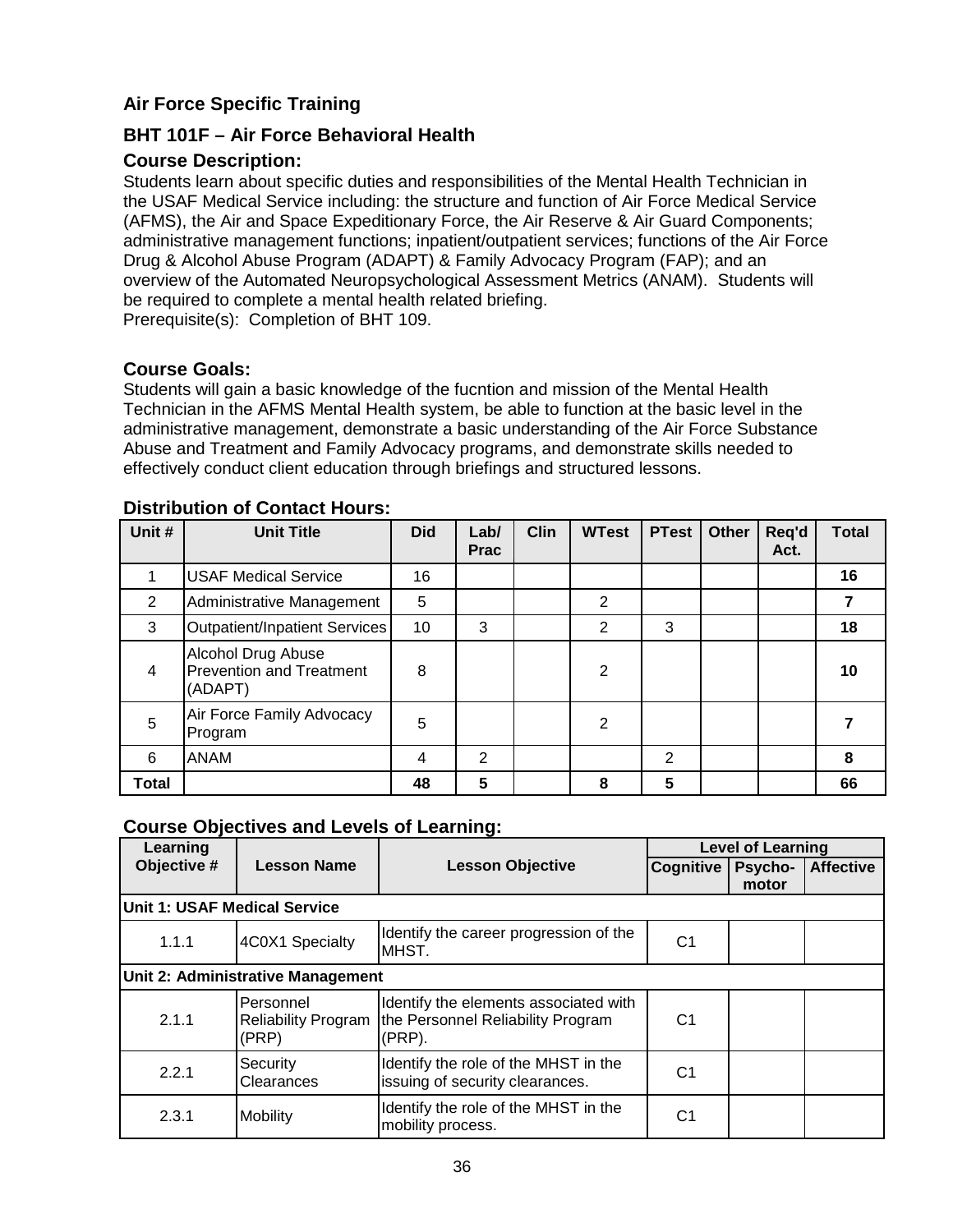| Learning    |                                                       |                                                                                                                    |                  | <b>Level of Learning</b> |                  |
|-------------|-------------------------------------------------------|--------------------------------------------------------------------------------------------------------------------|------------------|--------------------------|------------------|
| Objective # | <b>Lesson Name</b>                                    | <b>Lesson Objective</b>                                                                                            | <b>Cognitive</b> | Psycho-<br>motor         | <b>Affective</b> |
| 2.4.1       | <b>Mental Health</b><br>Care of Civilian<br>Employees | Identify treatment recommendations<br>for eligible civilian employees.                                             | C <sub>1</sub>   |                          |                  |
| 2.5.1       | The Joint<br>Commission (JC)                          | Identify the purpose of the Joint<br>Commission (JC).                                                              | C <sub>1</sub>   |                          |                  |
| 2.6.1       | Air Force<br><b>Inspection Agency</b><br>(AFIA)       | Identify the purpose of the Air Force<br>Inspection Agency.                                                        | C <sub>1</sub>   |                          |                  |
| 2.7.1       | <b>Mental Health</b><br>Records                       | Identify the role of the MHST in the<br>Record Keeping Process.                                                    | C <sub>1</sub>   |                          |                  |
|             | <b>Unit 3: Outpatient/Inpatient Services</b>          |                                                                                                                    |                  |                          |                  |
| 3.1.1       | Types of Briefing                                     | Identify types of briefings.                                                                                       | C <sub>1</sub>   |                          |                  |
| 3.2.1       | Types of Air Force<br><b>Briefings</b>                | Identify specific types of AF briefings.                                                                           | C <sub>1</sub>   |                          |                  |
| 3.3.1       | Presentation                                          | Conduct a briefing presentation.                                                                                   |                  | P <sub>2</sub>           |                  |
| $3.4.1*$    | <b>Essentials of Good</b><br><b>Customer Service</b>  | Identify the essentials of good<br>customer service.                                                               | C <sub>1</sub>   |                          |                  |
| $3.5.1*$    | Questioning and<br>Listening                          | Identify questioning and listening<br>techniques.                                                                  | C <sub>1</sub>   |                          |                  |
| $3.6.1*$    | Telephone<br>Etiquette                                | Identify essentials of good phone<br>etiquette.                                                                    | C <sub>1</sub>   |                          |                  |
| $3.7.1*$    | <b>Conflict Resolution</b>                            | Identify effective conflict resolution<br>approaches.                                                              | C <sub>1</sub>   |                          |                  |
| 3.8.1       | <b>Customer Service</b>                               | Perform customer service<br>techniques.                                                                            |                  | P <sub>2</sub>           |                  |
|             |                                                       | Unit 4: Alcohol Drug Abuse Prevention and Treatment (ADAPT)                                                        |                  |                          |                  |
| 4.1.1       | <b>ADAPT Program</b>                                  | Identify elements associated with the<br>Alcohol Drug Abuse Prevention and<br>Treatment (ADAPT) program.           | C <sub>1</sub>   |                          |                  |
| 4.2.1       | <b>Patient Screening</b>                              | Identify patient screening as it applies<br>to the Alcohol Drug Abuse Prevention<br>and Treatment (ADAPT) program. | C <sub>1</sub>   |                          |                  |
| 4.3.1       | Program<br>Orientation                                | Identify basic elements of program<br>orientation.                                                                 | C <sub>1</sub>   |                          |                  |
| 4.4.1       | Case Management                                       | Identify basic facts and terms about<br>the elements and case management.                                          | C <sub>1</sub>   |                          |                  |
| 4.5.1       | Counselor<br>Certification                            | Identify basic facts and terms about<br>the AF substance abuse counselor<br>certification program.                 | C <sub>1</sub>   |                          |                  |
|             | Unit 5: Air Force Family Advocacy Program             |                                                                                                                    |                  |                          |                  |
| 5.1.1       | <b>FAP Services</b>                                   | Identify elements of the Family<br>Advocacy Program.                                                               | C <sub>1</sub>   |                          |                  |
| 5.2.1       | <b>FAP Prevention</b>                                 | Identify elements of Family Advocacy<br>Program prevention.                                                        | C <sub>1</sub>   |                          |                  |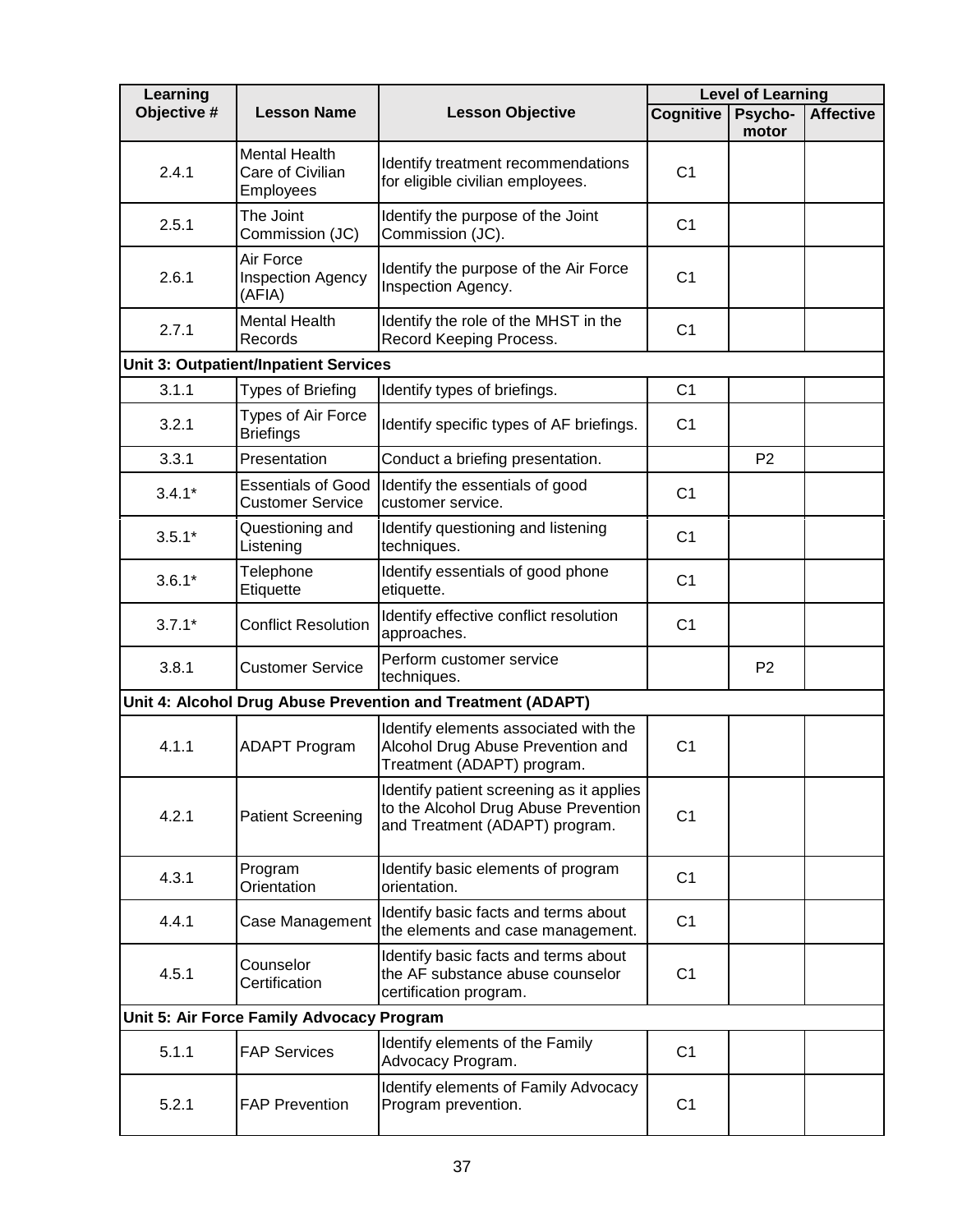| Learning     |                                             |                                                                                        | <b>Level of Learning</b> |                  |                  |  |  |
|--------------|---------------------------------------------|----------------------------------------------------------------------------------------|--------------------------|------------------|------------------|--|--|
| Objective #  | <b>Lesson Name</b>                          | <b>Lesson Objective</b>                                                                | Cognitive                | Psycho-<br>motor | <b>Affective</b> |  |  |
| Unit 6: ANAM |                                             |                                                                                        |                          |                  |                  |  |  |
| 6.1.1        | Introduction to<br><b>ANAM</b>              | Explain the concept of the mTBI, the<br>ANAM Battery and how it is used.               |                          | P <sub>3</sub>   |                  |  |  |
| 6.2.1        | Taking the ANAM                             | Conduct the ANAM introduction and<br>briefing.                                         |                          | P <sub>3</sub>   |                  |  |  |
| 6.3.1        | ANAM History and<br>Background              | Brief the ANAM history and<br>background.                                              |                          | P <sub>3</sub>   |                  |  |  |
| 6.4.1        | Technician Roles<br>and<br>Responsibilities | Explain the elements associated with<br>the Technicians Roles and<br>Responsibilities. |                          | P <sub>3</sub>   |                  |  |  |
| 6.5.1        | Proctoring                                  | Explain the process for administering<br>an ANAM assessment.                           |                          | P <sub>3</sub>   |                  |  |  |
| 6.6.1        | Navigating ANAM                             | Explain how to launch the ANAM<br>assessment.                                          |                          | P <sub>3</sub>   |                  |  |  |
| 6.7.1        | Restart vs.<br>Reassessment                 | Differentiate between the facts about<br>Restart vs. Reassessment.                     |                          | P <sub>3</sub>   |                  |  |  |
| 6.8.1        | Checkout and Tips                           | Proctor the ANAM assessment.                                                           |                          | P <sub>3</sub>   |                  |  |  |
| 6.9.1        | ANAM<br>Assessment                          | Take the ANAM assessment.                                                              |                          | P <sub>3</sub>   |                  |  |  |
| 6.10.1       | <b>ANAM</b><br>Performance<br>Report (APR)  | Generate a simple and a comparative<br><b>ANAM Performance Report.</b>                 |                          | P <sub>3</sub>   |                  |  |  |

\*Objectives 3.4.1 – 3.7.1 have no proficiency code, however elements are required to be taught in the course as required by the career field.